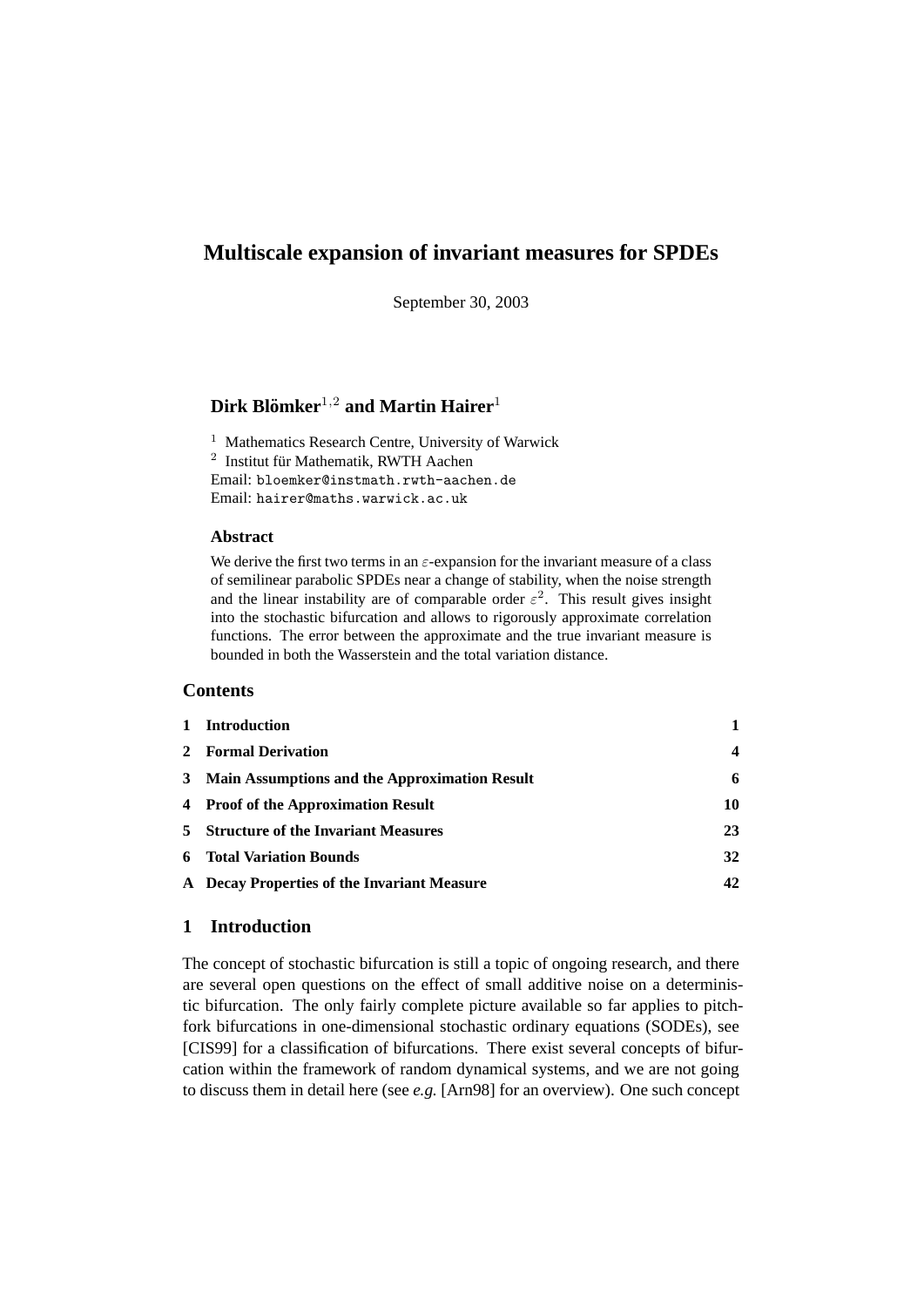#### INTRODUCTION **2**

is a phenomenological bifurcation, where the density of a unique invariant measure changes its structure (*e.g.* number of maxima).

For one-dimensional SODEs there is the result of [CF98] showing that only a phenomenological bifurcation can occur. Their result mainly rules out changes in the structure of the random attractor, which would be a dynamical bifurcation, in the sense of [Arn98].

Nevertheless for SPDEs there are no analogs of these results. Only for monotone SPDEs results are established ruling out the possibility of a dynamical bifurcation (see [CCLR]). The question of defining the analog of a phenomenological bifurcation in this setting is completely open, one problem being the lack of reference measure in infinite dimensional spaces.

Our result approximates the fine structure of the invariant measure. This can be used to describe phenomenological bifurcation for SPDEs. The main tool is a multi-scale approximation of the dynamics using amplitude equations. This is a fairly natural approach, as the separation of time-scales is naturally present in a neighbourhood of a deterministic bifurcation.

The amplitude equation is a stochastic ordinary differential equation describing the dynamics of the dominating modes of the SPDE living on a much slower time-scale. A rigorous justification of the approximation of solutions of SPDEs by the solutions of the corresponding amplitude equation was obtained in [BMPS01, Blö03a]. Unfortunately, these results were only capable of describing the transient dynamics of the SPDE, *i.e.* the dynamics on time scales of the order of the characteristic time of the linear instability. However, we show in this paper that the amplitude equation is also able to describe the long-time behaviour of SPDEs. Our main results show that we can approximate the invariant measure of the original SPDE at first order by the invariant measure of the amplitude equation, which is supported on a finite dimensional subspace. Furthermore, we show that the second order correction is given by a Gaussian measure supported on the orthogonal complement of that space. Note that in the deterministic case, the approximation of solutions to PDEs by the solutions of a suitable amplitude equation is well understood. In particular, the case of unbounded (or very large) domains, which is beyond the scope of this paper, can be justified rigorously, see *e.g.* [KSM92, Sch96].

Let us now make the considerations above more precise. We consider in this paper SPDEs of the type

$$
\partial_t u = Lu + \varepsilon^2 Au + \mathcal{F}(u) + \varepsilon^2 \xi , \qquad (1.1)
$$

where L is a dissipative operator with finite dimensional kernel,  $\varepsilon^2 A u$  is a small (linear) deterministic perturbation,  $\mathcal F$  is a stable cubic nonlinearity, and  $\zeta$  is a Gaussian noise which will be taken to be white in time and can be either white or coloured in space. We will furthermore denote by  $X$  the Hilbert space in which we consider initial conditions and solutions to (1.1). There are many examples of equations of that type in the literature. For instance, the well-known Ginzburg-Landau equation

$$
\partial_t u = \Delta u + \nu u - u^3 + \sigma \xi
$$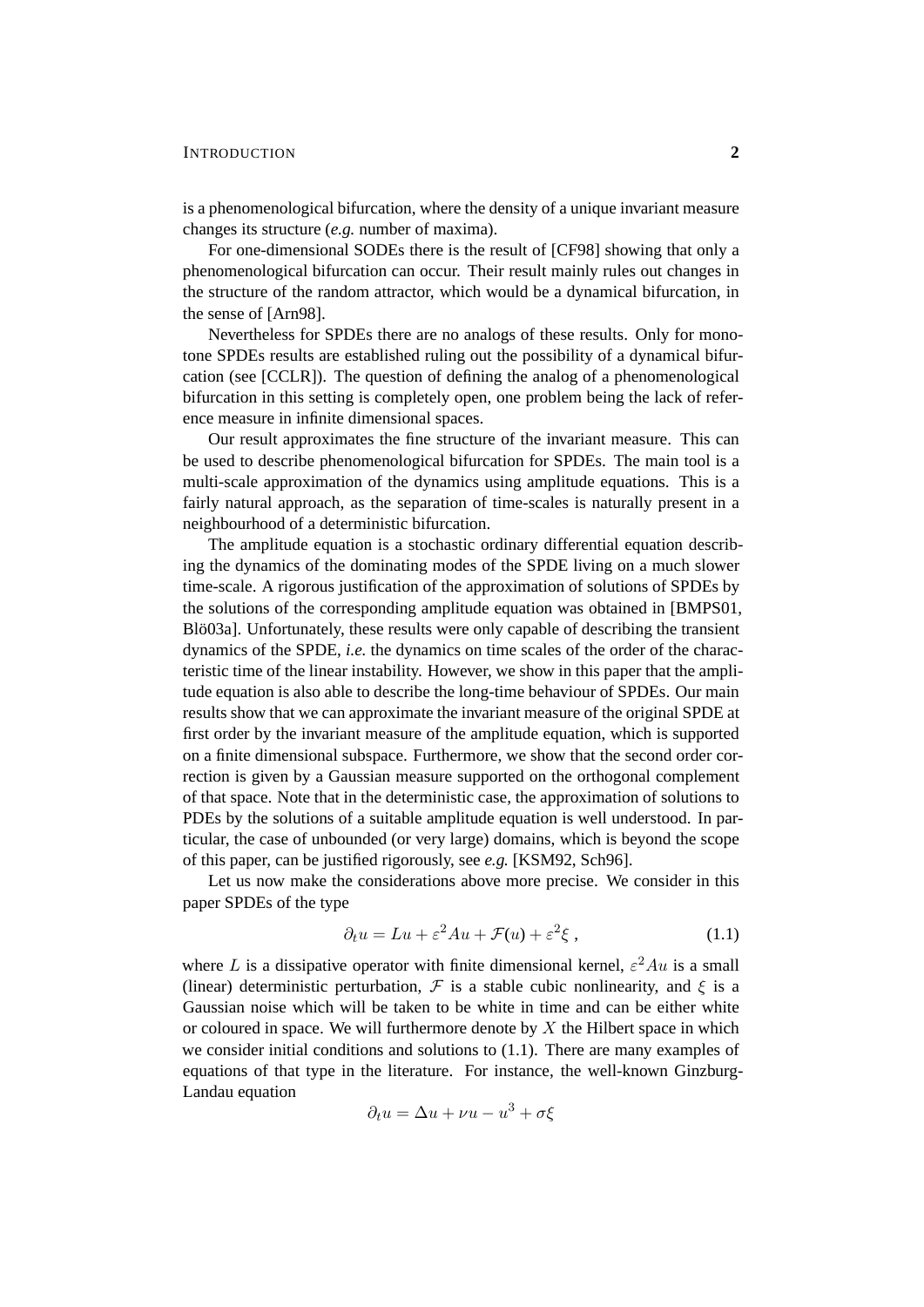#### INTRODUCTION 3

and the Swift-Hohenberg equation

$$
\partial_t u = -(\Delta + 1)^2 u + \nu u - u^3 + \sigma \xi ,
$$

which was first used as a toy model for the convective instability in a Rayleigh-Bénard problem (see [HS92]), fall into the scope of our work when the parameters  $\nu$  and  $\sigma$  are small and of comparable order of magnitude. Both equations are considered on bounded domains with suitable boundary conditions (*e.g.* periodic, Dirichlet, Neumann, etc.). The boundedness of the domain is essential, since all of our proofs rely on the existence of a spectral gap of order one in the linear part.

Another example arises in the theory of surface growth in the model of Lai and Das-Sarma [LDS91]. Here  $h$  is the height-profile of a growing surface given by

$$
\partial_t h = -\Delta^2 h - \nu \Delta h + \nabla \cdot (|\nabla h|^2 \nabla h) + \sigma \xi ,
$$

subject to periodic boundary conditions on a square and vanishing spatial mean for h. In this case  $\nu\Delta$  splits into two parts, one belonging to L and one to  $\varepsilon^2 A$ .

Our first main result (cf. Theorem 5.2), which is based on the transient approximation result (cf. Theorem 3.8), is the following. Let  $u<sub>\star</sub>$  be distributed according to an invariant Markov measure of (1.1). Then

$$
u_{\star} = \varepsilon a_{\star} + \varepsilon^2 \psi_{\star} + \mathcal{O}(\varepsilon^{3-}),
$$

where  $a_{\star}$  is distributed according to the invariant measure for the amplitude equation (cf. section 2) on the finite dimensional space  $P_cX$ , with  $P_c$  being the projection onto the kernel N of L. Moreover,  $\psi_{\star}$  is a stationary Ornstein-Uhlenbeck process on  $P_sX$ , where  $P_s = I - P_c$  is the projection onto the stable (or fast) modes. In contrast to that, the projection  $P_c$  maps onto the slow modes, which live on a much slower time-scale  $T = \varepsilon^2 t$ .

The  $O(\varepsilon^{3-})$ -term is interpreted as the Wasserstein distance of the corresponding measures, where  $\mathcal{O}(\varepsilon^{3-})$  means  $\mathcal{O}(\varepsilon^{3-\kappa})$  for any  $\kappa > 0$ . Note that Theorem 5.2 is proved in a slightly different scaling.

The second result (cf. Theorem 5.3) establishes that the law of  $a_{\star} + \varepsilon \psi_{\star}$  is approximately given by the product measure, *i.e.*

$$
\mathbf{P}^{a_{\star}+\varepsilon\psi_{\star}}=\mathbf{P}^{a_{\star}}\otimes\mathbf{P}^{\varepsilon\psi_{\star}}+\mathcal{O}(\varepsilon^{2-})\ .
$$

This is a remarkable fact as, in general,  $a_{\star}$  and  $\psi_{\star}$  are not independent. This approximate independence of the "slow modes" and the "fast modes" in the invariant distribution results mainly from a separation of timescales in their approach to equilibrium.

Another surprising fact is that, due to the cubic nature of the nonlinearity, no second order correction in  $P_cX$  is necessary. This changes dramatically when one tries to go to higher order corrections. Then, the cubic nonlinearity couples strongly the dynamics in  $P_cX$  and  $P_sX$ . Nevertheless we will give formal arguments in section 2 that indicate what the third order correction should be. This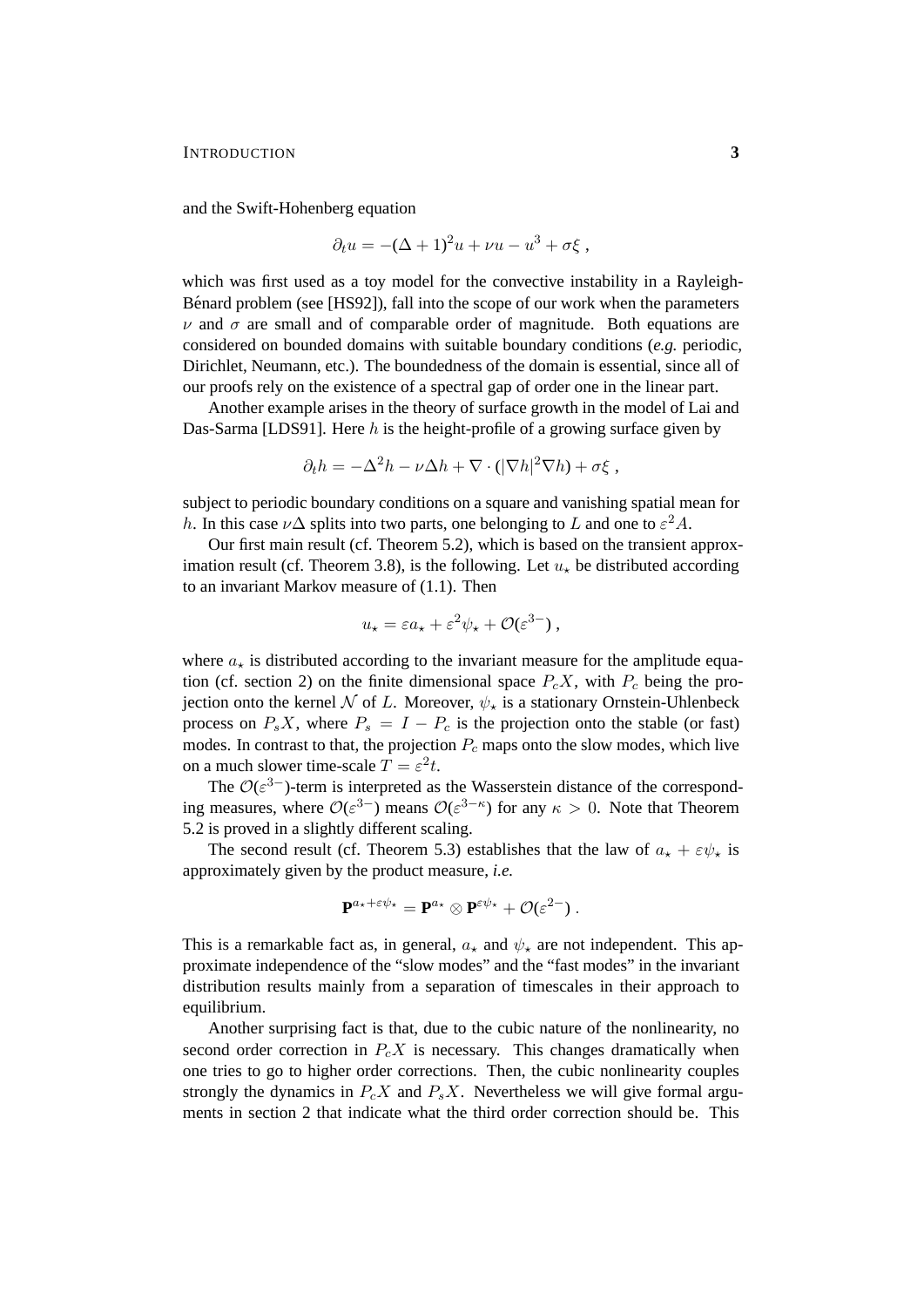#### FORMAL DERIVATION **4**

formal approach also indicates that it is not trivial to extend our approach to third order corrections.

Under stronger assumptions on the non-degeneracy of the noise process, we show in section 6 that similar approximation results hold in the much stronger total variation distance. However, since the total variation distance between two measures does not depend on the distance with which the underlying space is endowed, the error between the invariant measure of the SPDE and its approximation scales in a different way with  $\varepsilon$ . Our result is then

$$
\|P_c^* \mathbf{P}^{u_\star} - \mathbf{P}^{\varepsilon a_\star}\|_{\mathrm{TV}} = \mathcal{O}(\varepsilon^{\frac{3}{2}-}), \qquad \|\mathbf{P}^{u_\star} - \mathbf{P}^{\varepsilon a_\star} \otimes \mathbf{P}^{\varepsilon^2 \psi_\star}\|_{\mathrm{TV}} = \mathcal{O}(\varepsilon^{1-}) \ . \tag{1.2}
$$

Recall the following interpretation of the total variation distance. Given two probability measures  $\mu$  and  $\nu$ , one can build two random variables x and y with respective laws  $\mu$  and  $\nu$ , such that  $P({x = y}) = 1 - \frac{1}{2}$  $\frac{1}{2} \|\mu - \nu\|_{TV}$ . In particular, the second estimate in (1.2) implies that the small scale spatial structure of stationary solutions of the original SPDE are indistinguishable from those of the Ornstein-Uhlenbeck process  $\varepsilon^2 \psi_{\star}$ .

The paper is organised as follows. In section 2 we give a formal derivation of the amplitude equation and of the higher order corrections. In section 3, we give a precise statement of the assumptions that will be used throughout the paper, and we give a rigorous formulation of the approximation result for the transient dynamics of (1.1) (cf. Theorem 3.8).

The proof of the approximation result is split into several steps, which are all contained in section 4. Subsection 4.1 provides essential *a priori* bounds on the solutions and the invariant measure of the SPDE  $(1.1)$ , while subsection 4.2 gives essential error estimates for the residual. Finally the proof of the approximation result is contained in subsection 4.3.

The main results on the structure of invariant measures of (1.1) are discussed in section 5, while the proofs are given in subsections 5.1 and 5.2. Finally, the total variation estimates (1.2) are discussed in section 6.

## **2 Formal Derivation**

Let us first discuss a formal calculation giving approximations of our original equation (1.1). We make the ansatz

$$
u(t) = \varepsilon a(\varepsilon^2 t) + \varepsilon^2 b(\varepsilon^2 t) + \varepsilon^3 c(\varepsilon^2 t) + \varepsilon^2 \psi(t) + \varepsilon^3 \varphi(t) + \mathcal{O}(\varepsilon^4) ,\qquad(2.1)
$$

with  $a, b, c \in \mathcal{N} = P_c X$  and  $\varphi, \psi \in \mathcal{S} = P_s X$ . Due to the linear damping of order one in S, we expect the modes in S to evolve on time scales of order one. In  $N$ , on the other hand, we expect the modes to evolve on the much slower time-scale  $T = \varepsilon^2 t$ , since the linear operator acting on N is of order  $\varepsilon^2$ , so its characteristic time is of order  $\varepsilon^{-2}$ .

Plugging the ansatz (2.1) back into (1.1) and expanding in orders of  $\varepsilon$ , we obtain first, by collecting all terms of order  $\varepsilon^3$  in N,

$$
\partial_T a(T) = A_c a(T) + \mathcal{F}_c(a(T)) + \partial_T \beta(T) . \qquad (2.2)
$$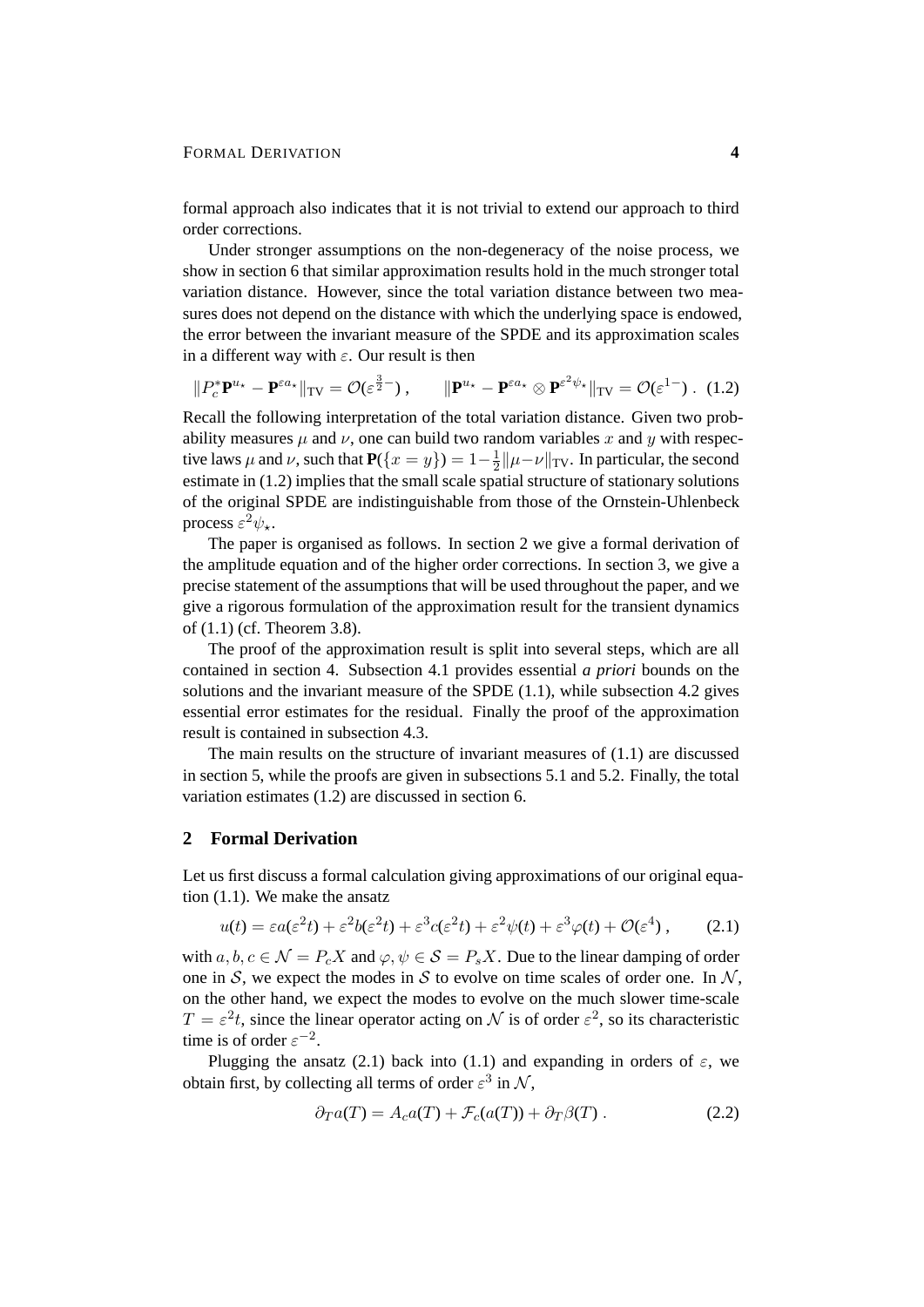#### FORMAL DERIVATION **5**

Here,  $\beta(T) = \varepsilon P_c W(\varepsilon^{-2}T)$  is a Wiener process in  $\mathcal N$  with distribution independent of  $\varepsilon$ , and we write  $A_c = P_cA$  and  $\mathcal{F}_c = P_c\mathcal{F}$  for short. This approximation is called *amplitude equation*, and it is well-known for many examples in the physics literature. It was rigorously verified in [Blö03a] for a large class of equations.

Let us now turn to higher order corrections. Collecting terms of order  $\varepsilon^2$  in S yields

$$
\partial_t \psi(t) = L_s \psi(t) + P_s \xi(t) \,. \tag{2.3}
$$

A second order correction was already used in [Blö03b] to deal with quadratic nonlinearities. However, the result there was only an approximation in lowest order, as opposed to the higher order approximation derived here.

The next step is to compute the other second order term involving b. First we can solve (2.3) for  $\psi$  using the variation of constant formula. Then we rescale  $\psi$  to the slow time-scale to obtain formally that

$$
\psi(T\varepsilon^{-2}) \stackrel{\text{law}}{=} \varepsilon L_s^{-1} P_s \xi(T) + \text{``higher order terms''}.
$$

As a consequence, the term  $A_c\psi(T\varepsilon^{-2})$ , when viewed on the slow time-scale, gives a contribution of order  $\varepsilon^5$  instead of  $\varepsilon^4$ . Using this, we obtain for terms of order  $\varepsilon^4$ in  $\mathcal N$ 

$$
\partial_T b(T) = A_c b(T) + 3\mathcal{F}_c(a(T), a(T), b(T)). \qquad (2.4)
$$

Since typical initial conditions for (1.1) can be written as  $u(0) = \varepsilon a(0) + \varepsilon^2 \psi(0)$ , one can choose  $b(0) = 0$ , and therefore b vanishes identically.

Turning again to S and gathering terms of order  $\varepsilon^3$  we obtain

$$
\partial_t \varphi(t) = L_s \varphi(t) + A_s a(\varepsilon^2 t) + \mathcal{F}_s(a(\varepsilon^2 t)) .
$$

Hence,  $\varphi$  lives basically on the slow time-scale. Defining  $\hat{\varphi}(T) = \varphi(\varepsilon^{-2}T)$  we obtain

$$
\hat{\varphi}(T) = L_s^{-1}(A_s a(T) + \mathcal{F}_s(a(T))) + \text{``higher order terms''}. \tag{2.5}
$$

Finally, terms of order  $\varepsilon^5$  in  $\mathcal N$  (and using the fact that  $b \equiv 0$ ) give raise to

$$
\partial_T c(T) = A_c c + A_c \hat{\varphi} + A_c L_s^{-1} P_s \xi(T) + 3 \mathcal{F}_c(a, a, c) + 3 \mathcal{F}_c(a, a, \hat{\varphi}) + 3 \mathcal{F}_c(a, a, L_s^{-1} P_s \xi(T)) + 3 \mathcal{F}_c(a, \psi(\varepsilon^{-2} T), \psi(\varepsilon^{-2} T)) .
$$
 (2.6)

At this point, the ansatz (2.1) starts to show its limitations. Since  $\hat{\varphi}$  lives (up to higher order terms) on a finite-dimensional space and c lives on  $\mathcal N$  by construction, (2.5) and (2.6) seem to indicate that the solution of (1.1) is approximated at order  $\varepsilon^4$  by  $\varepsilon^2 \psi(t)$  on the orthogonal complement of a finite-dimensional subspace of X. On the other hand, (2.6) seems to be of rather limited use for studying the structure of the invariant measure of  $(1.1)$  since, because of the presence of the instability  $A_c$  in the linear equation for c, the very existence of an invariant measure for c is not clear.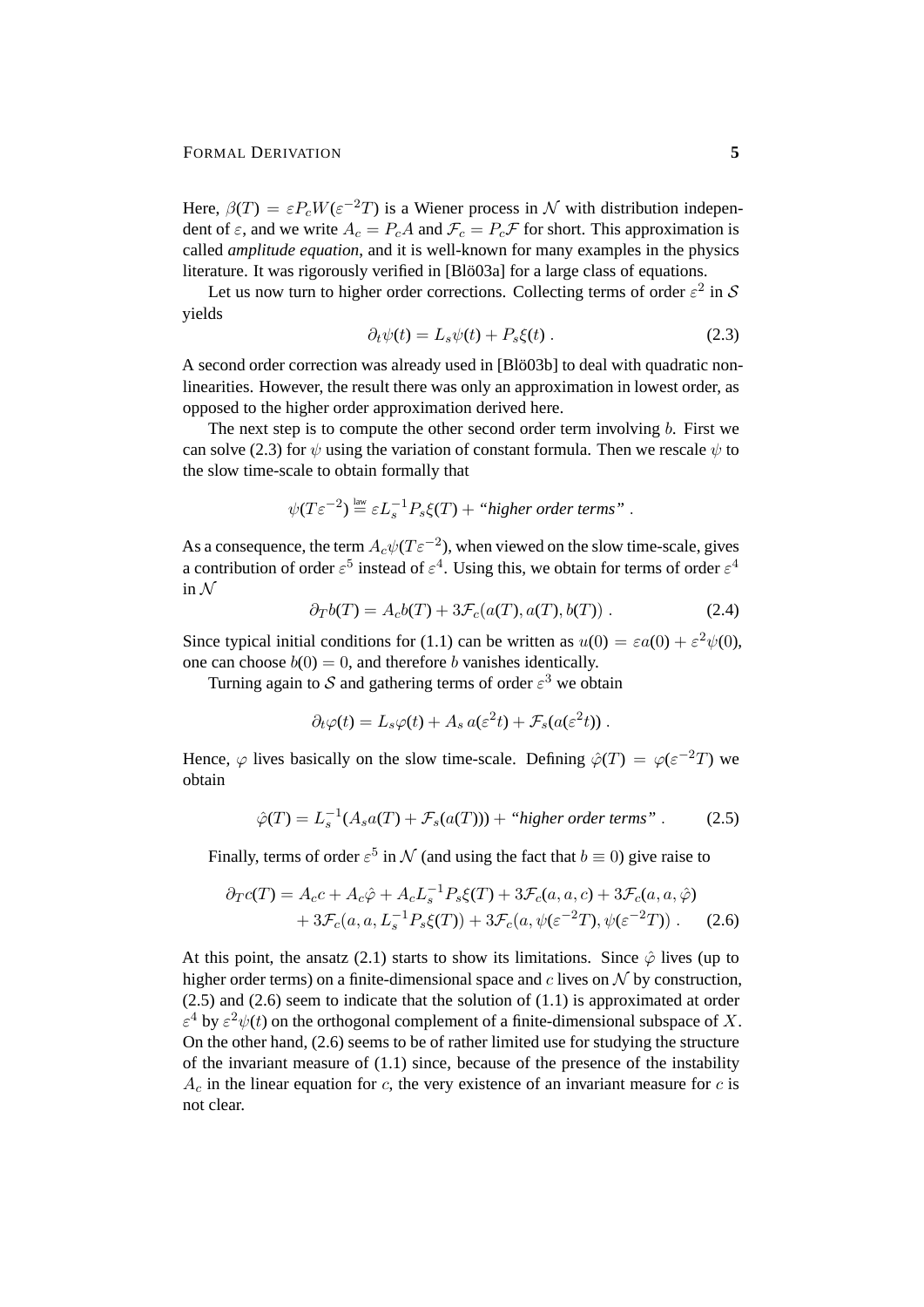Notice furthermore that expression (2.6) still depends on  $\varepsilon$ , as it is not clear *a priori* what would be the limit of  $\mathcal{F}_c(a, \psi(\varepsilon^{-2}T), \psi(\varepsilon^{-2}T))$  as  $\varepsilon \to 0$ . If we use the previous formal argument, we would obtain a term of order  $\mathcal{O}(\varepsilon^2)$ , which however does not make sense, as it involves squares of Delta-distributions. Instead another formal argument indicates that one should have

$$
\mathcal{F}_c(a,\psi(\varepsilon^{-2}T),\psi(\varepsilon^{-2}T))=\Psi[a]+
$$
 "higher order terms",

for some linear operator  $\Psi : \mathcal{N} \to \mathcal{N}$ .

For these reasons, we limit ourselves to the study of the expansion (2.1) up to terms of order  $\varepsilon^2$ . Our main approximation result can then be summarised as follows. Given an initial condition of the form  $u(0) = \varepsilon a(0) + \varepsilon^2 \psi(0)$  with  $a(0)$ and  $\psi(0)$  of order one, the representation

$$
u(t) = \varepsilon a(\varepsilon^2 t) + \varepsilon^2 \psi(t) + \mathcal{O}(\varepsilon^3) ,
$$

where  $a \in \mathcal{N}$  is a solution of (2.2) and  $\psi \in \mathcal{S}$  is an Ornstein-Uhlenbeck process given by (2.3), holds up to times  $t = \mathcal{O}(\varepsilon^{-2})$ . The rigorous statement and verification of these results can be found in Theorem 3.8.

#### **3 Main Assumptions and the Approximation Result**

In this section we formulate the main assumptions needed for our proofs, and state the approximation result, which verifies the formal calculation of the previous section, at least on large transient time-scales.

Let  $X$  be some fixed separable Hilbert space  $X$ . Throughout this paper, we will always write  $\|\cdot\|$  for the norm and  $\langle \cdot, \cdot \rangle$  for the scalar product in X, unless otherwise stated. We denote by  $\mathcal{L}(X, Y)$  the space of continuous linear operators from X into Y endowed with the usual operator norm.

**Assumption 3.1** *The operator* L *on* X *has compact resolvent and generates an analytic semigroup*  $\{e^{tL}\}_{t\geq0}$  *in* X. Denote  $\mathcal{N} = \text{ker}(L)$  and assume that  $\dim(\mathcal{N}) =$ *n*. We define  $P_c$  as the orthogonal projection onto N, we set  $P_s = I - P_c$ , and we assume that  $e^{tL}$  and the projection  $P_c$  commute. We also denote the range of  $P_s$  by *S, so that*  $X = \mathcal{N} \oplus \mathcal{S}$ *. We assume* 

$$
||e^{tL}P_s||_{\mathcal{L}(X,X)} \le e^{-t\omega} \quad \text{for all } t \ge 0. \tag{3.1}
$$

We define the fractional space  $X^{\alpha}$  for  $\alpha \geq 0$  as usual by  $X^{\alpha} = D((1 - L)^{\alpha})$  with norm  $\|\cdot\|_{\alpha} = \|(1-L)^{\alpha} \cdot \|\$  and scalar product  $\langle u, v \rangle_{\alpha} = \langle (1-L)^{\alpha} u, (1-L)^{\alpha} v \rangle$ . The space  $X^{-\alpha} = (X^{\alpha})'$  is the dual of  $X^{\alpha}$  with canonical norm. See for example [Lun95] or [Paz83]. It is well-known that  $e^{tL}$  extends to an analytic semigroup on all  $X^{\alpha}$ ,  $\alpha \in \mathbf{R}$ . Note furthermore that obviously  $\mathcal{N} \subset X^{\alpha}$  for any  $\alpha \geq 0$ , as  $(1 - L)^{\alpha} \mathcal{N} = \mathcal{N}.$ 

The conditions on the semigroup readily imply (see Lumer-Phillips theorem in [Paz83]) that  $e^{tL}$  is a contraction semigroup on X and hence L a dissipative operator. To be more precise we have  $\text{Re}\langle Lv, v\rangle \leq 0$  for all  $v \in D(L)$  and moreover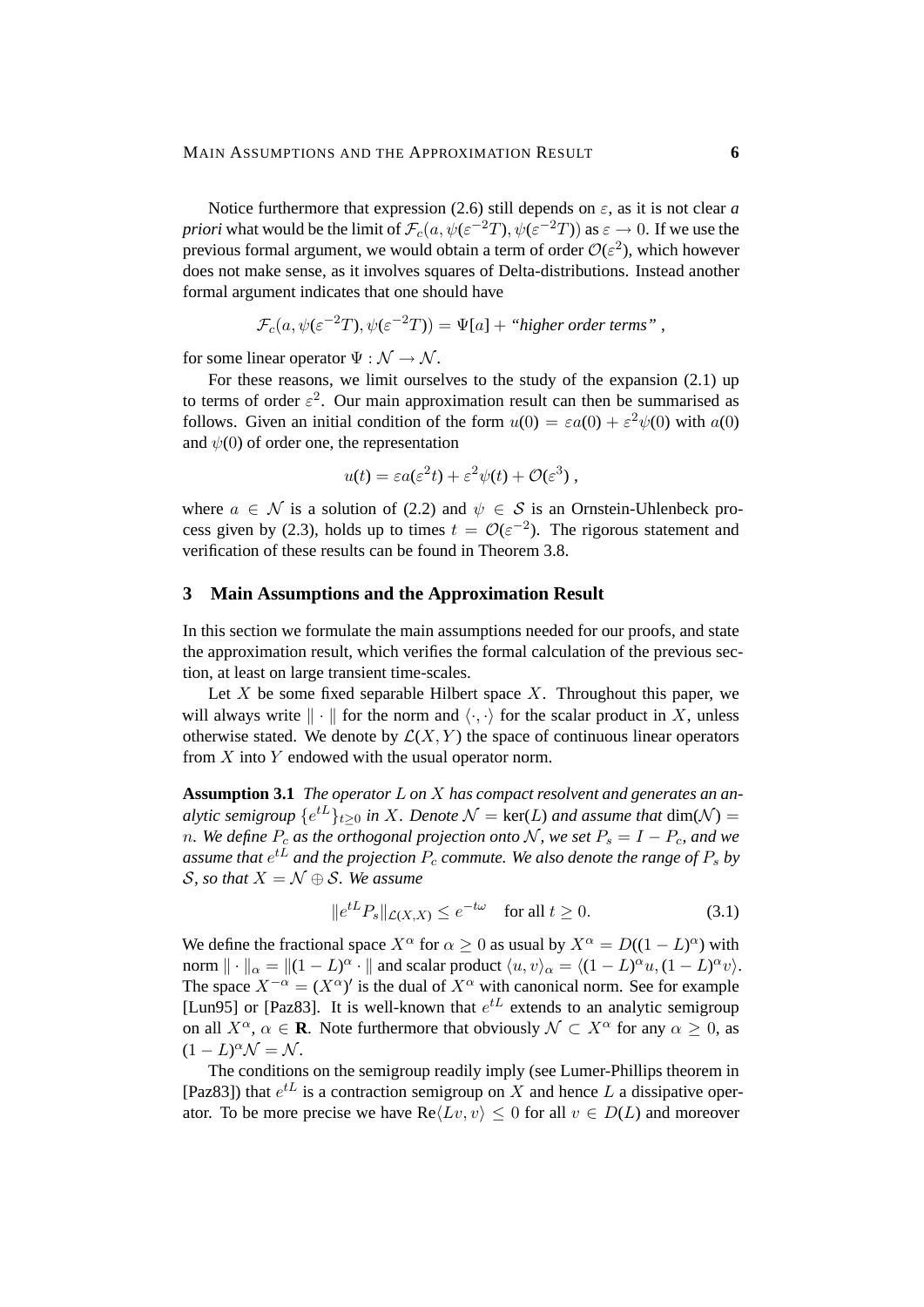$\text{Re} \langle P_s L v, v \rangle \le -\omega ||v||^2$ , as  $L + \omega$  generates a contraction semigroup on S. Since  $LP_c = P_c L = 0$ , this also implies that 0 is the only point in the spectrum of L right of the line Re( $\lambda$ ) =  $-\omega$ . It is easy to verify that this result remains true in  $X^{\alpha}$ .

It is a well-known fact that for  $\alpha \in [0, 1)$  there is a constant  $M \geq 1$  such that

$$
||e^{tL}||_{\mathcal{L}(X^{-\alpha},X)} \le M(1+t^{-\alpha})
$$
\n(3.2)

for all  $t > 0$ .

We can combine this with (3.1) to obtain for some  $0 < \tilde{\omega} < \omega$  and  $\tilde{M} > 0$  that

$$
||P_s e^{tL}||_{\mathcal{L}(X^{-\alpha},X)} \le \tilde{M}(1+t^{-\alpha})e^{-t\tilde{\omega}} \quad \text{for all} \quad t > 0. \tag{3.3}
$$

All we have to do is using  $P_s e^{tL} = e^{ptL} P_s e^{qtL}$  for  $p, q \in (0, 1)$  with  $p + q = 1$ . Nevertheless, we will assume without loss of generality that  $\tilde{\omega} = \omega$  and  $\tilde{M} = M$ .

Moreover, we immediately get that under Assumption 3.1 we can extend  $P_c$  to an orthogonal projection in  $X^{-\alpha}$  onto  $\mathcal N$ , which commutes with the semigroup  $e^{tL}$ on  $X^{-\alpha}$ . This can be easily seen for example by using the representation of the resolvent with the semigroup in addition with Dunford-integrals.

**Assumption 3.2** *The linear operator* A *belongs to* L(D(L), X)*. Moreover, there exists a constant*  $C_A > 0$  *such that* 

$$
\langle Av, v \rangle \le C_A(\|v\|^2 + \text{Re}\langle -Lv, v \rangle) \quad \text{for all} \quad v \in D(L) .
$$

*Finally, we assume that one can extend* A *to a bounded linear operator from* X →  $X^{-\alpha}$  *for some*  $\alpha \in [0, 1)$ *.* 

The assumption that  $A \in \mathcal{L}(D(L), X)$  implies that A is relatively bounded with respect to L, *i.e.* there is a constant  $C > 0$  such that  $||Av|| \leq C(||v|| + ||Lv||)$ .

**Assumption 3.3** *The function*  $\mathcal{F}: X^3 \to X^{-\alpha}$  *for some*  $\alpha \in [0,1)$  *is continuous, trilinear, and symmetric. Furthermore, its restriction to* D(L) *is continuous from*  $D(L)^3$  into X.

*Using the shorthand notations*  $\mathcal{F}(u) = \mathcal{F}(u, u, u)$  *and*  $\mathcal{F}_c = P_c \mathcal{F}$ *, we assume that*

$$
\langle \mathcal{F}_c(v_c, v_c, w_c), w_c \rangle < 0 \tag{3.4}
$$

*for all*  $v_c, w_c \in \mathcal{N} \setminus \{0\}$ . We finally assume that there exist constants K and  $\gamma_L \in [0, 1)$  *such that, for all*  $\delta > 0$  *sufficiently small,* 

$$
\langle \mathcal{F}(v+\varphi), v \rangle \le K\delta^2 + K \|\varphi\|^4 - \delta \|v\|^2 - \gamma_L \text{Re}\langle Lv, v \rangle, \tag{3.5}
$$

*for any*  $\varphi, v \in D(L)$ *.* 

The assumption on the restriction  $\mathcal{F}: D(L)^3 \to X$  being continuous is mainly for convenience. It simplifies the proof of the *a priori* estimate (Theorem 4.1) significantly.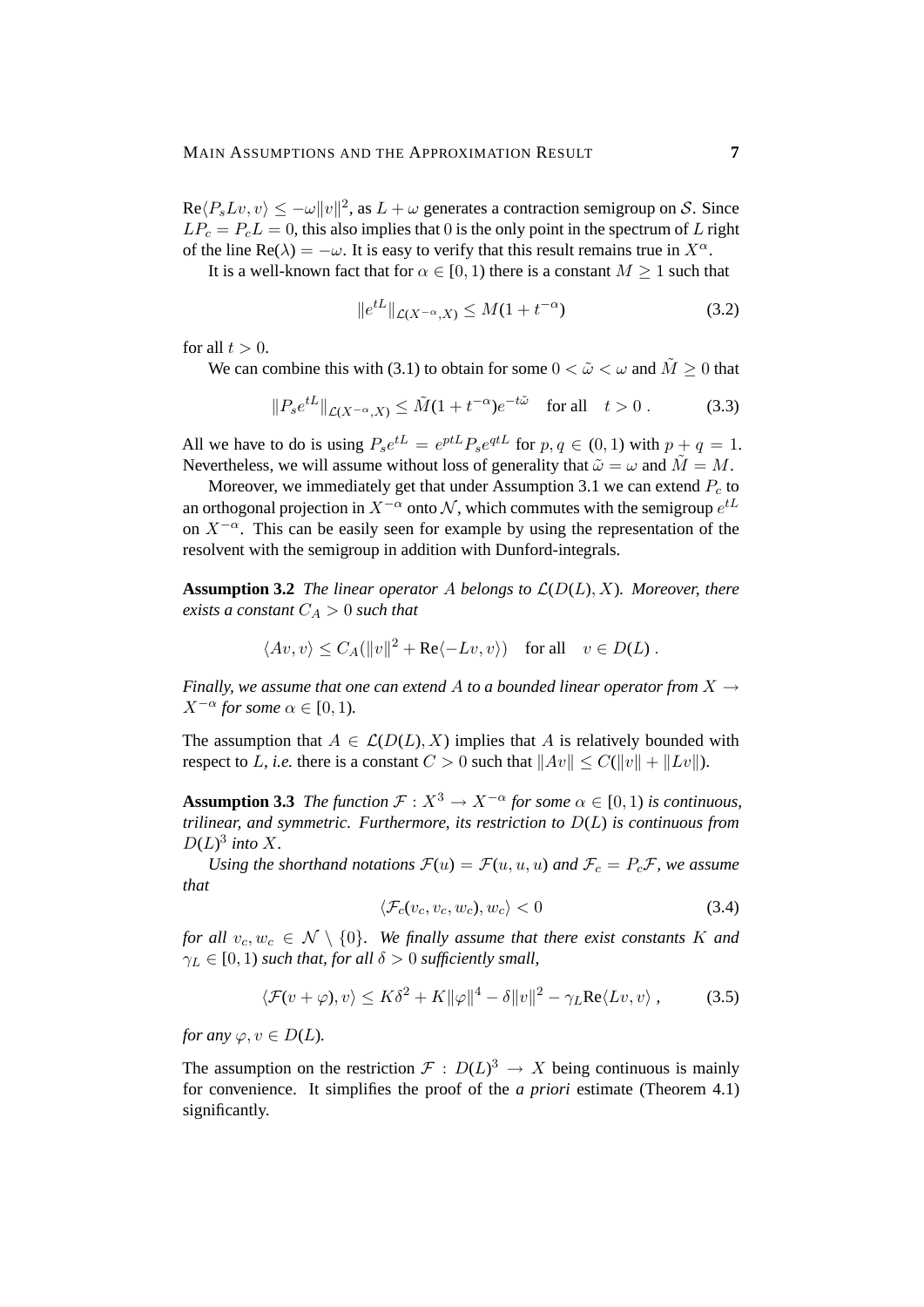Moreover the assumption that  $\mathcal F$  is cubic could be relaxed by adding terms of higher order. Adding terms of degree larger or equal to five does not change any of the main results (under suitable stability assumptions). However, fourth order terms induce a nonlinearity in equation (2.4) and therefore complicate the analysis considerably. In particular, they induce second-order corrections in  $N$ .

**Assumption 3.4** *The noise process is formally given by*  $\xi = Q\partial_t W$ *, where* W *is a standard cylindrical Wiener process in* X *with the identity as a covariance operator and*  $Q \in \mathcal{L}(X, X)$  *is symmetric. Furthermore, there exists a constant*  $\tilde{\alpha} < \frac{1}{2}$  $\frac{1}{2}$  such that

$$
||(1-L)^{-\tilde{\alpha}}Q||_{\mathrm{HS}(X)} < \infty,
$$

*where*  $\|\cdot\|_{\text{HS}(X)}$  *denotes the Hilbert-Schmidt norm of an operator from* X *to* X.

**Remark 3.5** Straightforward computations, combined with the properties of analytic semigroups allow to check that Assumption 3.4 implies the following:

- The stochastic convolution  $W_L(t) = \int_0^t e^{L(t-s)} Q dW(s)$  is an X-valued process with Hölder continuous sample paths.
- There exist positive constants C and  $\gamma$  such that

$$
||P_s e^{Lt}Q||_{\text{HS}} \le C(1 + t^{-\tilde{\alpha}})e^{-\omega t},\tag{3.6}
$$

holds for every  $t > 0$ .

**Remark 3.6** Note that we do *not* assume that Q and L commute. Hence, it is in general not true that  $Q$  and  $P_c$  commute. Therefore, the noise processes  $P_cQW$ and  $P_sQW$  will not necessarily be independent.

Using Assumptions 3.2, 3.3, and 3.4 it is straightforward to verify for any (random) initial condition  $u(0) \in X$  the existence of a unique global mild solution  $u \in$  $C^0([0,\infty), X)$  of (1.1), *i.e.* a solution of

$$
u(t) = e^{tL}u(0) + \int_0^t e^{(t-\tau)L} (\varepsilon^2 Au(\tau) + \mathcal{F}(u(\tau))) d\tau + W_L(t) , \qquad (3.7)
$$

where the stochastic convolution  $W_L$  was defined in Remark 3.5.

It is well-known under our assumptions that  $(1.1)$  or  $(3.7)$ , respectively, exhibits a not necessarily unique invariant measure. This is quite standard to check, using for instance the methods of [DPZ96]. The main ingredients are an a priori bound in X (this will be proved in Theorem 4.1), and a bound in some  $X^{\gamma}$  with small  $\gamma$  <  $1 - \alpha$ , using the methods of Lemma 6.8. The latter bound yields the compactness required by the usual Krylov–Bogoloubov argument.

Depending on the degeneracy of the noise, it is usually possible to check that the invariant measure is also unique, using for example the results from [DPZ96, KS00, EH01, Mat02, Hai02]. The next assumption is only required for the approximation results concerning the invariant measure, not for the approximation of the transient dynamics.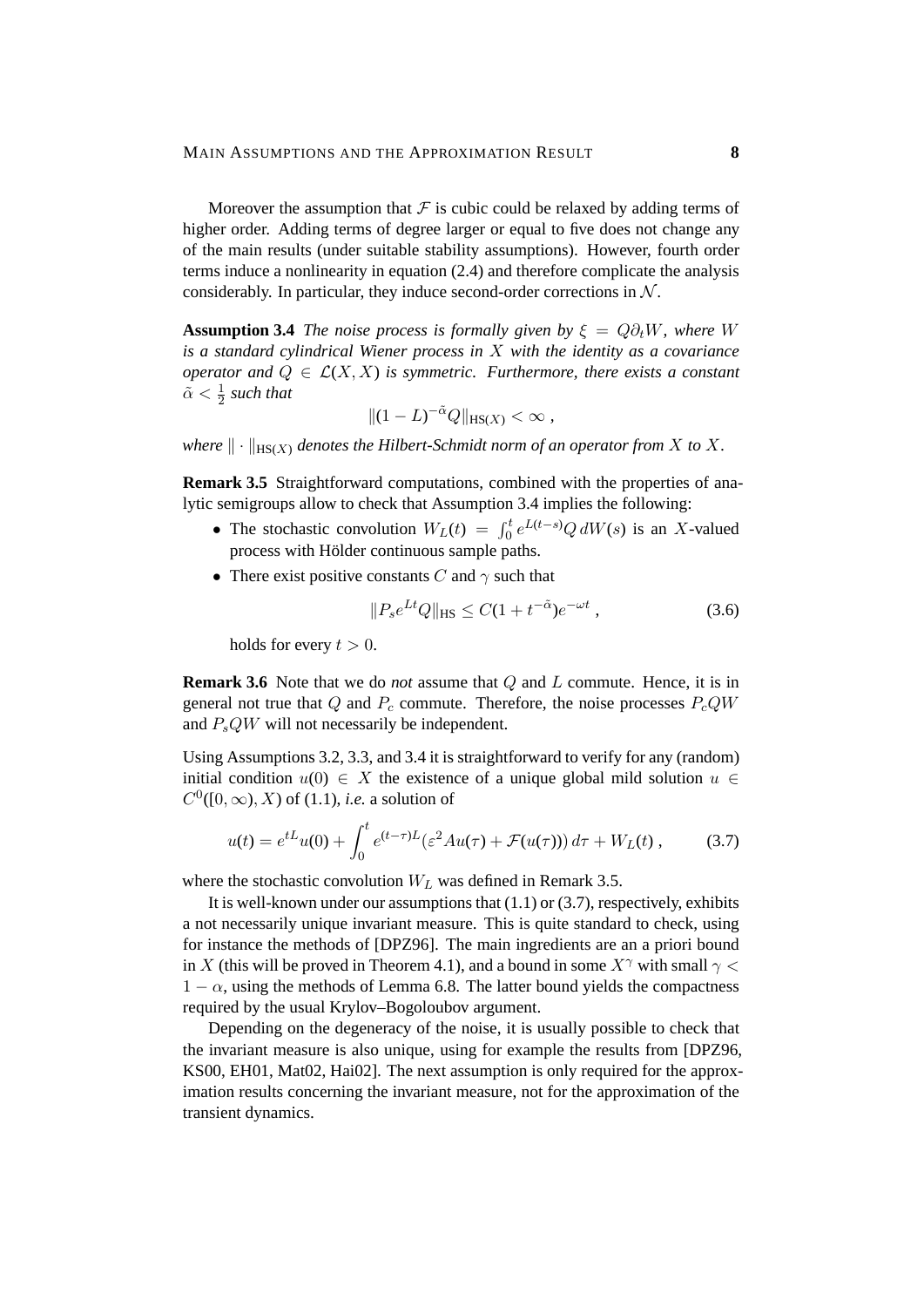**Assumption 3.7** *The Wiener process*  $P_cQW$  *on*  $\mathcal N$  *is not degenerate, i.e.*  $P_cQ^2P_c$ *has full rank.*

Note that Assumption 3.7 together with Assumption 3.3 is sufficient for the amplitude equation to have a unique invariant measure that is exponentially attracting, see *e.g.* [MT94].

We consider solutions u of equation (1.1), with initial condition  $u(0) = u_0$ satisfying for some family of positive constants  $\{C_p, p \geq 1\}$ 

$$
\mathbf{E}||u_0||^p \le C_p \varepsilon^p \quad \text{and} \quad \mathbf{E}||P_s u_0||^p \le C_p \varepsilon^{2p}.
$$
 (3.8)

By Theorem 4.1 we will see that any initial condition  $u_*$  distributed according to an invariant measure of (1.1) is admissible.

We define the stochastic process  $a \in C^0([0, T], \mathcal{N})$  as the solution to

$$
\partial_T a(T) = A_c a(T) + \mathcal{F}_c(a(T)) + \partial_T \beta(T) , \qquad (3.9)
$$

with initial condition  $a(0) = \varepsilon^{-1} P_c u_0$ , where we defined  $\beta(T) = \varepsilon P_c Q W(\varepsilon^{-2} T)$ as in section 2. The process  $\beta$  is a Brownian motion in  $\mathcal N$  with non-degenerate covariance matrix  $P_cQ^2 \in \mathcal{L}(\mathcal{N}, \mathcal{N})$ . Furthermore we set

$$
\psi_c(t) := a(\varepsilon^2 t) \ .
$$

We also define  $\psi_s$  by  $\psi_s(0) = \varepsilon^{-2} P_s u_0$  and

$$
\psi_s(t) = e^{tL}\psi_s(0) + P_s W_L(t) \,. \tag{3.10}
$$

Our approximation to the solution of  $(1.1)$  is then given by

$$
\psi(t) := \varepsilon \psi_c(t) + \varepsilon^2 \psi_s(t) \,. \tag{3.11}
$$

Note that we do not add any second order term in  $N$ , which was already justified by our formal calculation. Moreover, due to Remark 3.6  $a$  and  $\psi_s$  are in general *not* independent. They are independent, for example, if  $P_c$  commutes with  $Q$  and  $\psi_s(0)$  is independent of  $a(0)$ .

The main result showing that transient dynamics of (1.1) is well approximated by  $\psi$  is the following theorem and corollary. The proof will be given in subsection 4.3.

**Theorem 3.8** *Let Assumptions 3.1, 3.2, 3.3, and 3.4 hold and let* u *be the mild solution of (1.1) with initial value*  $u_0$  *satisfying (3.8). Define*  $\psi$  *by (3.11) with* a *given by (3.9).*

*Then for all*  $p > 0$ ,  $\kappa > 0$  *and*  $T_0 > 0$  *there is a constant*  $C_{\text{app}}$  *explicitly depending on* p *and growing exponentially with*  $T_0$  *such that the estimate* 

$$
\mathbf{P}\Big(\sup_{t\in[0,T_0\varepsilon^{-2}]}||u(t)-\psi(t)||\leq\varepsilon^{3-\kappa}\Big)\geq 1-C_{\rm app}\varepsilon^p
$$

*holds for*  $\varepsilon > 0$  *sufficiently small.*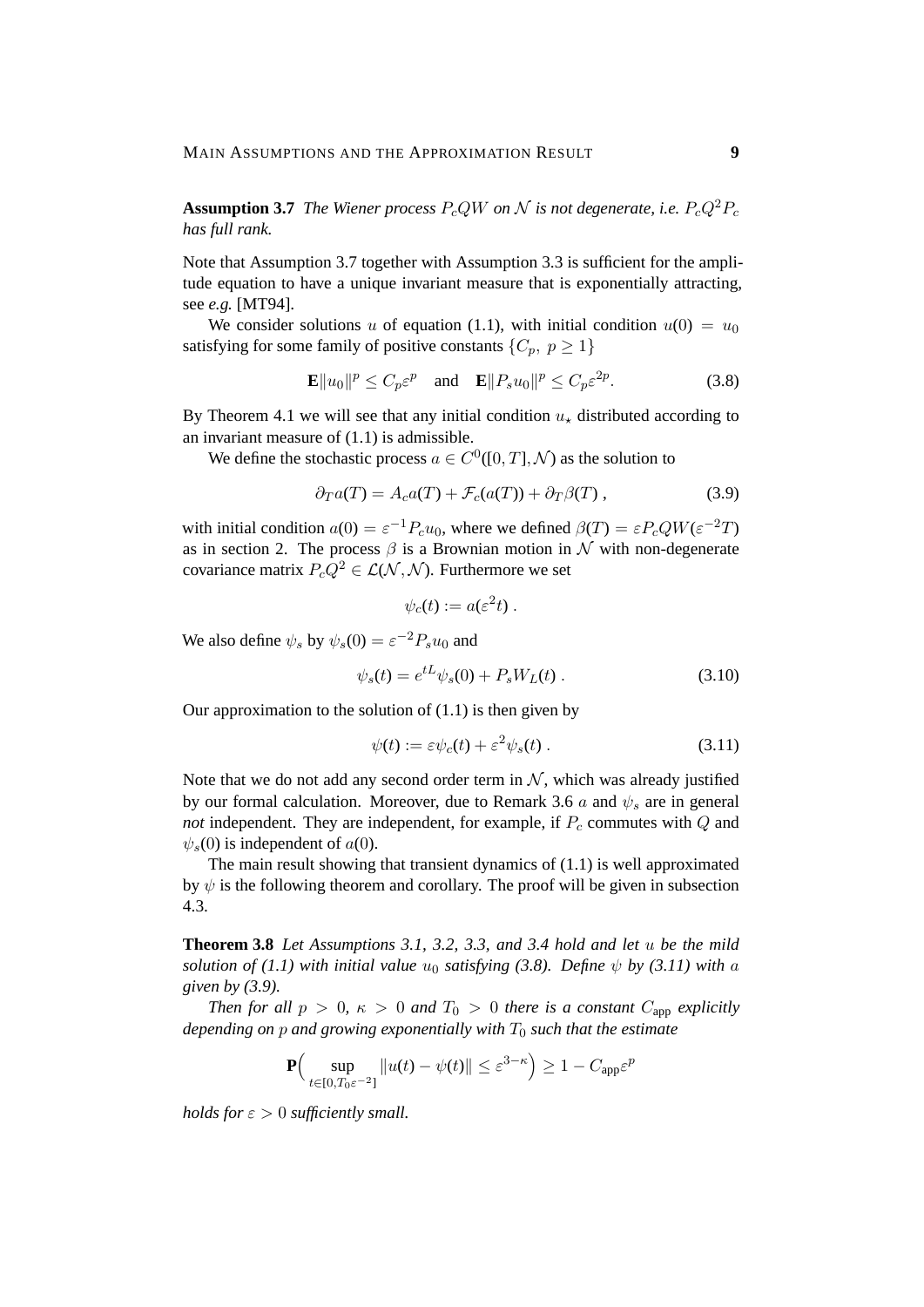Combining this approximation result with the a-priori bound (cf. Theorem 4.1) on the moments, we easily obtain:

**Corollary 3.9** *With the same notations and assumptions as in Theorem 3.8, one has*

$$
\mathbf{E}\Big(\sup_{t\in[0,T_0\varepsilon^{-2}]}||u(t)-\psi(t)||^p\Big)\leq C\varepsilon^{3p-\kappa}.
$$

This result will be proved in the following section. Note that it contains only information on transient time scales. The approximation result for the invariant measure (and thus for an infinite time) is stated and proved in section 5.

#### **4 Proof of the Approximation Result**

#### **4.1 A-priori bounds on the invariant measure and solutions**

In this subsection, we show that the invariant measure for  $(1.1)$  and the law of solutions from a certain class are concentrated on functions that are of order  $\varepsilon$  in  $\mathcal N$  and of order  $\varepsilon^2$  in  $\mathcal S$ .

**Theorem 4.1** *Let Assumptions 3.1, 3.2, 3.3, and 3.4 be satisfied. Let*  $u<sub>\star</sub>$  *be an* X*valued random variable distributed according to an invariant measure for equation (1.1). Then for all*  $p \geq 1$  *there are constants*  $C_p > 0$  *explicitly depending on* p *such that*

$$
\mathbf{E} \|u_{\star}\|^p \le C_p \varepsilon^p \quad \text{and} \quad \mathbf{E} \|P_s u_{\star}\|^p \le C_p \varepsilon^{2p} \tag{4.1}
$$

for any  $\varepsilon \in (0,1)$ *. Moreover, there are constants*  $C_p'$  depending on  $C_p$ *, but not on* ε*, such that for any mild solution of (3.7) with initial condition* u(0) *fulfilling (4.1) we have*

$$
\sup_{t>0}\mathbf{E}\|u(t)\|^p\leq C_p'\varepsilon^p\quad\text{and}\quad\sup_{t>0}\mathbf{E}\|P_s u(t)\|^p\leq C_p'\varepsilon^{2p}.
$$

Chebychev inequality immediately implies:

**Corollary 4.2** *Under the conditions of the previous theorem. For all*  $\kappa > 0$  *and*  $p \geq 1$  *there is a constant*  $C > 0$  *such that for all*  $\varepsilon \in (0, 1)$ *.* 

$$
\mathbf{P}(\|P_c u_\star\| \le \varepsilon^{1-\kappa} \text{ and } \|P_s u_\star\| \le \varepsilon^{2-\kappa}) \ge 1 - C\varepsilon^p.
$$

*Proof of Theorem 4.1.* Define the norm in  $\mathcal{L}^p(\Omega, X)$  by

$$
||u||_{\mathcal{L}^p} := (\mathbf{E}||u||^p)^{1/p}.
$$

Consider now a mild solution  $u(t)$  of (1.1) with  $u(0) = u_*$ . Obviously,

$$
||u(t)||_{\mathcal{L}^p} = ||u_\star||_{\mathcal{L}^p}, \text{ for all } t > 0.
$$

Define now  $L_{\varepsilon} := L + \varepsilon^2 A - \gamma \varepsilon^2$  for  $\gamma > 0$  to be fixed later. Since A is a relatively bounded with respect to  $L$  by Assumption 3.2, we immediately get from [Kat80,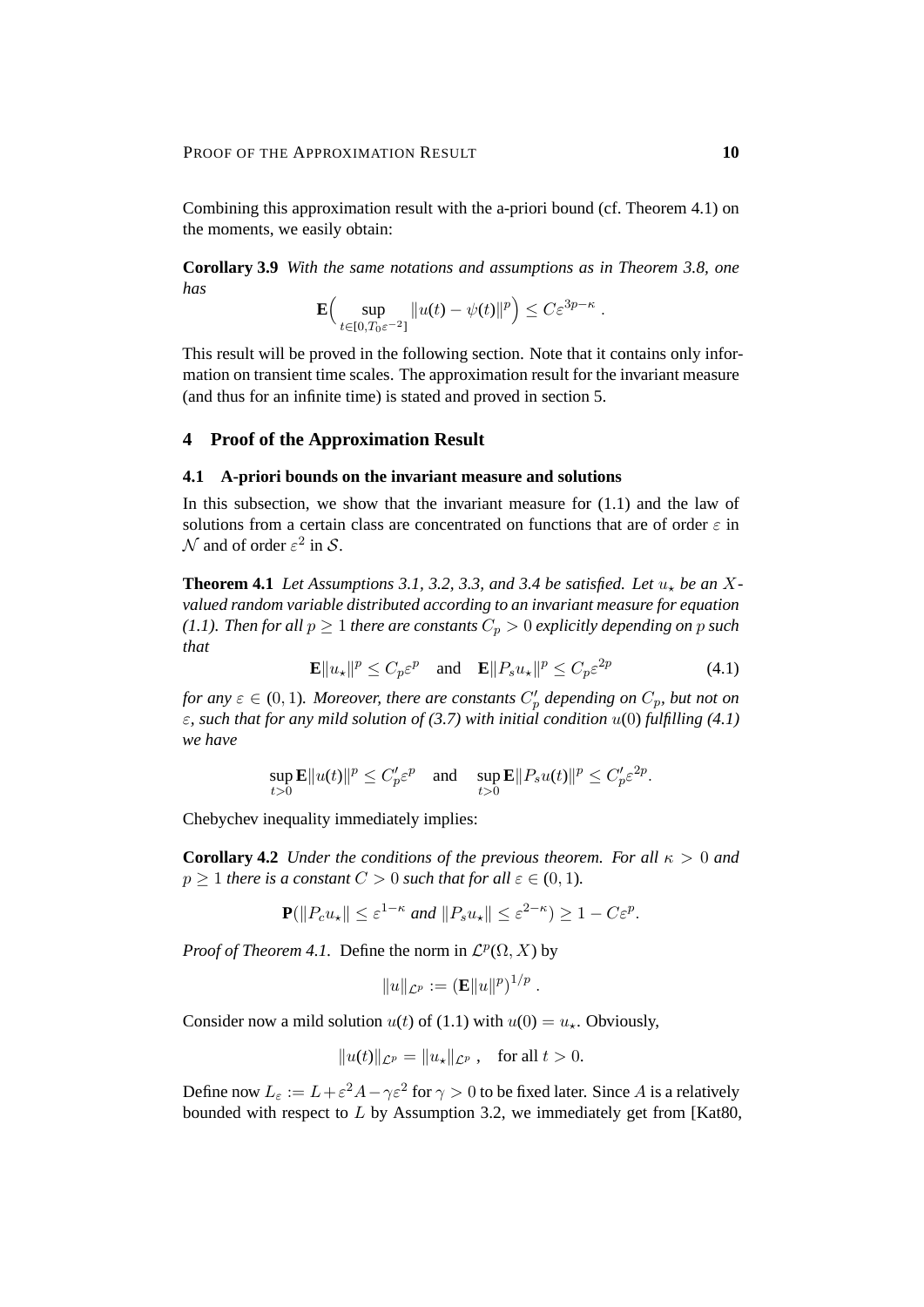Thm IX.2.4] for sufficiently small  $\varepsilon > 0$  that  $L + \varepsilon^2 A$  generates an analytic semigroup. Moreover, following the proof [Kat80, Thm IX.2.4] to reveal the precise values of various constants, it is easy to verify that there exists a sufficiently large (but independent of  $\varepsilon$ ) constant  $\gamma > 0$  such that  $L_{\varepsilon}$  generates a bounded semigroup for  $\varepsilon < 1$ .

Define now

$$
v(t) := u(t) - \varepsilon^2 W_{L_{\varepsilon}}(t) .
$$

Due to the stability of the semigroup and the fact that  $W_{L_{\varepsilon}}$  is Gaussian, the stochastic convolution satisfies

$$
||P_s W_{L_{\varepsilon}}(t)||_{\mathcal{L}^p} \leq \tilde{C}_p ||P_s W_{L_{\varepsilon}}(t)||_{\mathcal{L}^2} \leq C_p \quad \text{for any} \quad t \geq 0 , \tag{4.2}
$$

and

$$
||W_{L_{\varepsilon}}(t)||_{\mathcal{L}^p} \leq \tilde{C}_p||W_{L_{\varepsilon}}(t)||_{\mathcal{L}^2} \leq C_p \varepsilon^{-1} \quad \text{for any} \quad t \geq 0,
$$

where the constants depend on p, but can be chosen to be independent of  $\varepsilon$ . This yields immediately

$$
||v||_{\mathcal{L}^p} \ge ||u_\star||_{\mathcal{L}^p} - C_p \varepsilon. \tag{4.3}
$$

Moreover, a formal computation starting from (3.7) shows that we can differentiate  $v$  with respect to  $t$ , yielding

$$
\partial_t v = Lv + \varepsilon^2 Av + \mathcal{F}(v + \varepsilon^2 W_{L_{\varepsilon}}) + \gamma \varepsilon^4 W_{L_{\varepsilon}}.
$$
 (4.4)

This equation is only valid in the weak formulation since  $v \notin D(L)$  in general. Therefore, the previous and the following argument are only formal, but can be justified by using smooth approximations of W, given by  $W^{(k)}$  in X. Hence, we have  $W_{L_1}^{(k)}$  $L_{\epsilon}^{(k)}(t)$  in  $D(L)$ . Moreover, by Assumptions 3.3 and 3.2 we immediately get that the corresponding solution  $v^{(k)}$  is in  $D(L)$ . Our arguments are valid for the approximations  $v^{(k)}$  because they are strong solutions of (4.4) in the classical sense. It suffices then to pass to the limit.

Taking  $\langle \cdot, v \rangle$  on both sides of (4.4) and using (3.5) for  $\delta = 2\varepsilon^2$  together with Assumption 3.2, we derive for sufficiently small  $\varepsilon > 0$ 

$$
\frac{1}{2}\partial_t ||v||^2 \leq K\delta^2 - \delta ||v||^2 + C\varepsilon^8 ||W_{L_\varepsilon}||^4 + \varepsilon^2 ||v||^2 + C\varepsilon^6 ||W_{L_\varepsilon}||^2
$$
  

$$
- (\gamma_L - \varepsilon^2 C_A) \cdot \text{Re}\langle -Lv, v \rangle
$$
  

$$
\leq -\varepsilon^2 ||v||^2 + C(\varepsilon^4 ||W_{L_\varepsilon}||^2 + \varepsilon^2)^2.
$$

A comparison argument for ODEs immediately gives

$$
||v||^2 \le e^{-2\varepsilon^2 t} ||u_\star||^2 + C \int_0^t e^{-2\varepsilon^2 (t-\tau)} \Big(\varepsilon^4 ||W_{L_\varepsilon}(\tau)||^2 + \varepsilon^2\Big)^2 d\tau.
$$

Taking the  $\mathcal{L}^{p/2}$ -norm on both sides yields

$$
||v||_{\mathcal{L}^p}^2 \leq e^{-2\varepsilon^2 t} ||u_\star||_{\mathcal{L}^p}^2 + C \int_0^t e^{-2\varepsilon^2 \tau} d\tau \cdot \varepsilon^2.
$$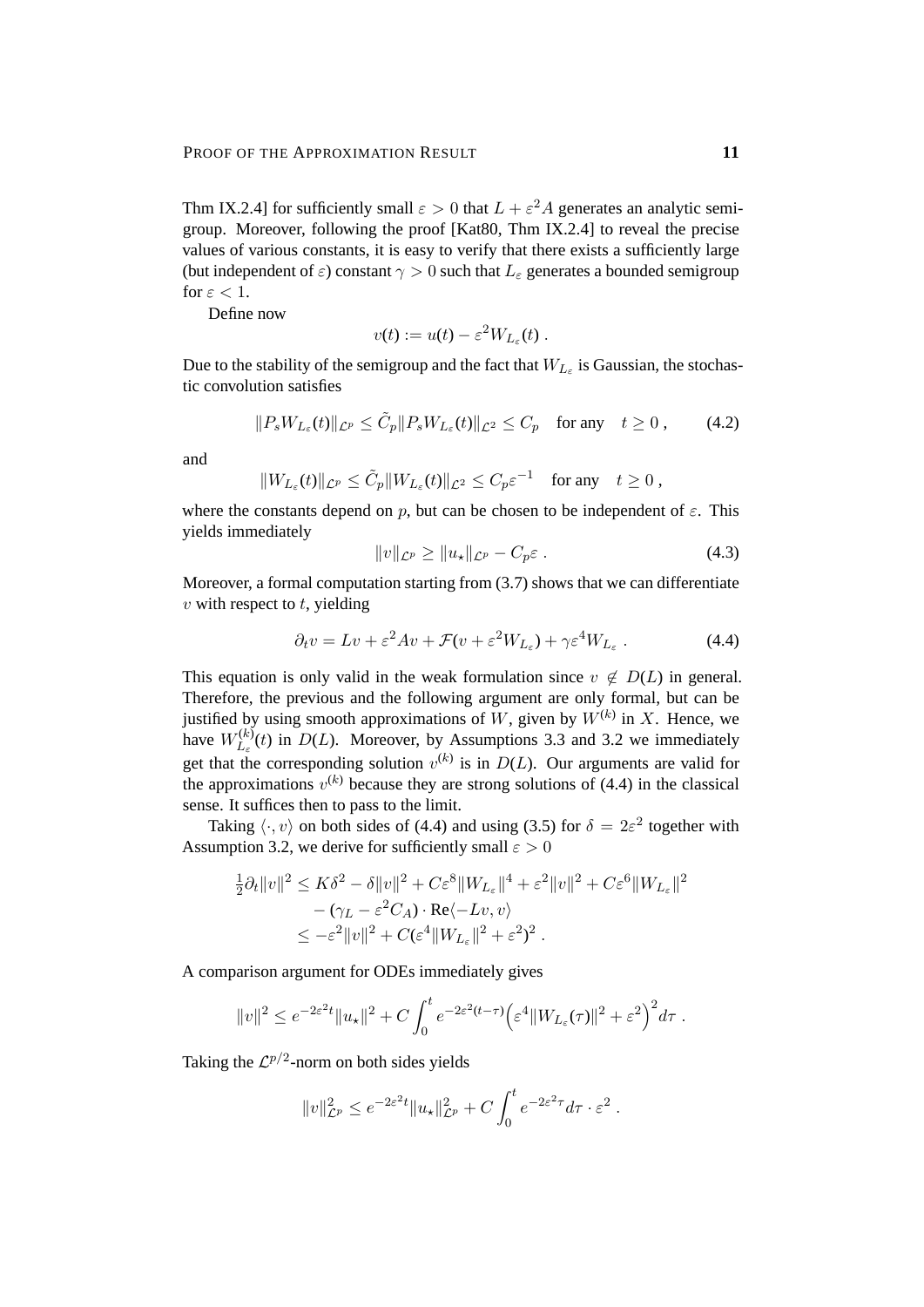Hence,

$$
||v||_{\mathcal{L}^p} \leq e^{-\varepsilon^2 t} ||u_\star||_{\mathcal{L}^p} + C(1 - e^{-2\varepsilon^2 t})^{1/2} \cdot \varepsilon.
$$

Using (4.3), we get

$$
||u_{\star}||_{\mathcal{L}^{p}}(1 - e^{-\varepsilon^{2}t}) \leq C(1 - e^{-2\varepsilon^{2}t})^{1/2}\varepsilon + C\varepsilon , \qquad (4.5)
$$

and the first assertion follows by choosing  $t = \varepsilon^{-2}$ .

For the second claim we get from the mild formulation (3.7)

$$
||P_s u(t)|| \le Me^{-t\omega} ||P_s u_{\star}|| + \varepsilon^2 ||P_s W_L(t)||
$$
  
+  $C \int_0^t (1 + (t - \tau)^{-\alpha}) e^{-(t - \tau)\omega} (\varepsilon^2 ||u(\tau)|| + ||u(\tau)||^3) d\tau.$ 

Taking the  $\mathcal{L}^p$ -norm and using (4.2) yields

$$
||P_s u_\star||_{\mathcal{L}^p} \leq Me^{-t\omega}||P_s u_\star||_{\mathcal{L}^p} + C\varepsilon^2
$$
  
+ 
$$
C(\varepsilon^2||u_\star||_{\mathcal{L}^p} + ||u_\star||_{\mathcal{L}^{3p}}^3) \int_0^t (1 + \tau^{-\alpha})e^{-\tau\omega} d\tau.
$$

Taking the limit  $t \to \infty$  and using the first part we derive  $||P_s u_\star||_{\mathcal{L}^p} \leq C \varepsilon^2$ .

For the second part of the theorem, we can proceed similarly to the first part. First, instead of (4.5) we derive

$$
||u(t)||_{\mathcal{L}^p} \leq e^{-\varepsilon^2 t} ||u(0)||_{\mathcal{L}^p} + C(1 - e^{-2\varepsilon^2 t})^{1/2} \varepsilon + C\varepsilon^2.
$$

Hence, by (4.1) there are constants  $\tilde{C}_p > C_p$  such that  $||u(t)||_{\mathcal{L}^p} \leq \tilde{C}_p$  for all  $t > 0$ . Concerning the estimates in  $S$ , we easily derive

$$
||P_s u(t)||_{\mathcal{L}^p} \leq MC_p \varepsilon^2 + C\varepsilon^2 + C \int_0^\infty (1 + \tau^{-\alpha}) e^{-\tau \omega} d\tau \cdot \varepsilon^3 (\tilde{C}_p + \tilde{C}_{3p}).
$$

Hence, we easily find a family of constants  $C_p'$  depending (among other constants) explicitly on  $C_p$ ,  $\tilde{C}_p$ , and  $\tilde{C}_{3p}$ , such that  $||P_s u(t)||_{\mathcal{L}^p} \leq C'_p$  for all  $t > 0$  and for all  $p > 1$ .  $\Box$ 

#### **4.2 Bounds on the residual**

In this subsection, we consider solutions  $u$  of equation (1.1), with initial condition  $u(0) = u_0$  satisfying condition (3.8). We prove a sequence of lemmas establishing bounds on the approximation  $\psi(t) := \varepsilon \psi_c(t) + \varepsilon^2 \psi_s(t)$  given in (3.11).

In order to prove that  $\psi$  is a good approximation of u, we have to control the residual of  $\psi$ , which is defined by

$$
\text{Res}(\psi(t)) := -\psi(t) + e^{tL}\psi(0) + \int_0^t e^{(t-\tau)L} (\varepsilon^2 A \psi(\tau) + \mathcal{F}(\psi(\tau)))d\tau + \varepsilon^2 W_L(t).
$$
\n(4.6)

First we establish some bounds on our approximation  $\psi_s$  from (3.11).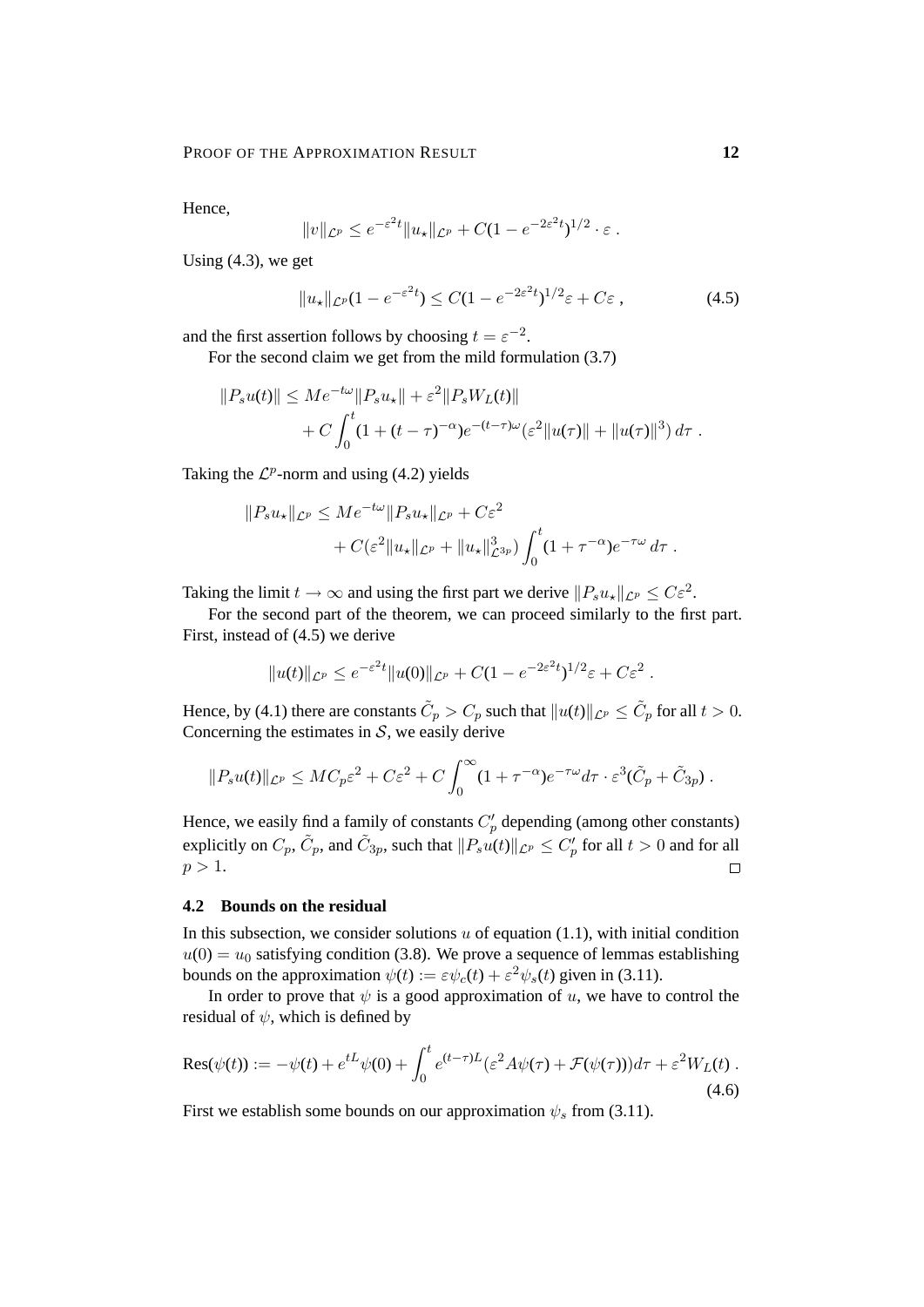**Lemma 4.3** *Let Assumptions 3.1, 3.2, 3.3, and 3.4 be satisfied and fix some time*  $T_0 > 0$ *. Moreover, consider an initial condition*  $u_0$  *fulfilling (3.8). Then for every*  $p \geq 1$  *there exists a constant*  $C_p$  *such that* 

$$
\mathbf{E}\Big(\sup_{T\in[0,T_0]}\|a(T)\|^p\Big)=\mathbf{E}\Big(\sup_{t\in[0,T_0\varepsilon^{-2}]} \|\psi_c(t)\|^p\Big)\leq C_p.
$$

*Moreover, for every*  $p > 1$  *and*  $\kappa > 0$ *, there exists a constant* C *depending on* p *and* κ *such that*

$$
\mathbf{E}\Big(\sup_{t\in[0,T_0\varepsilon^{-2}]} \|\psi_s(t)\|^p\Big) \leq C\varepsilon^{-\kappa}.
$$

Again Chebychev inequality immediately yields the following corollary.

**Corollary 4.4** *Under the conditions of the previous theorem. For all*  $\kappa > 0$ ,  $T_0 > 0$ 0 *and*  $p > 1$  *there is a constant*  $C > 0$  *such that* 

$$
\mathbf{P}\Big(\|\psi_c(t)\| \leq \varepsilon^{-\kappa} \text{ and } \|\psi_s(t)\| \leq \varepsilon^{-\kappa} \text{ for all } t \in [0, T_0 \varepsilon^{-2}]\Big) \geq 1 - C\varepsilon^p.
$$

*Proof.* Define the norm in  $\mathcal{L}^p(\Omega, L^\infty([0, T_0 \varepsilon^{-2}], X))$  by

$$
\|\psi\|_{\mathcal{L}^p(L^{\infty})} := \left(\mathbf{E} \sup_{t \in [0, T_0 \varepsilon^{-2}]} \|\psi(t)\|^p\right)^{1/p},\tag{4.7}
$$

and similarly for functions depending on the slow time-scale, where the supremum is taken over  $T \in [0, T_0]$ . From the boundedness of the semigroup generated by L we get

$$
\|\psi_s\|_{\mathcal{L}^p(L^{\infty})}\leq M\varepsilon^{-2}\|P_s u_0\|_{\mathcal{L}^p}+\|P_s W_L\|_{\mathcal{L}^p(L^{\infty})},
$$

where, by assumption (3.8), one has  $||P_s u_0||_{\mathcal{L}^p} \leq C\varepsilon^2$ . Moreover, the bound  $||P_sW_L||_{\mathcal{L}^p(L^{\infty})} \leq C\varepsilon^{-\kappa/p}$  is given by standard arguments using for instance the factorisation method of Da Prato and Zabczyk [DPZ92]. This implies the second assertion.

For the first assertion define  $b = a - \beta_{-1}$  depending on the slow time-scale, where  $\beta_{-1}(T) = \int_0^T e^{-(T-s)} d\beta(s)$ . It is easy to check that b is differentiable with

$$
\partial_T b = A_c(b + \beta_{-1}) + \mathcal{F}_c(b + \beta_{-1}) + \beta_{-1}.
$$

By standard arguments,  $\|\beta_{-1}\|_{\mathcal{L}^p(L^\infty)} \leq C$  where the constant depends on  $T_0$  and p. Using (3.5) and  $A_c \in \mathcal{L}(\mathcal{N})$ 

$$
\partial_T \|b\|^2 \le C \|b\|^2 + 2\langle \mathcal{F}_c(b+\beta_{-1}), b \rangle + C \|\beta_{-1}\|^2
$$
  
\n
$$
\le C \|b\|^2 + C(1 + \|\beta_{-1}\|^2)^2.
$$
\n(4.8)

Gronwall's inequality yields for  $t \in [0, T_0]$ 

$$
||b(T)||^2 \le e^{CT} ||a_0||^2 + C \int_0^T e^{C(T-\tau)} (1 + ||\beta(\tau)||^2)^2 d\tau.
$$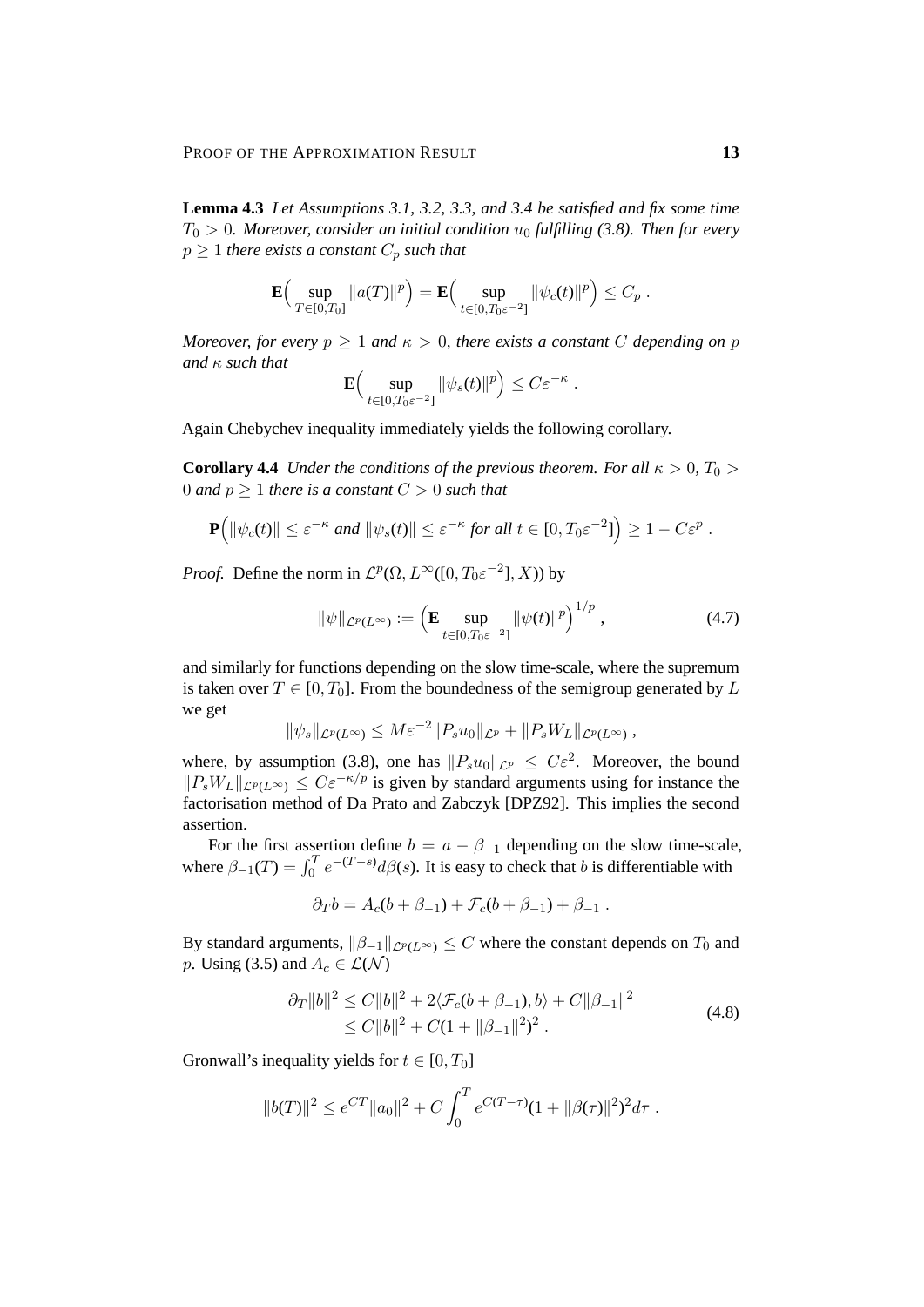#### PROOF OF THE APPROXIMATION RESULT **14**

Taking the  $\mathcal{L}^{p/2}(L^{\infty})$ -norm and using (3.8) implies

$$
||b||_{\mathcal{L}^p(L^{\infty})}^2 \leq e^{CT_0} ||a_0||_{\mathcal{L}^p}^2 + C \leq C.
$$

Hence,

$$
||a||_{\mathcal{L}^p(L^{\infty})}\leq ||b||_{\mathcal{L}^p(L^{\infty})}+||\beta_{-1}||_{\mathcal{L}^p(L^{\infty})}\leq C,
$$

which concludes the proof of Lemma 4.3.

Note that the constants in the previous proof grow exponentially in  $T_0$ . To avoid this we could use the method of the following lemmas to obtain a logarithmic growth rate instead.

If we do not consider the supremum under the expectation, then the bound is uniform in  $T$  or  $t$ , as shown in the following lemma. Moreover, for  $a$ , the strong dissipativity properties of the cubic nonlinearity allows one to prove a slightly stronger result, where the bound is independent of the initial condition.

**Lemma 4.5** *Let Assumptions 3.1, 3.2, 3.3, and 3.4 hold and fix some time*  $T_0 > 0$ *and some*  $p \geq 1$ *. Then there is a constant*  $C > 0$  *such that for any solution* a *of (3.9)*

$$
\sup_{T\geq T_0} \mathbf{E} \|a(T)\|^p \leq C,
$$

*uniformly in the initial condition*  $a(0)$ *, provided*  $||a(0)|| < \infty$  *almost surely.* 

*Moreover, for any initial condition*  $u_0$  *fulfilling (3.8), we obtain for any*  $p \geq 1$ 

$$
\sup_{t\geq 0} \mathbf{E} ||\psi_s(t)||^p + \sup_{T>0} \mathbf{E} ||a(T)||^p < C'_p,
$$

*with constants depending on the family*  $\{C_n\}$ *, but independent of*  $\varepsilon$  *and*  $u_0$ *.* 

*Proof.* Using (3.4) we obtain for any  $b \in X$  with  $||b|| = 1$  that

$$
\langle \mathcal{F}_c(b), b \rangle \le K\delta^2 - \delta \le -\delta/2
$$

for sufficiently small  $\delta > 0$ . Hence, as  $\mathcal F$  is trilinear  $\langle \mathcal F_c(b), b \rangle \le -\frac{\delta}{2} ||b||^4$ . Using (4.8) and defining as before  $b = a - \beta_{-1}$ , we thus get the differential inequality

$$
\partial_T \|b\|^2 \le -\frac{\delta}{2} \|b\|^4 + C_\delta (1 + \|\beta_{-1}\|^2)^2 \,, \tag{4.9}
$$

for some constant depending explicitly on  $\delta$ .

Define now  $K^2_{\beta}(T_0) = \sup_{T \in [0,T_0]} C_{\delta}(1 + ||\beta_{-1}(T)||^2)^2$ . Hence, for  $T \in [0,T_0]$ we get  $\partial_T \|b\|^2 \leq -\frac{\delta}{2} \|b\|^4 + K_\beta^2(T_0)$ , and we either obtain  $\|b\|^2 \leq 4K_\beta^2/\delta$ , or  $||b||^2$  is strictly decreasing with  $\partial_T ||b||^2 \leq -\frac{\delta}{4} ||b||^4$ . Thus  $||b||^2 \leq 4/(\delta T +$  $(4/||b(0)||^2)$ )  $\leq 4/(T\delta)$ . Finally, for any  $T \in [0, T_0]$ 

$$
||a(T)|| \le \max \left\{ \frac{4}{T\delta}; \frac{4K_{\beta}^{2}(T_0)}{\delta} \right\}^{1/2} + ||\beta_{-1}(T)||.
$$

 $\Box$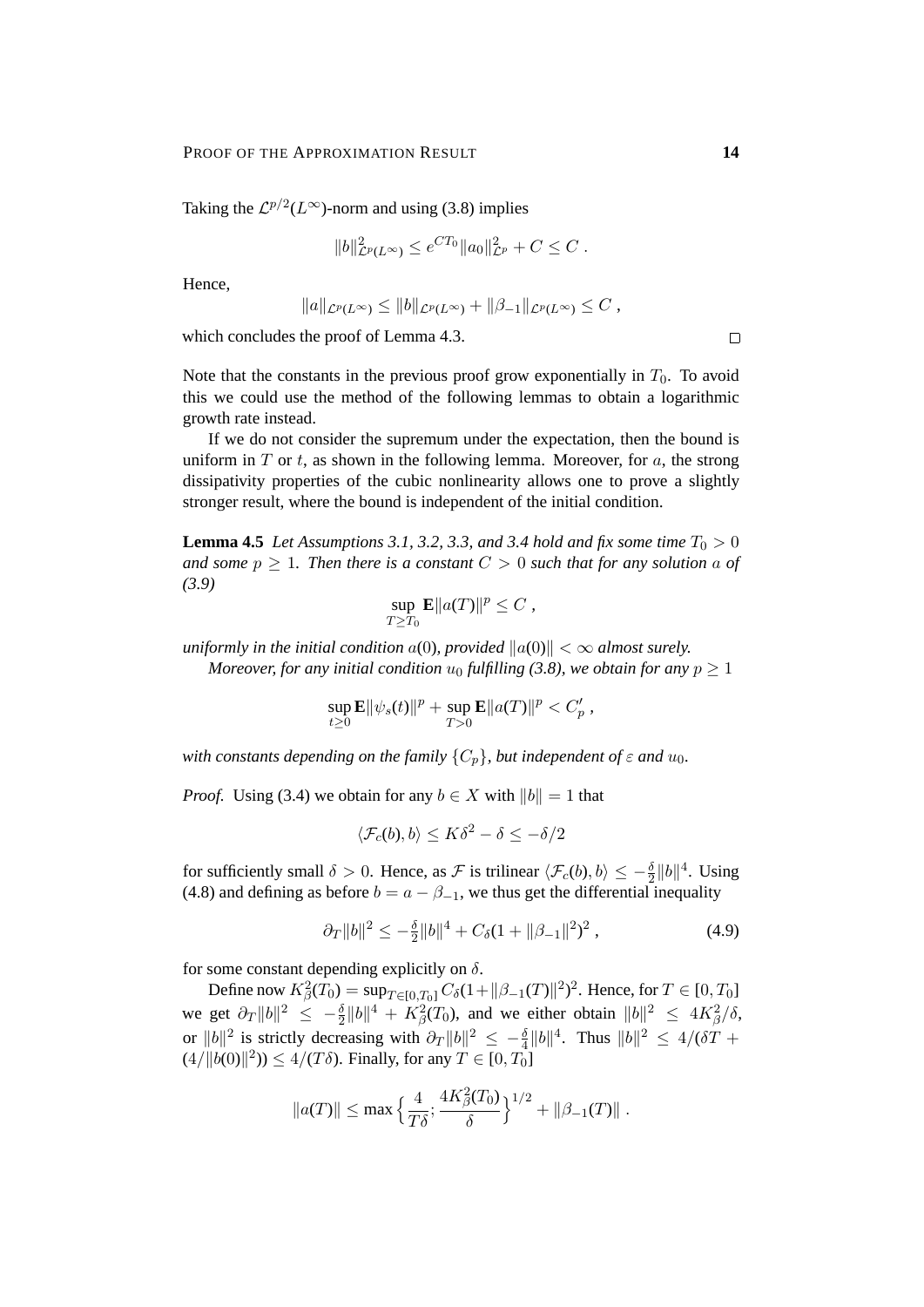Hence,  $\|a(T_0)\|_{\mathcal{L}^p} \leq C(T_0, p)$ , with constant independent of  $a(0)$ . This immediately implies the claim.

For the second part, the bound on  $\alpha$  follows in a similar way than in the first part. The bound on  $\psi_s$  is straightforward, since  $||P_sW_L(t)||_{\mathcal{L}^p} \leq C$  uniformly in  $t \geq 0$ .  $\Box$ 

The following lemma now gives a bound on the residual.

**Lemma 4.6** *Let Assumptions 3.1, 3.2, 3.3, and 3.4 be satisfied. Moreover, consider an initial condition*  $u_0$  *fulfilling (3.8). Then for all*  $T_0 > 0$ ,  $p > 1$ *, and*  $\kappa > 0$  *there is a constant* C > 0 *depending explicitly on* p *such that*

$$
\mathbf{E}\Big(\sup_{t\in[0,T_0\varepsilon^{-2}]}||P_s\text{Res}(\psi(t))||^p\Big)\leq C\varepsilon^{2p(1-\kappa)},
$$

*holds for all*  $\varepsilon$  < 1*.* 

*Proof.* From (4.6) and the definition of  $\psi_s$ ,

$$
P_s \text{Res}(\psi(t)) = \int_0^t e^{(t-\tau)L} P_s(\varepsilon^2 A \psi(\tau) + \mathcal{F}(\psi(\tau))) d\tau.
$$

Since  $A$  and  $F$  are bounded from  $X$  to  $Y$ , we obtain

$$
||P_s \text{Res}(\psi(t))|| \leq C \int_0^t (1 + (t - \tau)^{-\alpha}) e^{-(t - \tau)\omega} (\varepsilon^2 ||\psi(\tau)|| + ||\psi(\tau)||^3) d\tau.
$$

Therefore

$$
||P_s \text{Res}(\psi(t))||_{\mathcal{L}^p(L^{\infty})} \leq C \int_0^{\infty} (1+\tau^{-\alpha}) e^{-\tau \omega} d\tau \left(\varepsilon^2 ||\psi||_{\mathcal{L}^p(L^{\infty})} + ||\psi||_{\mathcal{L}^{3p}(L^{\infty})}^3\right),
$$

and the claim follows from Theorem 4.3.

**Lemma 4.7** *Suppose Assumptions 3.1, 3.2, 3.3, and 3.4 are satisfied. Moreover, consider initial condition*  $u_0$  *as in (3.8). For every*  $T_0 > 0$ *, every*  $p > 0$ *, and every*  $\kappa > 0$ , there exists a constant  $C_{\text{Res}} > 0$  depending explicitly on p such that, for *every*  $\varepsilon \in (0, 1)$ *, the residual*  $P_c$ **Res** $(\psi(t))$  *satisfies the bound* 

$$
\mathbf{E}\Big(\sup_{t\in[0,T_0\varepsilon^{-2}]} \|P_c \text{Res}(\psi(t))\|^p\Big) \le C_{\text{Res}} \varepsilon^{3p(1-\kappa)}\,. \tag{4.10}
$$

*Furthermore, the residual is differentiable in t, i.e.*  $P_c$ Res $(\psi) \in C^1([0, T_0 \varepsilon^{-2}], \mathcal{N})$ **P***-almost surely.*

*Proof.* Throughout this proof, we will say that a stochastic process  $\{X(t)\}_{t\geq 0}$  is  $\mathcal{O}(\varepsilon^{n-})$  (or of order  $\varepsilon^{n-}$ ) if for all  $p \ge 1$  and  $\kappa > 0$  there is a constant such that  $||X||_{\mathcal{L}^p(L^{\infty})} \leq C\varepsilon^{n-\kappa}$ , and similarly for functions on the slow time-scale T. With

 $\Box$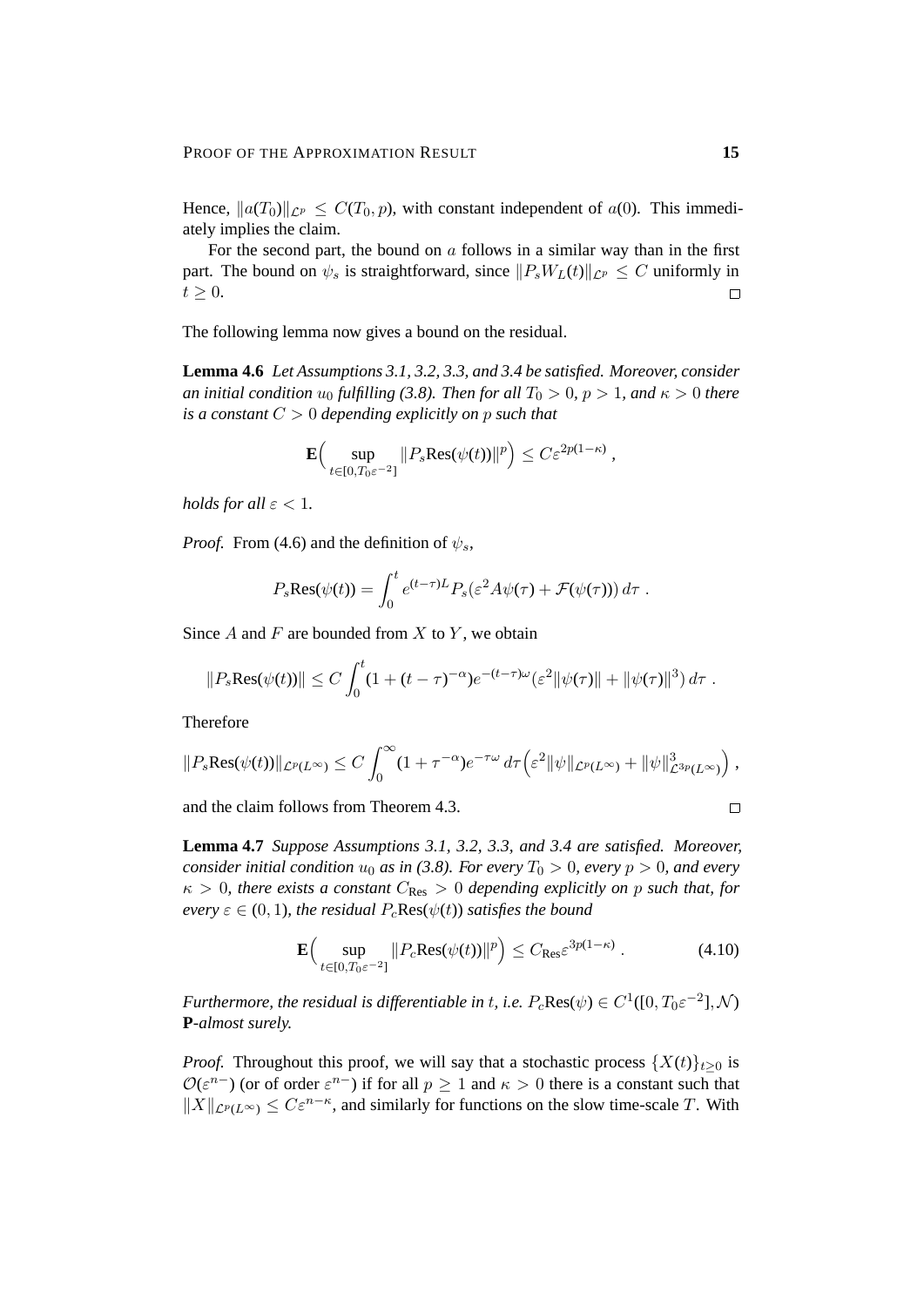this notation we know by Lemma 4.3 that  $\psi_s$  is of order  $\varepsilon^{0-}$ , but  $\psi_c$  is of order 1 or  $\varepsilon^0$ .

Now  $(4.6)$  and  $(3.9)$  implies

$$
P_c \text{Res}(\psi(t)) = \varepsilon^4 \int_0^t (A_c \psi_s + 3\mathcal{F}_c(\psi_c, \psi_c, \psi_s) + 3\varepsilon \mathcal{F}_c(\psi_c, \psi_s, \psi_s) + \varepsilon^2 \mathcal{F}_c(\psi_s)) d\tau.
$$
\n(4.11)

Note first that by definition  $\psi_c$  and  $\psi_s$  are at least continuous in time. Moreover, since  $A_c$  and  $\mathcal{F}_c$  are continuous, it is obvious that the integrand is in  $C^0([0, T_0 \varepsilon^{-2}], \mathcal{N})$ . Hence,  $P_c$ Res( $\psi$ ) is differentiable.

To bound (4.11) note first that by Assumption 3.3 and Lemma 4.3, the two last terms are of order  $\varepsilon^{3-}$  and  $\varepsilon^{4-}$ , respectively.

Using the definition of  $\psi_s$  from (3.10), we obtain for the first term

$$
\int_0^t A_c \psi_s d\tau = \int_0^t A_c e^{\tau L} \psi_s(0) d\tau + \int_0^t A_c \int_0^{\tau} e^{(\tau - \eta)L} P_s Q dW(\eta) d\tau \n= A_c L_s^{-1} (I - e^{tL}) \psi_s(0) + A_c L_s^{-1} P_s Q(W(t) - W_L(t)),
$$

by using a stochastic Fubini theorem. Since any finite-dimensional projection of the cylindrical Wiener process W (thus in particular  $A_c L_s^{-1} P_s QW$ ) is of order  $\varepsilon^{-1}$ , all of the above terms are of order  $\varepsilon^{3-}$  or even smaller. Note that, by Theorem 4.1,  $\psi_s(0)$  is of order 1.

We expand the remaining term in  $(4.11)$  as

$$
\varepsilon^4 \int_0^t \mathcal{F}_c(a(\varepsilon^2 \tau), a(\varepsilon^2 \tau), \psi_s(\tau)) d\tau = \varepsilon^2 \int_0^T \mathcal{F}_c(a(\tau), a(\tau), e^{\tau \varepsilon^{-2} L} \psi_s(0)) d\tau + \varepsilon^2 \int_0^T \mathcal{F}_c(a(\tau), a(\tau), W_L(\tau \varepsilon^{-2})) d\tau =: I_1(T) + I_2(T).
$$

Now for the first term

$$
||I_1(T)|| \leq C\varepsilon^2 ||\psi_s(0)|| \cdot \left(\sup_{\tau \in [0,T]} ||a(\tau)||^2\right) \cdot \int_0^T e^{-\tau \varepsilon^{-2} \omega} d\tau = \mathcal{O}(\varepsilon^{4-}) \ .
$$

Hence,  $||I_1||_{\mathcal{L}^p(L^{\infty})} \leq C \varepsilon^{4-\kappa}$ .

In order to bound the second term, let us define the linear operator

$$
B_a(\tau) : X \to \mathcal{N} \quad \text{by} \quad B_a(\tau)u = \mathcal{F}_c(a(\tau), a(\tau), u) \ . \tag{4.12}
$$

With this notation

$$
I_2(T) \stackrel{\text{law}}{=} \varepsilon \int_0^T B_a(\tau) \int_0^{\tau} e^{-L\varepsilon^{-2}(\tau - r)} P_s Q dW(r) d\tau.
$$

Let us first consider the case where  $Q$  and  $P_c$  commute. In this case, the process  $B_a(\cdot)$  is independent of the process  $P_sQW(\cdot)$  and one can decompose  $I_2$  in the following way:

$$
I_2 \stackrel{\text{law}}{=} \varepsilon \int_0^T \int_r^{T_0} B_a(\tau) e^{-L\varepsilon^{-2}(\tau - r)} P_s Q \, d\tau \, dW(r)
$$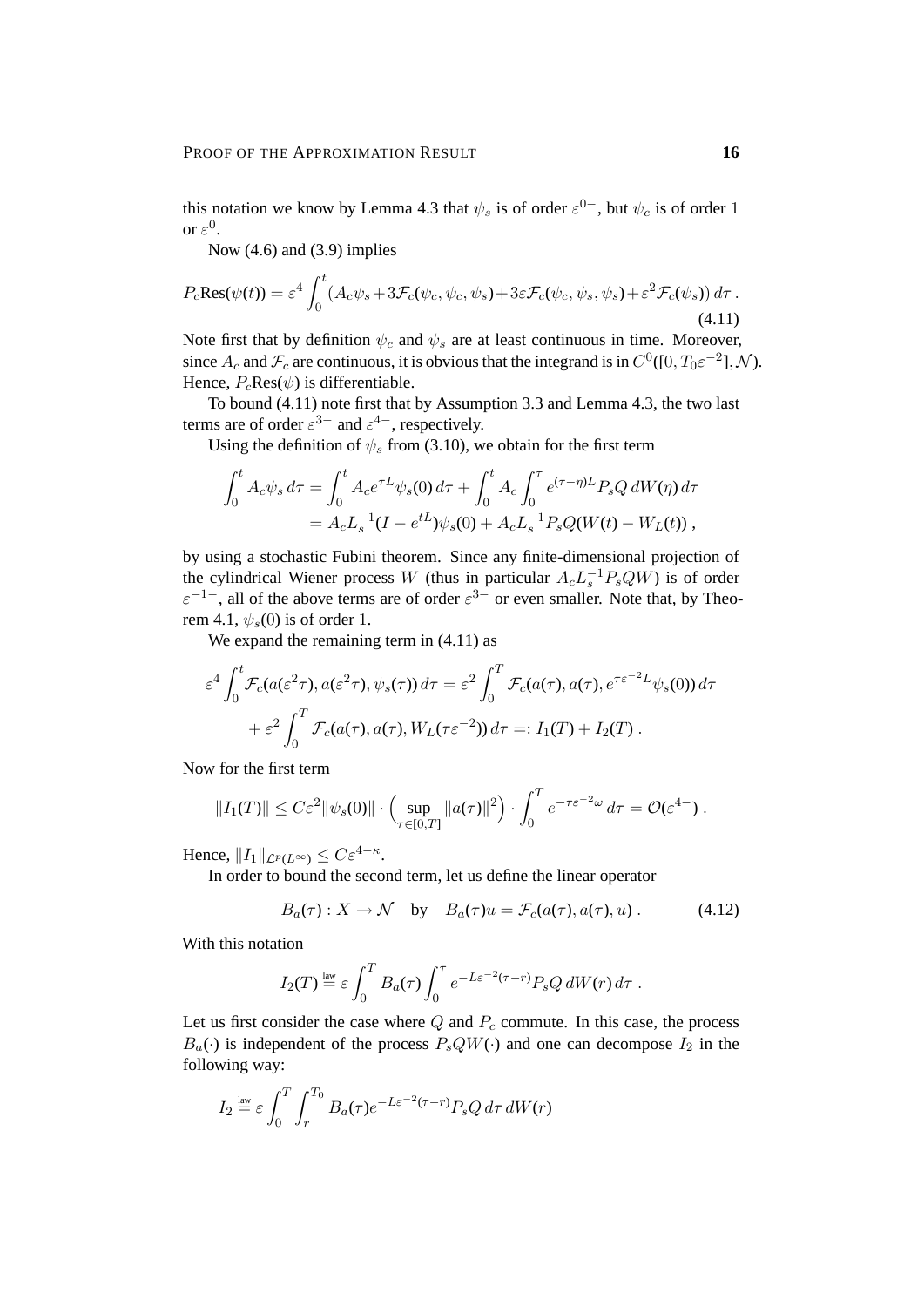$$
-\varepsilon \int_T^{T_0} B_a(\tau) \int_0^T e^{-L\varepsilon^{-2}(\tau - r)} P_s Q dW(r) d\tau =: I_3(T) - I_4(T).
$$

Since I<sup>3</sup> is a martingale, the Burkholder–Davis–Gundy inequality (see *e.g.* section IV.4 of [RY99]) yields

$$
\mathbf{E}\Big(\sup_{T\in[0,T_0]}\|I_3(T)\|^p\Big)\leq C_p\mathbf{E}\Big(\int_0^{T_0}\|\tilde{B}(r)\|_{L_2^0}^2\,dr\Big)^{p/2}\,,\tag{4.13}
$$

where we defined the process  $\tilde{B} \in C^0([0, T_0], \mathcal{L}(X, N))$  by

$$
\tilde{B}(r) = \varepsilon \int_r^{T_0} B_a(\tau) e^{-L\varepsilon^{-2}(\tau - T)} P_s Q d\tau.
$$

Moreover, we denote by  $L_2^0$  the space of Hilbert-Schmidt operators with norm  $\|\tilde{B}\|^2_{L^0_2} = \text{tr}(\tilde{B}\tilde{B}^*)$ , where as usual  $\tilde{B}^*$  denotes the adjoint operator of  $\tilde{B}$ .

By Assumption 3.1,  $||e^{-L\varepsilon^{-2}(\tau-T)}P_s|| \leq Ce^{-w\varepsilon^{-2}(\tau-T)}$ , and therefore

$$
\sup_{T\in[0,T_0]}\|\tilde{B}(r)\|_{L_2^0}\leq C\varepsilon^3\cdot \sup_{r\in[0,T_0]}\|B_a(r)\|_{\mathcal{L}(X,\mathcal{N})},
$$

where we used that tr $(\tilde{B}\tilde{B}^*)\leq C\|\tilde{B}\|_{\mathcal{L}(X,\mathcal{N})}$  due to the fact that  $\tilde{B}\tilde{B}^*\in\mathcal{L}(\mathcal{N},\mathcal{N})$ is just a matrix.

Combining this with Lemma 4.3, (4.12) and (4.13), we eventually get

$$
\mathbf{E}\Big(\sup_{T\in[0,T_0]}|I_3(T)|^p\Big)\leq C_p\varepsilon^{3p}.\tag{4.14}
$$

In order to bound  $I_4$ , we write it as

$$
I_4(T) = \varepsilon^2 \int_T^{T_0} B_a(\tau) e^{-L\varepsilon^{-2}(\tau - T)} P_s W_L(\varepsilon^{-2} \tau) d\tau.
$$

Since  $||P_sW_L||_{\mathcal{L}(L^{\infty})} \leq C\varepsilon^{-\kappa}$  (see the proof of Lemma 4.3), it follows immediately from Assumption 3.1 that  $I_4$  is  $\mathcal{O}(\varepsilon^{4-})$ . This finishes the proof of the lemma for this case.

It remains to bound  $I_2$  in the case when Q and  $P_c$  do not commute. Since  $B_a(\tau)$ is a semimartingale with respect to  $P_cQW(\tau)$ , we define  $P_q$  as the orthogonal projection on the cokernel of  $P_cQ$ , which is the orthogonal complement of ker  $P_cQ$ in X. This projector is of rank at most  $n = \dim \mathcal{N}$  and is such that  $B_a(\cdot)$  is independent of the  $\sigma$ -field generated by the increments of  $Q(1 - P_q)W(\cdot)$ . We can therefore apply the previous calculation to this part and it remains to bound

$$
\tilde{I}_2(T) = \varepsilon \int_0^T B_a(\tau) \int_0^{\tau} e^{-L\varepsilon^{-2}(\tau - r)} P_s Q P_q dW(r) d\tau.
$$

Since  $B_a$  is a bilinear map applied to  $(a, a)$  and  $P_q$  has finite rank, we can rewrite  $I_2$  as

$$
\tilde{I}_2(T) = \varepsilon \mathcal{B} \int_0^T a(\tau) \otimes a(\tau) \otimes \left( \int_0^{\tau} e^{-M \varepsilon^{-2} (\tau - r)} \otimes dw(r) \right) d\tau , \qquad (4.15)
$$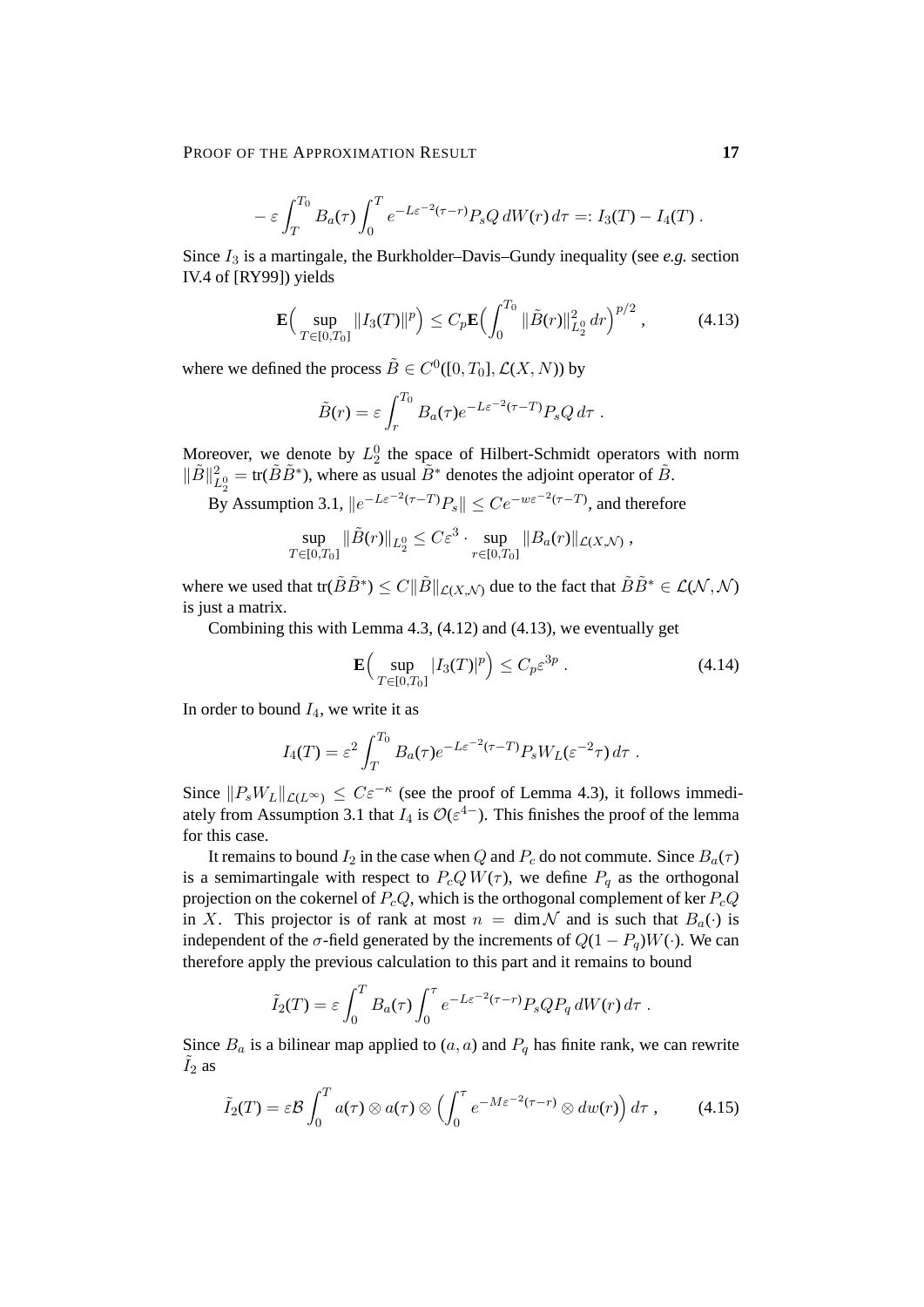where M is now a matrix, w is a Wiener process of finite dimension, say m, and  $\beta$ is a finite-dimensional linear map. Moreover, we identify  $N$  with  $\mathbb{R}^n$ . We use this notation in order to avoid using multiple indices.

Since  $\beta$  is constant and of bounded norm, we make a slight abuse of notation and omit it in the sequel. It is possible to choose  $w$  in such a way that  $a$  satisfies the equation

$$
da(\tau) = (A_c a(\tau) + \mathcal{F}_c(a(\tau))) d\tau + \tilde{Q} dw(\tau) = \mathcal{G}(a) d\tau + \tilde{Q} dw(\tau) , \quad (4.16)
$$

for some matrix  $\tilde{Q} \in \mathbf{R}^{n \times m}$ . In particular, the process a is adapted to the filtration generated by  $w$ . In order to simplify the subsequent expressions further, we write  $S_t^{(\varepsilon)}$  for  $e^{-\tilde{M}\varepsilon^{-2}t}$ , and we define the process

$$
w_M(T) = \int_0^T \mathcal{S}_{T-s}^{(\varepsilon)} \otimes dw(s) , \qquad (4.17)
$$

which is easily seen to be of order  $\mathcal{O}(\varepsilon^{1-})$ . This is for example done by rescaling to the fast time-scale, and using the analog for the bound on  $P_sW_L(t)$ .

In order to bound (4.15), we would like to exchange the order of integration. The problem is that the integrand for the stochastic integral is then no longer adapted. We will therefore interpret all the stochastic integrals appearing until the end of this proof as Skorokhod integrals (see [Nua95] for example). We will mainly make use of the following property of the Skorokhod integral, where  $\mathcal{D}_t$ denotes the Malliavin derivative of a random variable. We formulate only the onedimensional version, the finite-dimensional generalisation being obvious.

**Lemma 4.8** *Let* β *be a Brownian motion,* u *a Skorokhod integrable process, and let* a *be a random variable with square integrable Malliavin derivative. Then*

$$
a\int_0^T u(t) d\beta(t) = \int_0^T a u(t) d\beta(t) + \int_0^T \mathcal{D}_t a u(t) dt \qquad (4.18)
$$

*holds.*

*Proof.* The proof of this lemma can be found in [Nua95, p. 40].  $\Box$ 

For shortness of presentation, we do not give a detailed definition of Malliavin derivatives. The only Malliavin derivative required in this paper is that of the process a, which is denoted by  $\mathscr{D}_t a(\tau)$ . Since a takes values in N and w takes values in  $\mathbf{R}^m$ ,  $\mathscr{D}_t a(\tau)$  will take values in  $\mathbf{R}^m \otimes \mathcal{N}$ , which we also identify with  $\mathcal{L}(\mathbf{R}^m, \mathcal{N})$ . With this identification made,  $\mathscr{D}_t a(\tau) v$  is given, for each  $v \in \mathbb{R}^m$ , as the solution to the random differential equation

$$
\frac{d\mathcal{D}_t a(\tau)v}{d\tau} = D\mathcal{G}(a(\tau))\mathcal{D}_t a(\tau)v\ ,\quad \mathcal{D}_t a(t)v = \tilde{Q}v\ .\tag{4.19}
$$

(If  $t \geq \tau$ , then  $\mathscr{D}_t a(\tau) = 0$ .) Formally, (4.19) is obtained by making the substitution  $dw(\tau) \mapsto dw + h \, \delta(\tau - t) \, d\tau$  in (4.16) and then differentiating the resulting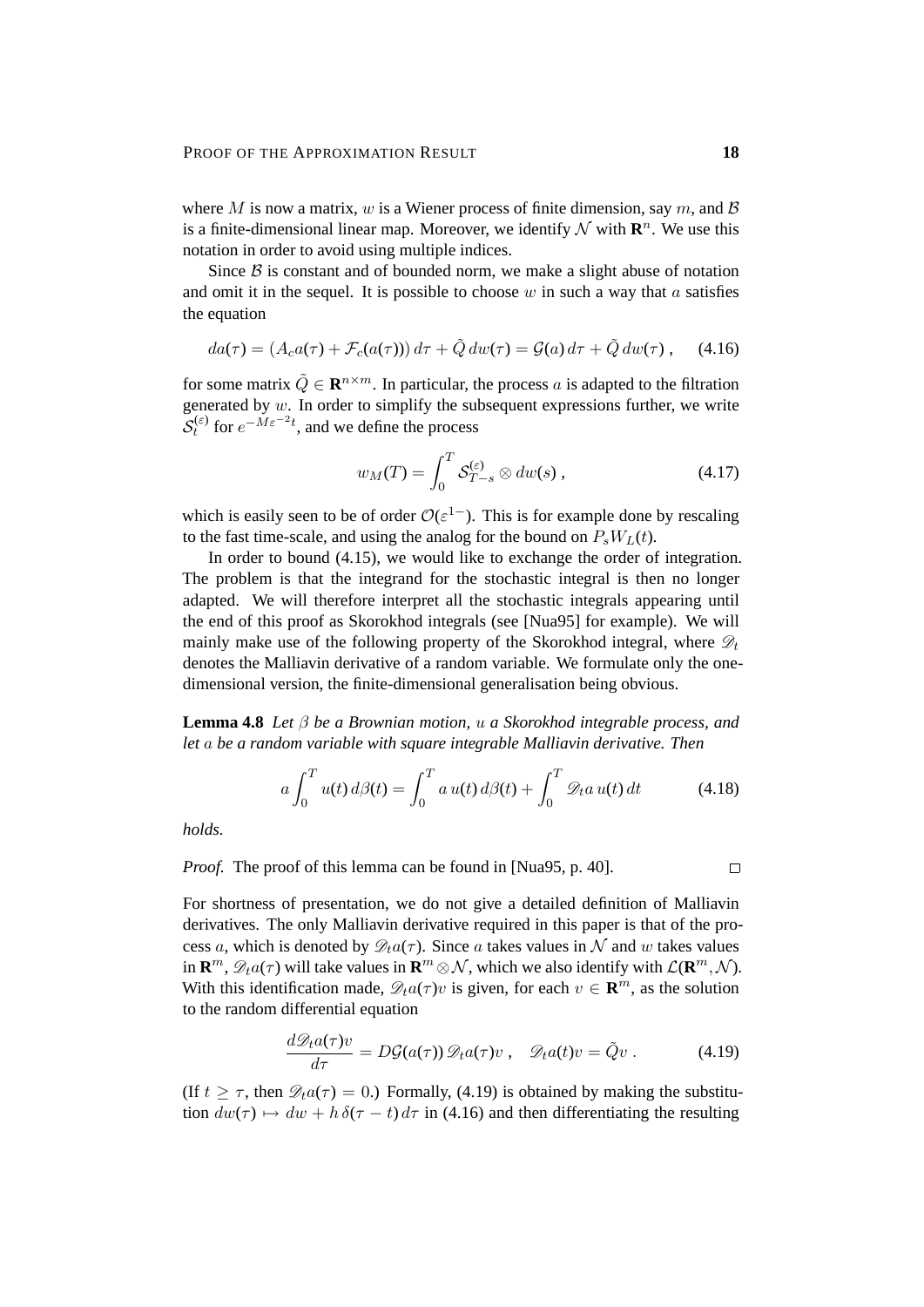process with respect to h and evaluating it at  $h = 0$ . For a general and rigorous definition of the Malliavin derivative, we refer to [Mal97, Nua95].

Obviously  $D\mathcal{G}(a)v = A_c v + 3\mathcal{F}_c(a, a, v)$ . Hence, using the bound on  $A_c$  and condition (3.4), we derive using a standard Gronwall argument, that one has for  $t \leq \tau$  the bound

$$
\|\mathscr{D}_t a(\tau)\| \le \|\tilde{Q}\|e^{\|A_c\|(\tau - t)}, \tag{4.20}
$$

where all norms are the corresponding matrix norms  $e.g.$  in  $\mathbb{R}^{n \times m}$ .

Another ingredient for bounding  $I_2$  is the following modification of the Burkholder– Davis–Gundy inequality:

**Lemma 4.9** Let  $w(t)$  and  $\mathcal{S}_t^{(\varepsilon)}$  be as above, and let  $Z(s)$  be a real-valued continu*ous adapted process whose* L 2 *-norm has moments of all orders. Then, the following bound holds for every*  $\varepsilon > 0$  *and for every*  $p \geq 1$ *:* 

$$
\mathbf{E} \sup_{t \in [0,T]} \left\| \int_0^t Z(s) \mathcal{S}_{t-s}^{(\varepsilon)} \otimes dw(s) \right\|^p \le C_p \mathbf{E} \left( \int_0^T |Z(s)|^2 \, ds \right)^{p/2},\tag{4.21}
$$

*where the constant*  $C_p > 0$  *is independent of*  $\varepsilon$ *.* 

*Proof.* Using integration by parts, we get

$$
\int_0^t Z(s) S_{t-s}^{(\varepsilon)} \otimes dw(s) = \mathrm{Id} \otimes \int_0^t Z(s) dw(s)
$$
  
+  $\varepsilon^{-2} M \int_0^t S_{t-s}^{(\varepsilon)} \otimes \int_0^s Z(r) dw(r) ds.$ 

It now suffices to apply Burkholder–Davis–Gundy to  $\int_0^t Z(s) dw(s)$  and to use the fact that  $S_t^{(\varepsilon)}$  is a contraction semigroup, *i.e.* a bound like (3.1) holds. Hence

$$
\int_0^t \|\mathcal{S}_{t-s}^{(\varepsilon)}\| \, ds \le M \int_0^t e^{-\omega \varepsilon^{-2}(t-s)} \, ds \le C\varepsilon^2 \,,\tag{4.22}
$$

and the estimate (4.21) follows.

Let us now finally turn to the bound on  $\tilde{I}_2(T)$ . Using (4.18) and the stochastic Fubini theorem (see *e.g.* [Leó93] for a quite general version that also applies to Hilbert spaces) we can rewrite it as

$$
\tilde{I}_2(T) = \varepsilon \int_0^T \int_0^{\tau} [a(\tau) \otimes a(\tau) - a(s) \otimes a(s)] \otimes \mathcal{S}_{\tau-s}^{(\varepsilon)} \otimes dw(s) d\tau
$$
(4.23a)

$$
+\varepsilon \int_0^T a(s) \otimes a(s) \otimes \int_s^T \mathcal{S}_{\tau-s}^{(\varepsilon)} d\tau \otimes dw(s) \tag{4.23b}
$$

$$
+ 2\varepsilon \int_0^T \int_0^\tau a(\tau) \otimes \mathscr{D}_s a(\tau) \otimes \mathcal{S}^{(\varepsilon)}_{\tau-s} ds d\tau . \tag{4.23c}
$$

Term (4.23c) is seen to be of order  $\varepsilon^3$  by using (4.20) and Lemma 4.3. Term (4.23b) can be bounded by first computing the inner integral explicitly, which gives an

$$
\square
$$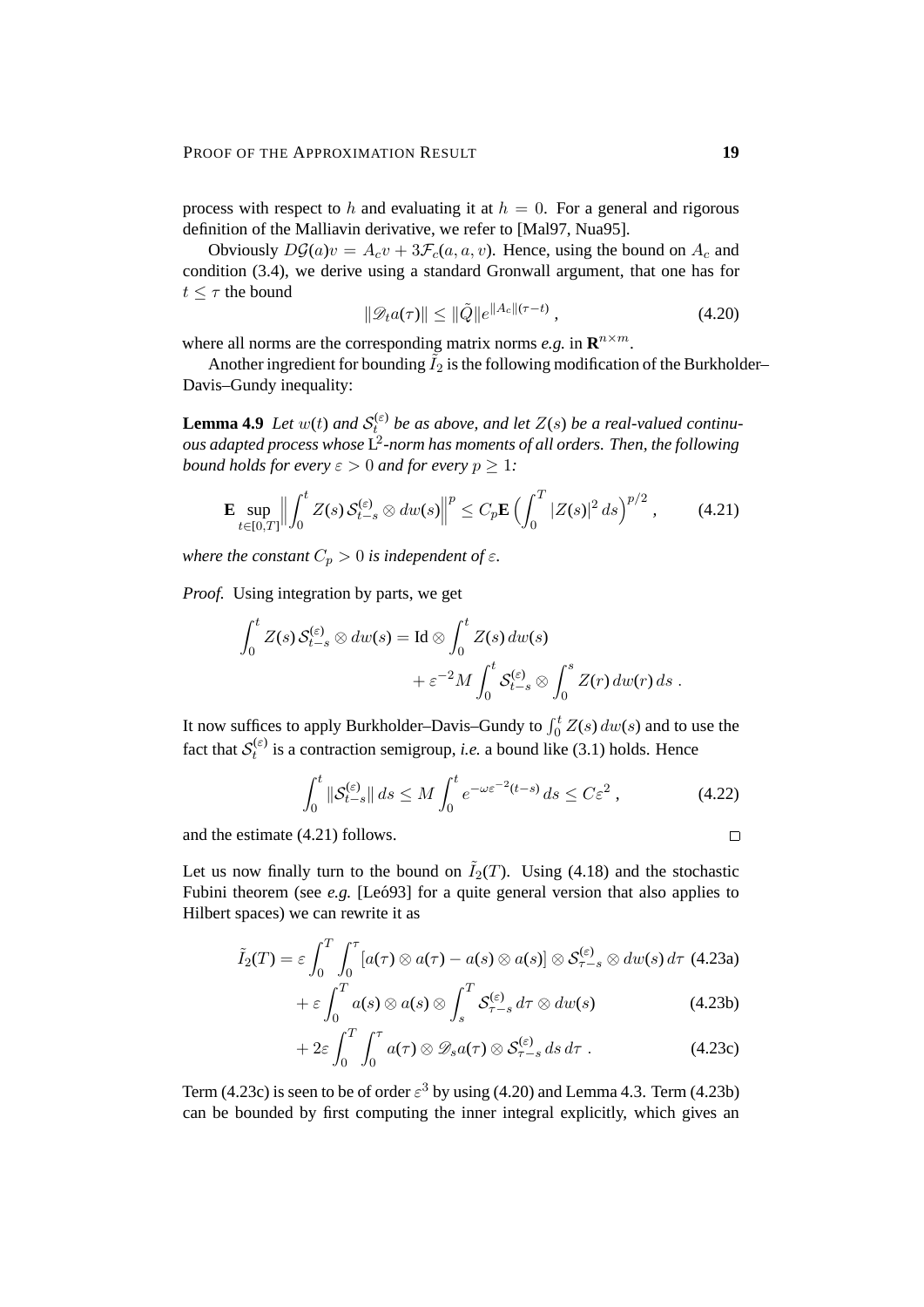additional  $\varepsilon^2$  from integrating  $\mathcal{S}_t^{(\varepsilon)}$ , and then applying Lemma 4.9 to the remaining terms. So it remains to bound the first term  $(4.23a)$ . By Itô's formula, we have for some constant matrix C, which depends only on the covariance matrix  $\tilde{Q}$ , that

$$
a(\tau) \otimes a(\tau) - a(s) \otimes a(s) = 2 \int_s^{\tau} a(r) \otimes \mathcal{G}(a(r)) dr
$$
  
+  $(\tau - s)C + 2 \int_s^{\tau} a(r) \otimes \tilde{Q} dw(r).$ 

The term induced by  $(\tau - s)C$  can easily be bounded by  $\mathcal{O}(\varepsilon^3)$ , using (4.22). So we focus on the two remaining terms which we denote by  $J_1$  and  $J_2$ . For the first one, we get, by applying again the stochastic Fubini theorem and (4.18):

$$
J_1(T) = 2\varepsilon \int_0^T \int_0^{\tau} \int_s^{\tau} a(r) \otimes \mathcal{G}(a(r)) dr \otimes \mathcal{S}_{\tau-r}^{(\varepsilon)} \otimes dw(s) d\tau
$$
  
=  $2\varepsilon \int_0^T \int_0^{\tau} a(r) \otimes \mathcal{G}(a(r)) \otimes \mathcal{S}_{\tau-r}^{(\varepsilon)} w_M(r) dr d\tau$   
+  $\varepsilon \int_0^T \int_0^{\tau} \int_0^{\tau} \mathcal{D}_s a(r) \otimes \mathcal{G}(a(r)) \otimes \mathcal{S}_{\tau-s}^{(\varepsilon)} ds dr d\tau$   
+  $\varepsilon \int_0^T \int_0^{\tau} \int_0^{\tau} a(r) \otimes D\mathcal{G}(a(r)) \mathcal{D}_s a(r) \otimes \mathcal{S}_{\tau-s}^{(\varepsilon)} ds dr d\tau$ .

All these terms are easily bounded by  $\mathcal{O}(\varepsilon^3)$ , using Lemma 4.3 for a, Assumptions 3.2 and 3.3 for  $\mathcal{G}$ , (4.22) for producing  $\varepsilon^2$ , and the discussion after (4.17) showing that  $w_M = \mathcal{O}(\varepsilon^{1-}).$ 

The term  $J_2$  is defined as

$$
J_2(T) = 2\varepsilon \int_0^T \int_0^{\tau} \int_s^{\tau} a(r) \otimes \tilde{Q} dw(r) \otimes S_{\tau-s}^{(\varepsilon)} \otimes dw(s) d\tau.
$$

Changing the order of the integration and computing explicitly the integral over  $d\tau$ yields

$$
J_2(T) = 2\varepsilon^3 \int_0^T \int_0^r a(r) \otimes M^{-1} \mathcal{S}_{r-s}^{(\varepsilon)} (\mathcal{S}_{T-r}^{(\varepsilon)} - \mathrm{Id}) \otimes dw(s) \otimes \tilde{Q} dw(r) .
$$

At this point, we again use  $(4.18)$  in order to "pull" *a* out of the inner integral. This yields

$$
J_2(T) = 2\varepsilon^3 \int_0^T a(r) \otimes M^{-1} (\mathcal{S}_{T-r}^{(\varepsilon)} - \mathrm{Id}) w_M(r) \otimes \tilde{Q} dw(r)
$$
  
+ 
$$
2\varepsilon^3 \int_0^T \int_0^r \mathcal{D}_s a(r) \otimes M^{-1} \mathcal{S}_{r-s}^{(\varepsilon)} ds (\mathcal{S}_{T-r}^{(\varepsilon)} - \mathrm{Id}) \otimes \tilde{Q} dw(r) .
$$

Both terms are at most of order  $\mathcal{O}(\varepsilon^3)$  by Lemma 4.9 and the fact that  $a, \mathscr{D}_t a, \mathcal{S}_t^{(\varepsilon)}$ ,  $w_M$  are all of order 1 or better, therefore concluding the proof of Lemma 4.7.  $\square$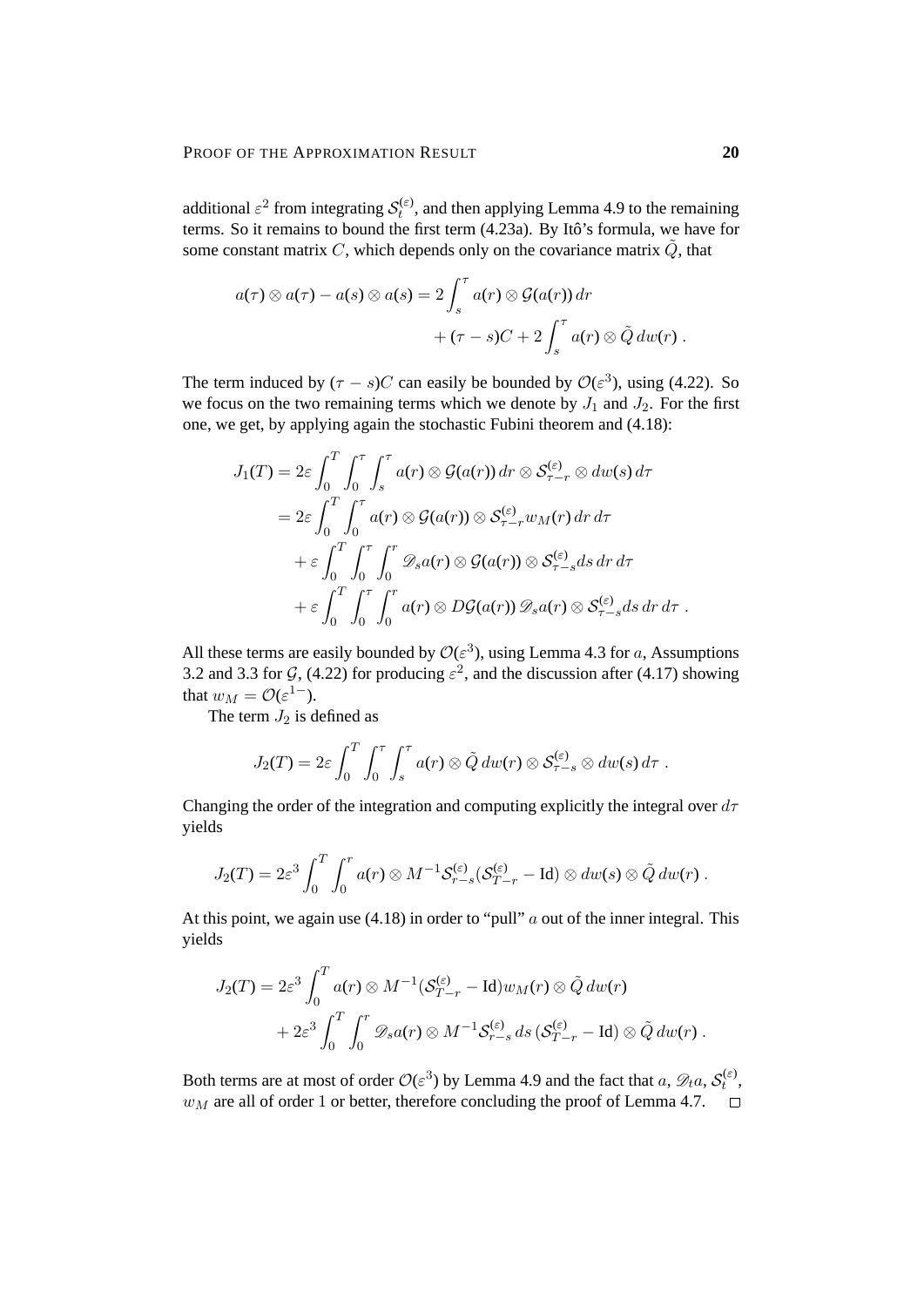#### **4.3 Approximation**

In this subsection, we use the bounds previously obtained for the residual to give the proofs of Theorem 3.8 and Corollary 3.9. Recall that this theorem states that  $\psi(t)$  does indeed approximate  $u(t)$  up to errors of order  $\mathcal{O}(\varepsilon^{3-})$ , where u is a solution of the original SPDE (3.7) with initial conditions satisfying the *a priori* bounds (3.8).

*Proof of Theorem 3.8.* For shorthand notation, we define  $R(t)$  by  $u(t) = \varepsilon \psi_c(t) +$  $\varepsilon^2 \psi_s(t) + \varepsilon^3 R(t)$ . Note that by definition (cf. (3.11)) we have  $R(0) = 0$ .

Define for some arbitrary  $\kappa \in (0, \frac{1}{4})$  $\frac{1}{4}$ ) and  $T_0 > 0$  the event A by

$$
\mathcal{A} := \left\{ \sup_{t \in [0, T_0 \varepsilon^{-2}]} \left( \|\psi_s(t)\| + \|\psi_c(t)\| + \varepsilon^{-3} \|\text{Res}_c(\psi(t))\| + \varepsilon^{-2} \|\text{Res}_s(\psi(t))\| \right) \leq \varepsilon^{-\kappa} \right\}. \tag{4.24}
$$

We know by Lemmas 4.3, 4.6, and 4.7 that  $P(A) \geq 1 - C\varepsilon^p$ . Now all we have to verify is that that  $\sup_{t \in [0, T_0 \varepsilon^{-2}]} \|R(t)\| \leq C \varepsilon^{-\kappa}$  on A.

Let  $R_c = P_c R$ ,  $R_s = P_s R$  and define the stopping time  $\tau_e$  by

$$
\tau_e = \inf\{t > 0 : ||R(t)|| \ge \varepsilon^{-1/2}\}.
$$

One obtains from (3.7) and (4.6)

$$
R(t) = \varepsilon^{-3} \text{Res}(\psi(t)) + \varepsilon^{2} \int_{0}^{t} e^{(t-\tau)L} AR(\tau) d\tau
$$
  
+  $\varepsilon^{-3} \int_{0}^{t} e^{(t-\tau)L} (\mathcal{F}(u(\tau)) - \mathcal{F}(\psi(\tau))) d\tau$ . (4.25)

Since F is trilinear and  $u = \psi + \varepsilon^3 R$ , we have by Assumption 3.3

$$
\|\mathcal{F}(u)-\mathcal{F}(\psi)\|_{X^{-\alpha}} \leq C_F \varepsilon^5 (3\|\varepsilon^{-1}\psi\|^2 \|R\|+3\varepsilon^2 \|\varepsilon^{-1}\psi\| \|R\|^2+\varepsilon^4 \|R\|^3).
$$

For  $t < \tau_e$ , we thus obtain on A

$$
||R_s(t)|| \leq C_{\text{Res}} \varepsilon^{-\kappa} + C \int_0^{t_{\varepsilon}} (1 + (t_{\varepsilon} - \tau)^{-\alpha}) e^{-(t_{\varepsilon} - \tau)\omega} (C_A \varepsilon^{3/2} + C_F C \varepsilon) d\tau
$$
  
 
$$
\leq C \varepsilon^{-\kappa}.
$$

Since, by Lemma 4.7,  $\text{Res}_{c}(\psi(t))$  is differentiable, we get from (4.25)

$$
\partial_t R_c = \varepsilon^2 A_c R_c + \varepsilon^{-3} \text{Res}_c(\psi(t)) + \mathcal{F}_c(\psi_c + \varepsilon \psi_s + \varepsilon^2 R) - \mathcal{F}_c(\psi_c + \varepsilon \psi_s) .
$$

In order to bound  $R_c$ , we define as in (4.12) the  $\mathcal{L}(\mathcal{N}, \mathcal{N})$ -valued process  $B_a(T)$ by  $B_a(T)v = 3\mathcal{F}_c(a(T), a(T), v)$ , and we set  $\tilde{R}_c(T) = R_c(\varepsilon^2 T)$ , where  $\tilde{R}_c$  lives on the slow time-scale. With these notations we get

$$
\partial_T \tilde{R}_c(T) = (A_c + B_a(T))\tilde{R}_c(T) + \varepsilon^{-3} \partial_T (\text{Res}_c(\psi(\varepsilon^{-2}T))) + K(T), \quad (4.26)
$$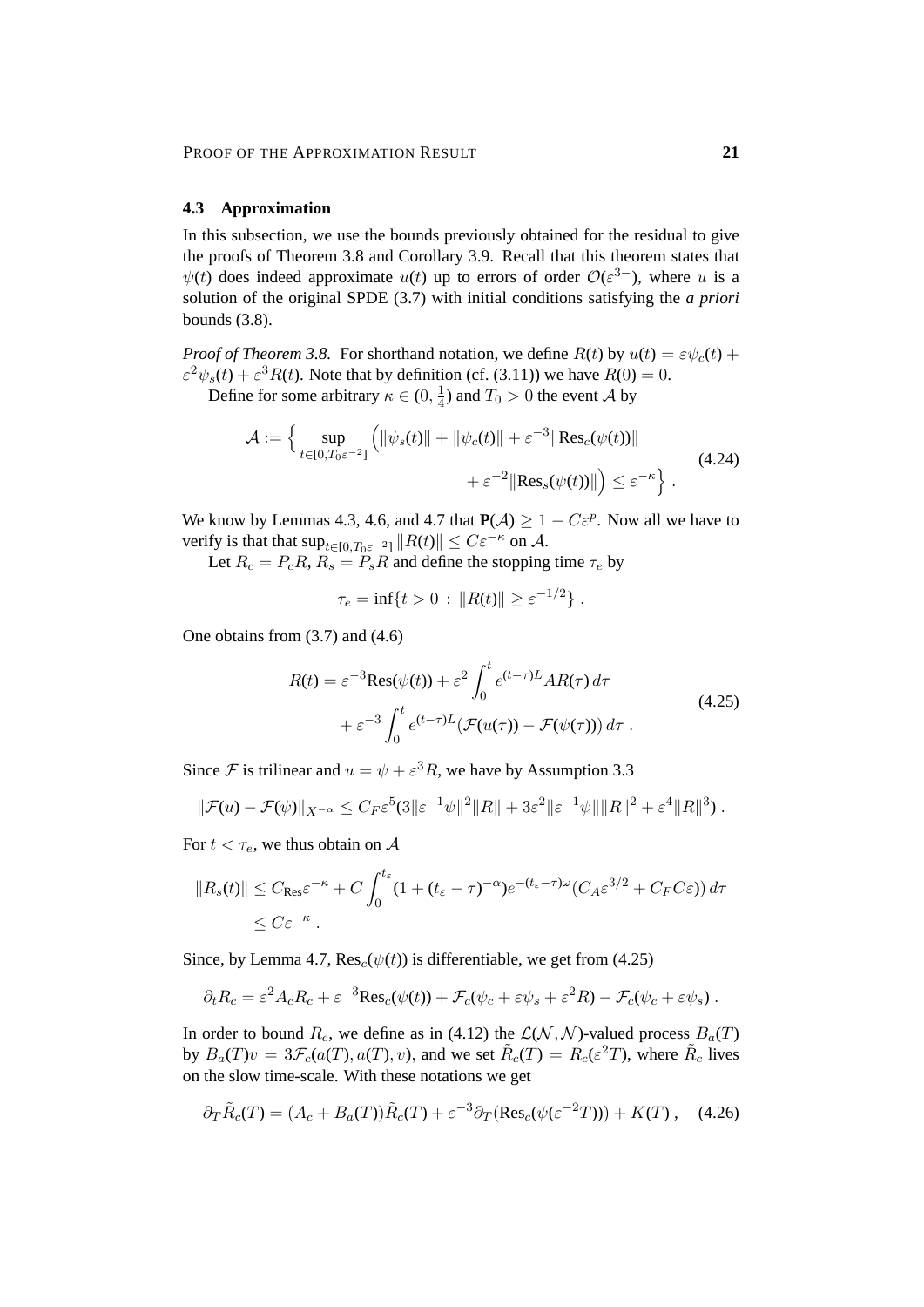where we defined

$$
\varepsilon^2 K(T) = \mathcal{F}_c(\psi_c + \varepsilon \psi_s + \varepsilon^2 R) - \mathcal{F}_c(\psi_c + \varepsilon \psi_s) - 3\mathcal{F}_c(\psi_c, \psi_c, \varepsilon^2 R_c).
$$

Now an elementary calculation shows that K contains all terms from  $\mathcal{F}(u)$  that are of higher order. Hence, we obtain on A that

$$
||K(T)|| \leq C_{T_0} \varepsilon^{1/2 - 2\kappa} \quad \text{for} \quad T \in [0, T_0] \cap [0, \tau_e \varepsilon^2]. \tag{4.27}
$$

To bound  $R_c$  or  $\tilde{R}_c$  we will discuss (4.26) further. First define  $U(T,S) \in \mathcal{L}(\mathcal{N},\mathcal{N})$ as the flow generated by  $A_c + B_a(T)$ , *i.e.* the solution of

$$
\partial_T U(T, S) = (A_c + B_a(T))U(T, S) , \qquad U(S, S) = I .
$$

To bound U note first that obviously  $A_c \in \mathcal{L}(\mathcal{N}, \mathcal{N})$  and  $\langle w, B_n(T)w \rangle < 0$ by (3.4). Hence  $\langle w, (A_c + B_a(T))w \rangle \le ||A_c||_{\mathcal{L}(\mathcal{N})}||u||^2$  for all  $w \in \mathcal{N}$ . Using a standard Gronwall argument, this immediately implies  $||U(T, S)||_{\mathcal{L}(N)} \le$  $\exp(||A_c||_{\mathcal{L}(\mathcal{N})}(T - S))$ . Moreover, solving (4.26) with the help of the variation of constants formula yields

$$
\tilde{R}_c(T) = \varepsilon^{-3} \int_0^T U(T, S) \partial_S (\text{Res}_c(\psi(\varepsilon^{-2}S))) \, dS + \int_0^T U(T, S) K(S) \, dS \,.
$$
\n(4.28)

By (4.27) the second term on the right-hand side in (4.28) is bounded by

$$
\left\| \int_0^T U(T, S) K(S) \, dS \right\| \le C_{T_0} \varepsilon^{1/2 - 2\kappa} \le C_{T_0} \,. \tag{4.29}
$$

In order to bound the first term in (4.28), we integrate by parts:

$$
\int_0^T U(T, S)\partial_S(\text{Res}_c(\psi(\varepsilon^{-2}S))) dS = \text{Res}_c(\psi(\varepsilon^{-2}T)) - U(T, 0)\text{Res}_c(\psi(0))
$$

$$
+ \int_0^T U(T, S)(A_c + B_a(S))\text{Res}_c(\psi(\varepsilon^{-2}S)) dS.
$$

Combining Lemma 4.7 with our bounds for  $A$ ,  $B_a$ , and  $U$ , we bound the latter by  $C_T \varepsilon^{-\kappa}.$ 

We have shown that  $||R(t)|| \leq C \varepsilon^{-\kappa}$  for  $t < \min\{\tau_e, \varepsilon^{-2}T_0\}$ . By the continuity of the process  $||R(t)||$  and the definition of  $\tau_e$ , this implies that  $\tau_e \ge \epsilon^{-2}T_0$  on A for  $\varepsilon > 0$  sufficiently small, so the proof of Theorem 3.8 is complete.  $\Box$ 

*Proof of Corollary 3.9.* Recall the notation  $\|\cdot\|_{\mathcal{L}^p(L^{\infty})}$  introduced in (4.7). Using (3.8) and Lemma 4.3 we readily obtain the following *a priori* bound.

$$
||R||_{\mathcal{L}^p(L^{\infty})} \leq \varepsilon^{-3}||u||_{\mathcal{L}^p(L^{\infty})} + \varepsilon^{-3}||\psi||_{\mathcal{L}^p(L^{\infty})} \leq C\varepsilon^{-2}.
$$

Define  $\mathcal{R}_p = \sup_{t \in [0, T_0 \varepsilon^{-2}]} ||R(t)||^p$ . Using Theorem 3.8 with  $6p + 4$  instead of p, we easily derive

$$
\mathbf{E} \mathcal{R}_p = \int_{\{\mathcal{R}_p \ge C\varepsilon^{3p-\kappa}\}} \mathcal{R}_p d\mathbf{P} + C\varepsilon^{3p-\kappa} \int_{\{\mathcal{R}_p < C\varepsilon^{3p-\kappa}\}} d\mathbf{P}
$$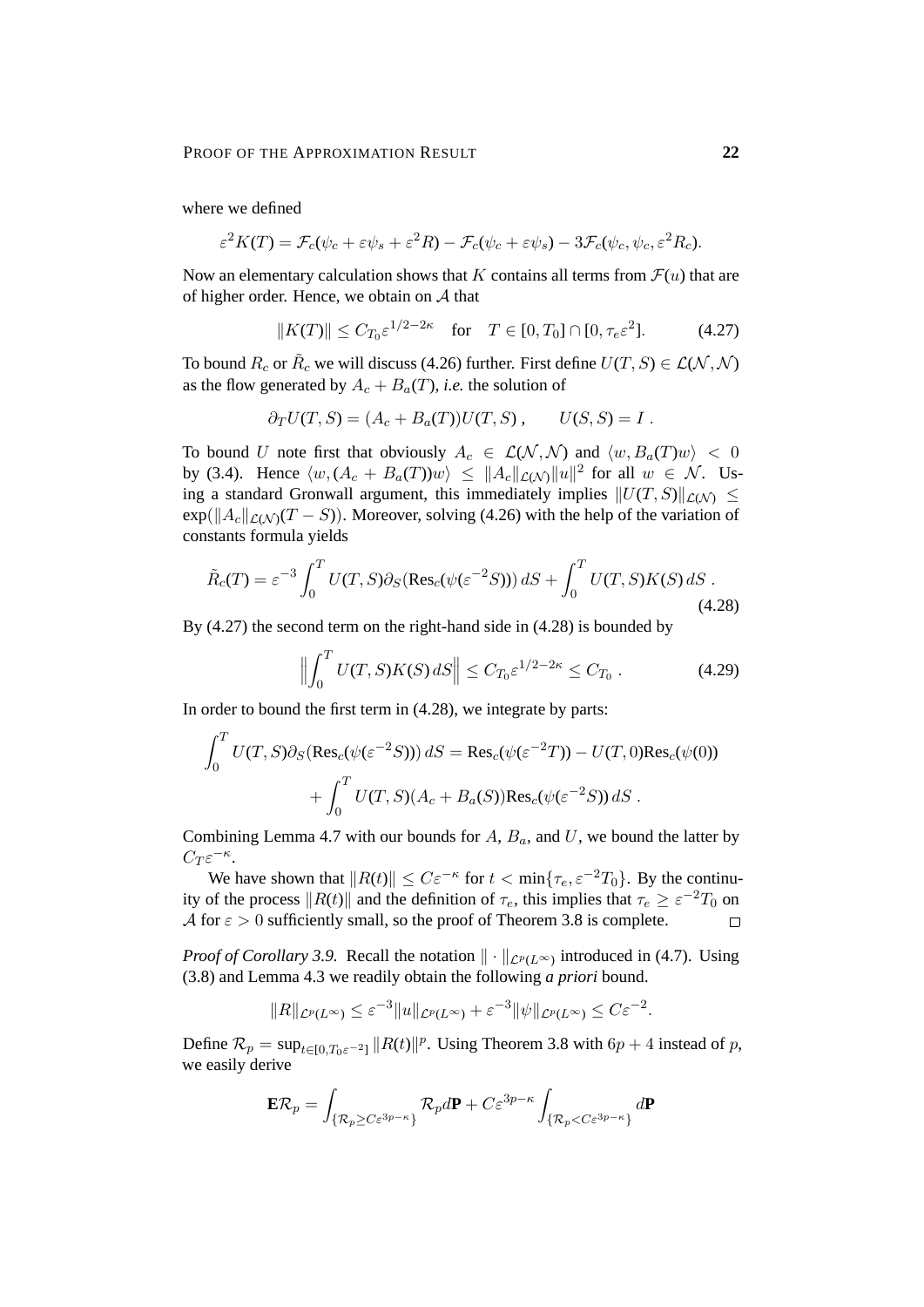$$
\leq \mathbf{P}(\mathcal{R}_p \geq C\varepsilon^{3p-\kappa})^{1/2} \cdot (\mathbf{E}\mathcal{R}_p^2)^{1/2} + C\varepsilon^{3p-\kappa} \leq C\varepsilon^{3p+2}\varepsilon^{-2} + C\varepsilon^{3p-\kappa},
$$

which concludes the proof of Corollary 3.9.

### **5 Structure of the Invariant Measures**

In this section, we consider the approximation to the original equation on the slow time-scale and we rescale its amplitude by a factor  $\varepsilon^{-1}$ . In other words, we consider for the approximation the solutions of

$$
dv_c = A_c v_c dT + \mathcal{F}_c(v_c) dT + P_c Q d\tilde{W}(T) ,
$$
\n(5.1a)

$$
dv_s = \varepsilon^{-2} L v_s dT + P_s Q d\tilde{W}(T) , \qquad (5.1b)
$$

where  $\tilde{W}$  is the rescaled Wiener process, with the same distribution as W. We rewrite the original equation (1.1) in a similar way as

$$
d\tilde{u} = \varepsilon^{-2} L\tilde{u} dT + A\tilde{u} dT + \mathcal{F}(\tilde{u}) dT + Q d\tilde{W}(T) , \qquad (5.2)
$$

where  $\tilde{u}(T) = \varepsilon^{-1} u(\varepsilon^{-2}T)$  is the rescaled solution u.

We denote by  $\mathcal{P}_T$  the Markov semigroup generated by the solutions of (5.1) and by  $\mathcal{Q}_T$  the one generated by (5.2). (We make a slight abuse of notation by using the same symbol for the semigroup acting on measures and its dual group acting on functions.) Since (5.1a) and (5.1b) are only coupled through the noise, they can also be considered separately and we denote by  $\mathcal{P}_T^c$  and  $\mathcal{P}_T^s$  the corresponding semigroups.

Since we rescaled the equations in such a way that solutions are of order 1 and no longer of order  $\varepsilon$ , it will follow that the Wasserstein distance (5.6) between the invariant measures for  $\mathcal{Q}_T$  and for  $\mathcal{P}_T$  is of order  $\mathcal{O}(\varepsilon^{2-})$ . A straightforward modification of the arguments presented here also allows to show that this distance is of order  $O(\varepsilon^{3-})$  in the original scaling. We however prefer to prove the result in this scaling for simplicity of presentation, as now a lot of terms are actually independent of  $\varepsilon$ .

The main results are the following. The first result basically says that  $\mathcal{P}_T$  is (up to small errors) a contraction uniform in  $\varepsilon$ . Precise definitions and properties of the Wasserstein ( $\|\cdot\|_L$ ) and other distances of probability measures will be given after the theorems.

**Theorem 5.1** Let the assumptions of section 3 hold. There exists a  $T_0 > 0$  such *that*

$$
\|\mathcal{P}_{T_0}\mu - \mathcal{P}_{T_0}\nu\|_{\mathcal{L}} \leq \frac{1}{2} \|\mu - \nu\|_{\mathcal{L}} + \varepsilon^2 \int_X (1 + \|P_s x\|)(\mu + \nu)(dx),
$$

*for every pair*  $\mu$ *, v of probability measures on* X *and for every*  $\varepsilon \in (0,1)$ *.* 

 $\Box$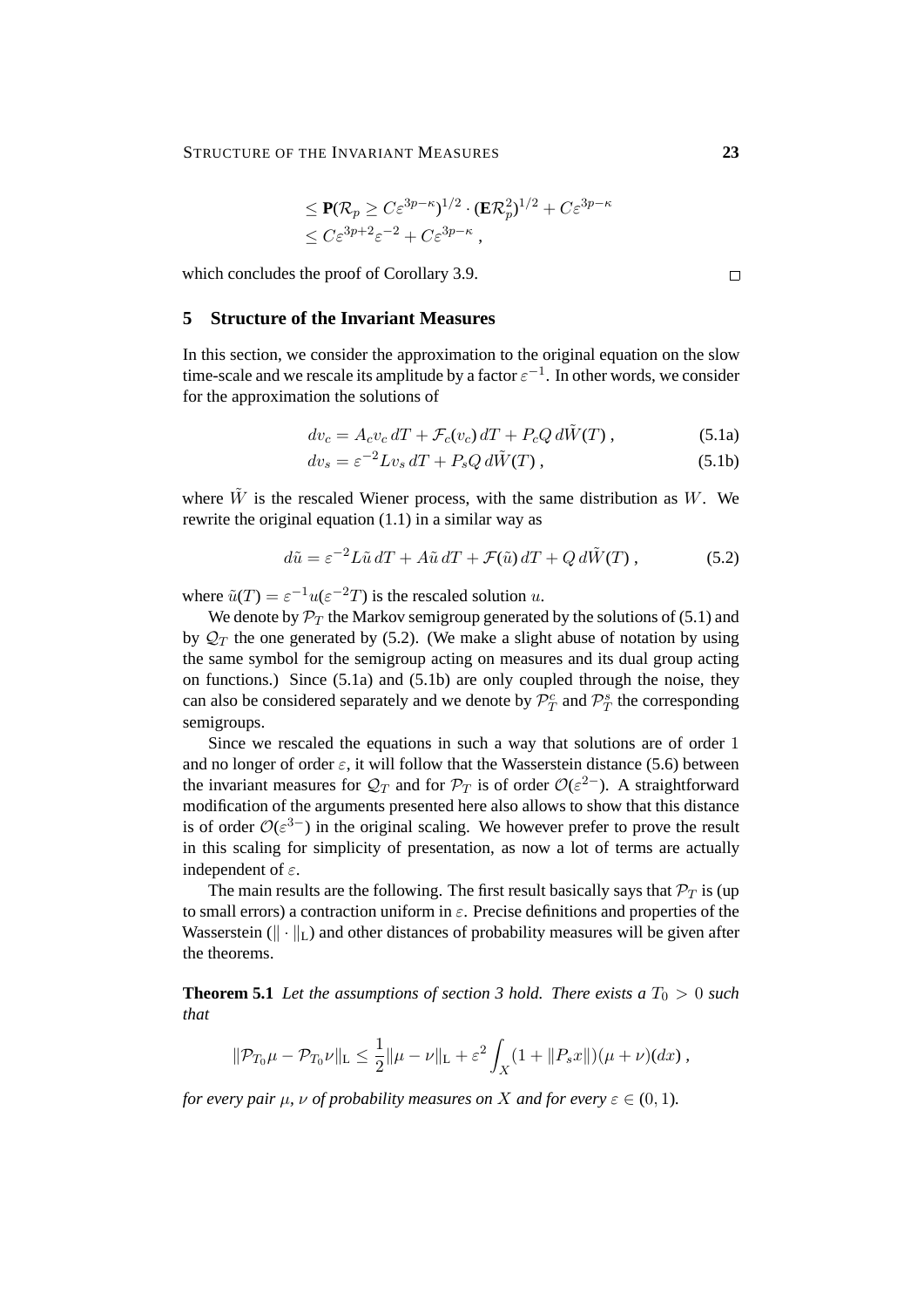The next result gives the expansion of the invariant measure. Important is the following bound on moments of some measure  $\mu$ , which is necessary to apply the results of the previous sections.

Let  $C_p$  be a sequence of positive constants indexed by  $p \geq 1$  and let  $\mu$  be a measure on  $X$  satisfying

$$
\int_X \|x\|^p \,\mu(dx) < C_p \quad \text{and} \quad \int_X \|P_s x\|^p \,\mu(dx) < C_p \varepsilon^p \tag{5.3}
$$

for all  $p \geq 1$ .

**Theorem 5.2** *Suppose all assumptions of section 3 are satisfied. Let* µ *and* ν *be two measures on* X *satisfying (5.3). Then, there exist constants* C,  $C_{\star}$ *, and*  $\gamma > 0$ *depending only on the family*  $\{C_n\}$  *such that* 

$$
\|\mathcal{P}_T\mu - \mathcal{Q}_T\nu\|_{\mathcal{L}} \le C e^{-\gamma T} \|\mu - \nu\|_{\mathcal{L}} + C_{\star} \varepsilon^{2-\kappa} \tag{5.4}
$$

*holds for every*  $T > 0$  *and every*  $\varepsilon \in (0, 1)$ *. In particular, if*  $\mu_{\star}$  *and*  $\nu_{\star}$  *denote invariant measures for*  $\mathcal{P}_T$  *and*  $\mathcal{Q}_T$ *, respectively, one has*  $\|\mu_\star - \nu_\star\|_{\text{L}} \leq C_\star \varepsilon^{2-\kappa}$ *.* 

It is clear that, in the case where  $P_c$  and L commute, we have independence of the solutions of (5.1a) and (5.1b). Hence,

$$
\mu_{\star} = \mu_{\star}^c \otimes \mu_{\star}^s \,, \tag{5.5}
$$

where  $\mu^c_*$  is the invariant measure for (5.1a) and  $\mu^s_*$  is the invariant measure for (5.1b). Due to the structure of the equation, it is furthermore obvious that one always has  $P_c^* \mu_{\star} = \mu_{\star}^c$  and  $P_s^* \mu_{\star} = \mu_{\star}^s$ . However, there is in general no reason for (5.5) to hold if  $P_c$  and  $L$  do not commute.

In subsection 5.2, we show that, even if  $P_c$  and  $L$  *do not commute*, the equality (5.5) holds up to an error term of order  $\varepsilon^{2-\kappa}$  for arbitrarily small  $\kappa$ . This is a consequence of the fact that (5.1a) and (5.1b) live on different time-scales. It is nevertheless rather surprising that the error is roughly of order  $\varepsilon^2$ , since (5.1b) needs a time of the order  $\varepsilon^2$  to reach equilibrium, but in this time interval (5.1a) moves by an amount of order  $\varepsilon$ , due to the presence of the diffusion term. The rigorous statement of this result is:

**Theorem 5.3** *Let the assumptions of section 3 hold. Then, for every*  $\kappa > 0$ *, there exists a constant* C *such that*

$$
\|\mu_{\star} - \mu_{\star}^c \otimes \mu_{\star}^s\|_{\mathcal{L}} \leq C\varepsilon^{2-\kappa}
$$

*for all*  $\varepsilon \in (0, 1)$ *, where*  $\mu_{\star}$  *is the invariant measure for the approximating equation* (5.1). Moreover,  $P_c^* \mu_\star = \mu_\star^c$  and  $P_s^* \mu_\star = \mu_\star^s$  are the marginals of  $\mu_\star$  on N and S.

Before we proceed, we first recall definitions and properties of the norms on the space of signed measures on  $X$ , which are used in the statement above, and the proofs below.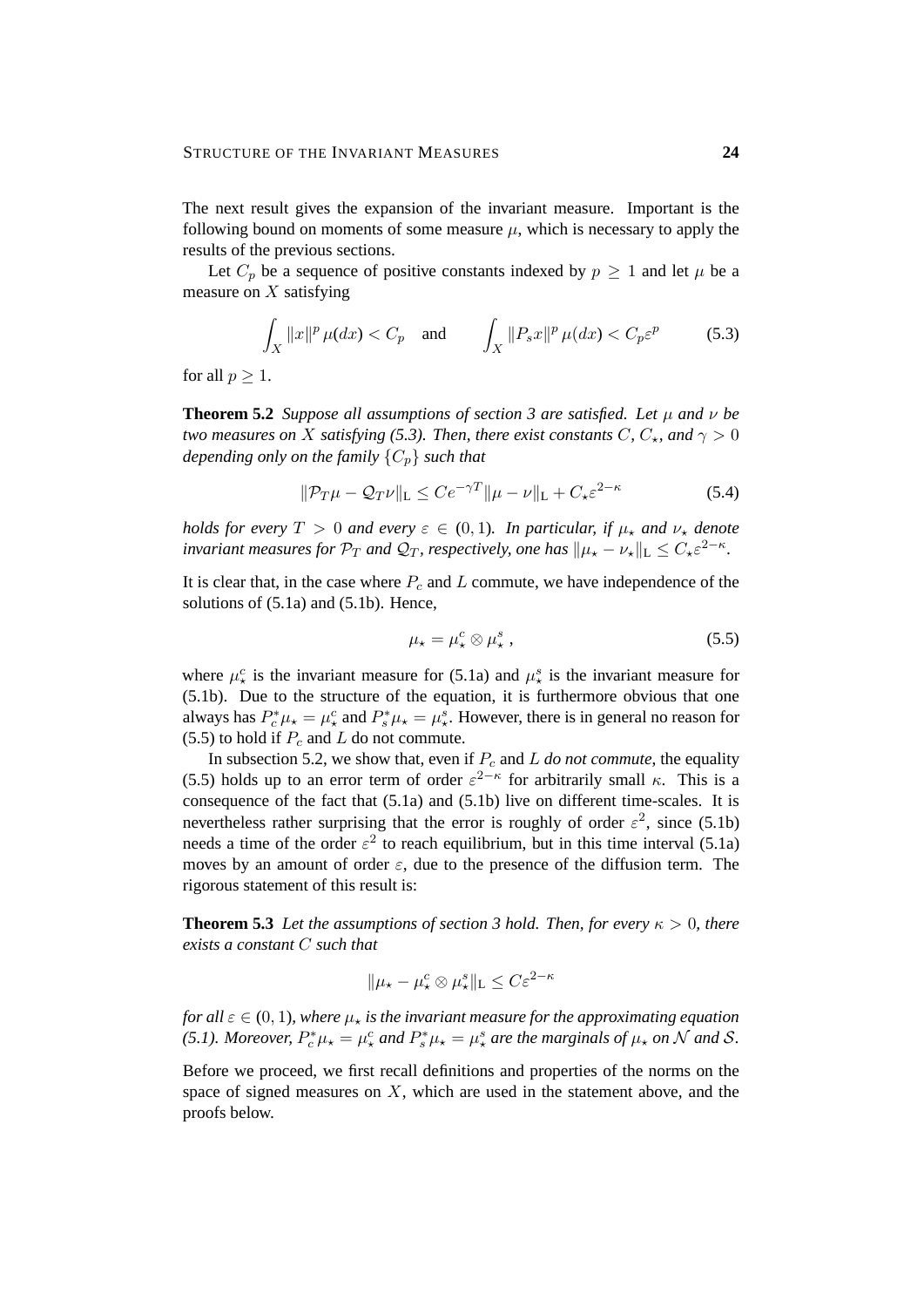Given a measurable function  $\varphi : X \to \mathbf{R}$ , we define its Lipschitz norm  $\|\varphi\|_{\mathbf{L}}$ by

$$
\|\varphi\|_{\mathsf{L}} = \sup_{x,y \in X} \left\{ |\varphi(x)| \; , \quad \frac{|\varphi(x) - \varphi(y)|}{\|x - y\|} \right\} \, .
$$

We will also be led to consider function with bounded Lipschitz norm in the stable directions. We therefore define in a similar way

$$
\|\varphi\|_{\mathcal{L},s} = \sup_{x,y \in X \,|\, P_c x = P_c y} \left\{ |\varphi(x)| \, , \, \frac{\left| \varphi(x) - \varphi(y) \right|}{\left\| P_s x - P_s y \right\|} \right\} \, .
$$

These two norms induce corresponding norms on the space of signed measures on X. The Wasserstein distance is defined by

$$
\|\mu - \nu\|_{\mathcal{L}} = \sup_{\|\varphi\|_{\mathcal{L}} \le 1} \left| \int_X \varphi(x) \,\mu(dx) - \int_X \varphi(x) \,\nu(dx) \right|, \tag{5.6}
$$

and we define  $\|\mu - \nu\|_{L,s}$  in a similar way. Recall also that the total variation distance between two measures on  $X$  is given by

$$
\|\mu - \nu\|_{\text{TV}} = \sup_{\|\varphi\|_{\infty} \le 1} \left| \int_X \varphi(x) \, \mu(dx) - \int_X \varphi(x) \, \nu(dx) \right|,
$$

where  $\|\varphi\|_{\infty} = \sup_{x \in X} |\varphi(x)|$ . Note that these definitions imply

$$
\|\mu - \nu\|_{L} \le \|\mu - \nu\|_{L,s} \le \|\mu - \nu\|_{TV}.
$$

We will sometimes use the following equivalent definition of the total variation distance. Denote by  $\mathcal{C}(\mu, \nu)$  the set of all couplings of  $\mu$  and  $\nu$ , *i.e.* the set of all probability measures **P** on the product space  $X \times X$  such that the first marginal of **P** is equal to  $\mu$  and its second marginal is equal to  $\nu$ . Then, one has

$$
\frac{1}{2}||\mu - \nu||_{TV} = \inf_{\mathbf{P} \in \mathscr{C}(\mu,\nu)} \mathbf{P}\{x \neq y\}.
$$

Furthermore, there exists one coupling that realises the infimum.

The Monge–Kantorovitch theorem (see *e.g.* [RR00]) yields a similar representation for the Wasserstein distance:

$$
\frac{1}{2}||\mu - \nu||_{\mathcal{L}} = \inf_{\mathbf{P} \in \mathscr{C}(\mu, \nu)} \int_X \int_X \inf \{ ||x - y||, 1 \} \mathbf{P}(dx, dy) . \tag{5.7}
$$

In particular, an inequality holds if the integrand on the right hand side is taken to be  $||x - y||$ .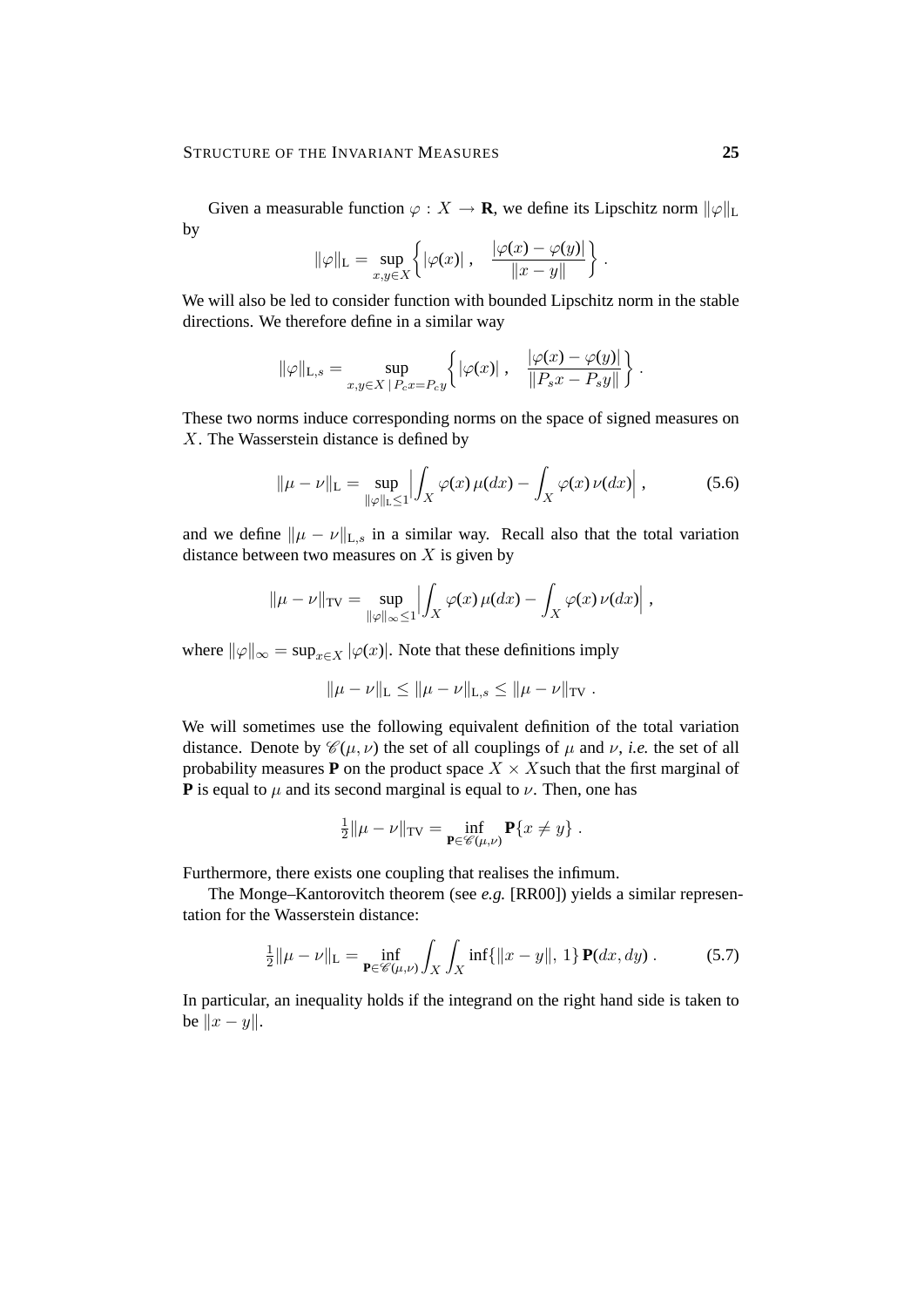#### **5.1 Proofs**

We now proceed to the proofs of Theorem 5.1 and Theorem 5.2, which will be broken into several steps. First, we show the following "smoothing property" of  $\mathcal{P}_T$ .

**Lemma 5.4** *There exists a constant* K *independent of*  $\varepsilon$  *such that, for every*  $T > 0$ *, one has*

$$
\|\mathcal{P}_T\mu - \mathcal{P}_T\nu\|_{\mathsf{L},s} \leq K(T^{-\frac{1}{2}} + 1)\|\mu - \nu\|_{\mathsf{L}},
$$

*for every pair* µ*,* ν *of probability measures on* X*.*

*Proof.* Since we assumed that  $P_cQ$  has maximal rank, we can rewrite (5.1) using the projection  $P_q$  that was defined in the proof of Lemma 4.7. We obtain:

$$
dv_c = A_c v_c dT + \mathcal{F}_c(v_c) dT + Q_c dw(T) ,
$$
  
\n
$$
dv_s = \varepsilon^{-2} L v_s dT + Q_s dw(T) + \tilde{Q}_s dw_\infty(T) ,
$$
\n(5.8)

where w is a standard *n*-dimensional Wiener process obtained from W by  $w =$  $P_qW$ ,  $w_\infty$  is an independent cylindrical Wiener process in X, and the various covariance operators are given by

$$
Q_c = P_c Q P_q , \quad Q_s = P_s Q P_q , \quad \tilde{Q}_s = P_s Q (1 - P_q) .
$$

The operator,  $Q_c$  can be identified with an invertible  $n \times n$  matrix by Assumption 3.7.

The proof of Lemma 5.4 follows easily from the definition of the norms, if we verify that for all measurable  $\varphi$  with  $\|\varphi\|_{\mathrm{L},s} \leq 1$  we have  $\|\mathcal{P}_T \varphi\|_{\mathrm{L}} \leq C (T^{-1/2} + 1)$ for some universal constant  $C > 0$ . In the following we fix  $\varphi$ .

First, we establish a uniform bound on the Fréchet derivative  $D_c \mathcal{P}_T \varphi$ . Denote by  $\Phi^T$  the stochastic flow generated by (5.8), *i.e.*  $\Phi^T(v_c(0), v_s(0)) = (v_c(T), v_s(T))$ for a solution of (5.8). Let  $\Phi_s^T$  and  $\Phi_c^T$  be its components in S and N, respectively and denote by  $D_s$  and  $D_c$  the Fréchet derivatives along the subspaces S and N.

Then, a trivial modification of the Bismut–Elworthy–Li formula [EL94, Thm. 2.1] yields

$$
(D_c \mathcal{P}_T \varphi)(v_0)h = \frac{1}{T} \mathbf{E} \Big( (\varphi \circ \Phi^T)(v_0) \int_0^T \langle Q_c^{-1} (D_c \Phi_c^S)(v_0)h, dw(S) \rangle \Big) ,
$$

with  $v_0 = (v_c(0), v_s(0))$  for short. Thus

$$
||(D_c \mathcal{P}_T \varphi)(v_0)||^2 \leq \frac{C}{T^2} \int_0^T \mathbf{E} ||(D_c \Phi_c^S)(v_0)||^2 dS \leq C(T^{-1} + 1),
$$

where we used the uniform bound  $||(D_c \Phi_c^T)(x)|| \le e^{\|A_c\|T}$ , that can be obtained as in (4.20).

The contraction property of  $e^{Lt}$  implies  $||(D\Phi_s^T)(v_0)|| \le 1$  for all  $v_0 \in X$ . Since  $\|\varphi\|_{L,s} \leq 1$  by assumption, it is straightforward to verify that this implies that  $\|\mathcal{P}_T\varphi\|_{L,s} \leq C$ . Together with the estimate on  $D_c\mathcal{P}_T\varphi$  obtained above, this concludes the proof of Lemma 5.4. $\Box$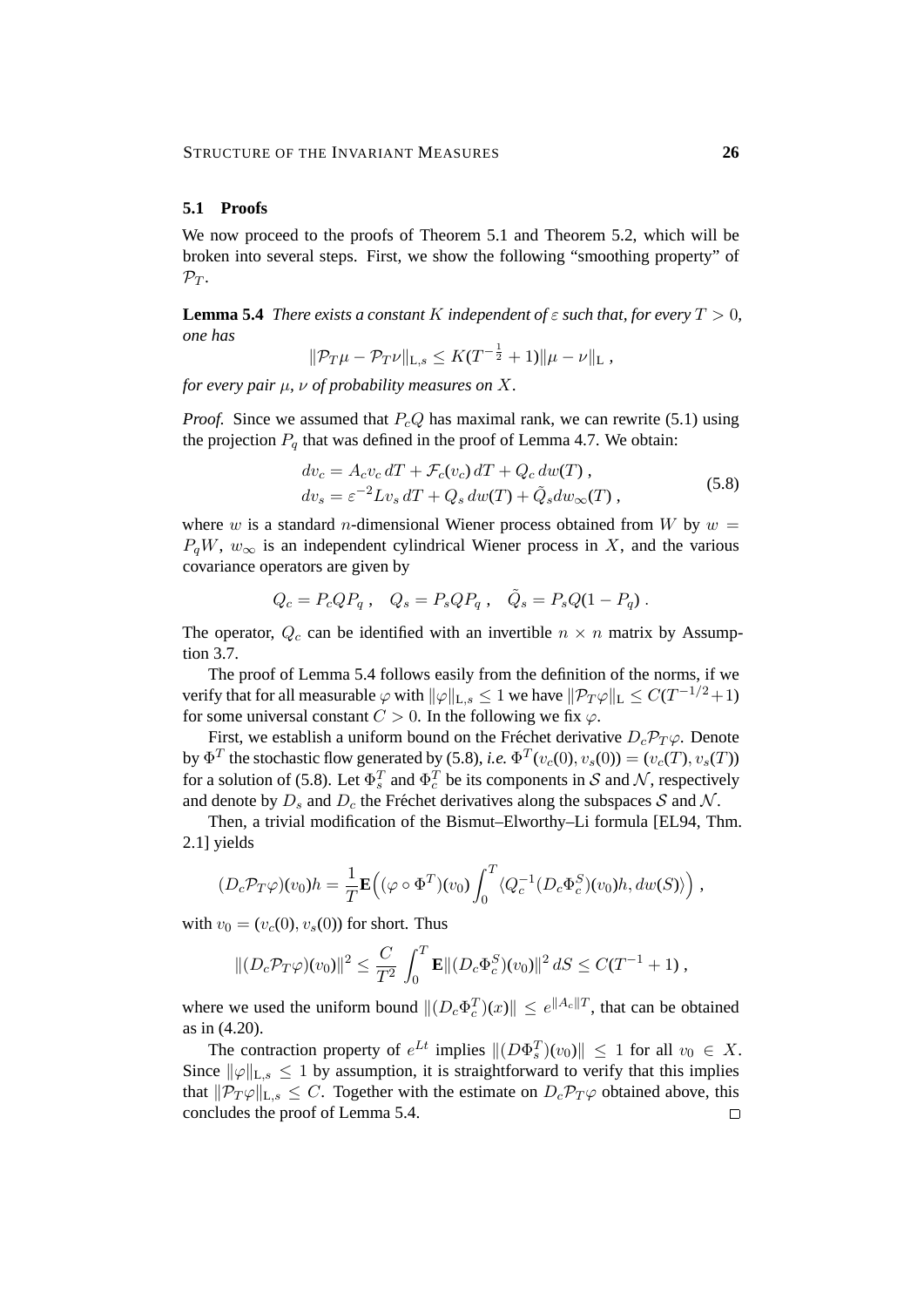It follows immediately from the definitions that  $||P_c^* \mu - P_c^* \nu||_{TV} \le ||\mu - \nu||_{L,s}$ , where  $P_c^*\mu$  is the marginal of  $\mu$  on  $P_cX$ . Therefore, the previous lemma says that if two measures are close in the Wasserstein distance  $\|\cdot\|_{\mathcal{L}}$ , then their marginals on  $N$  will be close in the total variation distance after a short time interval. The next lemma says that they will get even closer as time goes by.

**Lemma 5.5** *There exists a constant*  $\kappa < 1$  *such that* 

$$
\|\mathcal{P}_1^c \mu - \mathcal{P}_1^c \nu\|_{\text{TV}} \le \kappa \|\mu - \nu\|_{\text{TV}}
$$

*for every pair*  $\mu$ ,  $\nu$  *of probability measures on* N.

*Proof.* Denote by  $P_t^c(x, \cdot)$  the transition probabilities for (5.1a) and by  $B_r$  the ball of radius r centred around the origin. Using Lemma 4.5 we immediately get

$$
P_T^c(x, B_r) > 1 - C(p, T)/r^p , \qquad (5.9)
$$

where the constant depends only on  $p$  and  $T$ , *i.e.* the estimate is uniform in  $x$ .

On the other hand, the following Lemma is well-known [MT94]:

**Lemma 5.6** *Let*  $P_t(x, \cdot)$  *a Markov family of transition probabilities on a locally compact state space* X *which is strong Feller and short-time irreducible. Then, for every compact set*  $K \in X$  *and every*  $t > 0$ *, there exists a*  $\delta > 0$  *and a probability measure*  $\nu$  *on*  $X$  *such that*  $P_t(x, \cdot) \geq \delta \nu$  *for every*  $x \in K$ *.* 

Since the noise acts in a non-degenerate way on  $N$  by Assumption 3.7 it is easy to check that the family  $P_t^c(x, \cdot)$  satisfies the assumptions of Lemma 5.6. Combining this with the estimate (5.9) concludes the proof of Lemma 5.5.  $\Box$ 

The last ingredient we need for the proof of Theorem 5.1 is some control on what happens on the stable space  $S$ . This is given by

**Lemma 5.7** *The estimate*

$$
\|\mathcal{P}_T\mu - \mathcal{P}_T\nu\|_{\mathcal{L}} \le \|P_c^*\mu - P_c^*\nu\|_{\mathcal{TV}} + Me^{-\varepsilon^{-2}\omega T} \int_X \|P_s x\|(\mu+\nu)(dx)
$$

*holds for every pair* µ*,* ν *of probability measures on* X*.*

*Proof.* Let  $v^{(1)}(0)$  and  $v^{(2)}(0)$  be X-valued random variables with distributions  $\mu$ and  $\nu$ , respectively, and denote by  $v^{(1)}(T)$  and  $v^{(2)}(T)$  the corresponding solutions to (5.1). With this notation, we can write  $\|\mathcal{P}_T \mu - \mathcal{P}_T \nu\|_L$  as

$$
\|\mathcal{P}_T\mu - \mathcal{P}_T\nu\|_{\mathsf{L}} = \sup_{\|\varphi\|_{\mathsf{L}} \le 1} |\mathbf{E}\varphi(v^{(1)}(T)) - \mathbf{E}\varphi(v^{(2)}(T))|
$$
  
 
$$
\le \sup_{\|\varphi\|_{\mathsf{L}} \le 1} \mathbf{E}|\varphi(v^{(1)}(T)) - \varphi(v^{(2)}(T))|.
$$
 (5.10)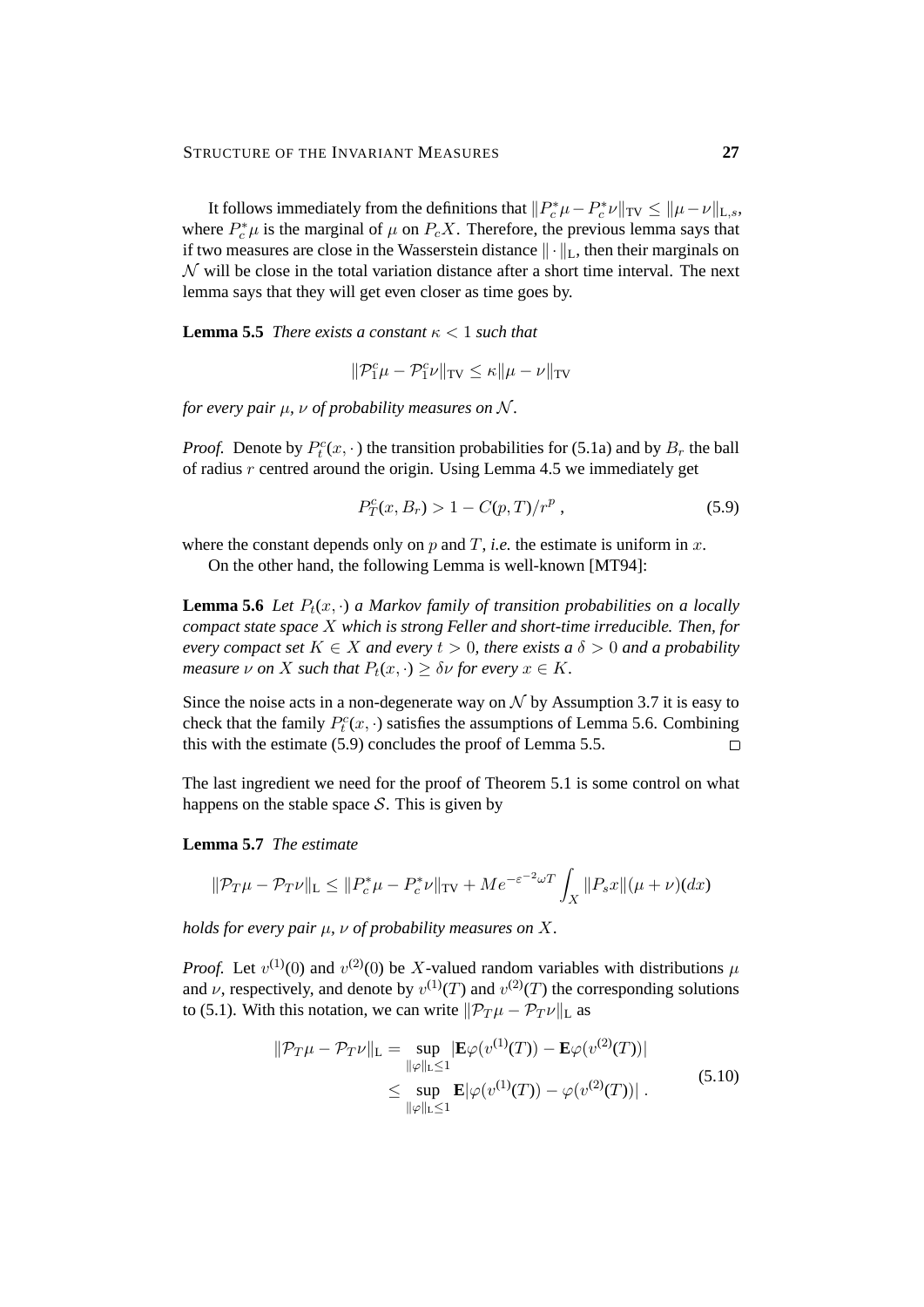For  $\varphi$  with  $\|\varphi\|_{L} \leq 1$  rewrite as before  $\varphi(v)$  as  $\varphi(v_c, v_s)$ . We derive

$$
\begin{split} |\varphi(v^{(1)}(T)) - \varphi(v^{(2)}(T))| &\le |\varphi(v_c^{(1)}(T), v_s^{(1)}(T)) - \varphi(v_c^{(1)}(T), v_s^{(2)}(T))| \\ &+ |\varphi(v_c^{(1)}(T), v_s^{(2)}(T)) - \varphi(v_c^{(2)}(T), v_s^{(2)}(T))| \\ &\le M e^{-\varepsilon^{-2}\omega t} \|v_s^{(1)}(0) - v_s^{(2)}(0)\| \\ &+ |\varphi(v_c^{(1)}(T), v_s^{(2)}(T)) - \varphi(v_c^{(2)}(T), v_s^{(2)}(T))| \;, \end{split}
$$

where we used  $(3.1)$ . By the definition of the total variation distance, it is possible to find a coupling between  $v^{(1)}(0)$  and  $v^{(2)}(0)$  such that  $P{v_c^{(1)}(0) \neq v_c^{(2)}(0)}$  = 1  $\frac{1}{2}||P_c^*\mu - P_c^*\nu||_{TV}$ , and therefore also  ${\bf P}\{v_c^{(1)}(T) \neq v_c^{(2)}(T)\} = \frac{1}{2}$  $\frac{1}{2}||P_c^*\mu - P_c^*\nu||_{\text{TV}}.$ The claim follows immediately.  $\Box$ 

We can now turn to the

*Proof of Theorem 5.1.* Using the fact that  $\mathbf{E} || P_s W_L(t) || \leq C$  for any  $t > 0$  and the contraction property (3.1), we immediately obtain that there exists a constant  $C_1$ such that

$$
\int_X \|P_s x\| (\mathcal{P}_T \mu)(dx) \leq C_1 \int_X (1 + \|P_s x\|) \,\mu(dx) ,
$$

for all  $t \geq 0$  and all probability measures  $\mu$ . One can then find a constant  $\tau > 1$ independent of  $\varepsilon \in (0, 1]$  such that

$$
2C_1 Me^{-\varepsilon^{-2}\tau} \le \varepsilon^2 \,. \tag{5.11}
$$

Furthermore, since  $\kappa < 1$ , one can find an integer  $N > 1$  such that  $2K\kappa^{N-1} < \frac{1}{2}$  $\frac{1}{2}$ , where K is the constant from Lemma 5.4. Choosing  $T_0 = N + \tau$  and combining the three previous lemmas, we obtain

$$
\|\mathcal{P}_{T_0}\mu - \mathcal{P}_{T_0}\nu\|_{\mathcal{L}} \le \|P_c^* \mathcal{P}_N \mu - P_c^* \mathcal{P}_N \nu\|_{\text{TV}} + \frac{\varepsilon^2}{C_1} \int_X \|P_s x\| \mathcal{P}_N (\mu + \nu)(dx)
$$
  

$$
\le \kappa^{N-1} \|P_c^* \mathcal{P}_1 \mu - P_c^* \mathcal{P}_1 \nu\|_{\text{TV}} + \varepsilon^2 \int_X (1 + \|P_s x\|) (\mu + \nu)(dx)
$$
  

$$
\le 2K\kappa^{N-1} \|\mu - \nu\|_{\mathcal{L}} + \varepsilon^2 \int_X (1 + \|P_s x\|) (\mu + \nu)(dx),
$$

where we also used that obviously  $P_c^* \mathcal{P}_T = \mathcal{P}_T P_c^*$ .

**Remark 5.8** It is clear from (5.11) that a far better asymptotic for the rest term could be achieved, but it is sufficient to establish a bound of order  $\varepsilon^2$  since our other error terms will only be of that order.

The remainder of this section is devoted to combining the contraction result from Theorem 5.1 with the results of the previous section in order to obtain information on the invariant measure for (1.1) (or equivalently on the invariant measure for the Markov semigroup  $\mathcal{Q}_T$ ). We first reformulate these results in the context of this section.

 $\Box$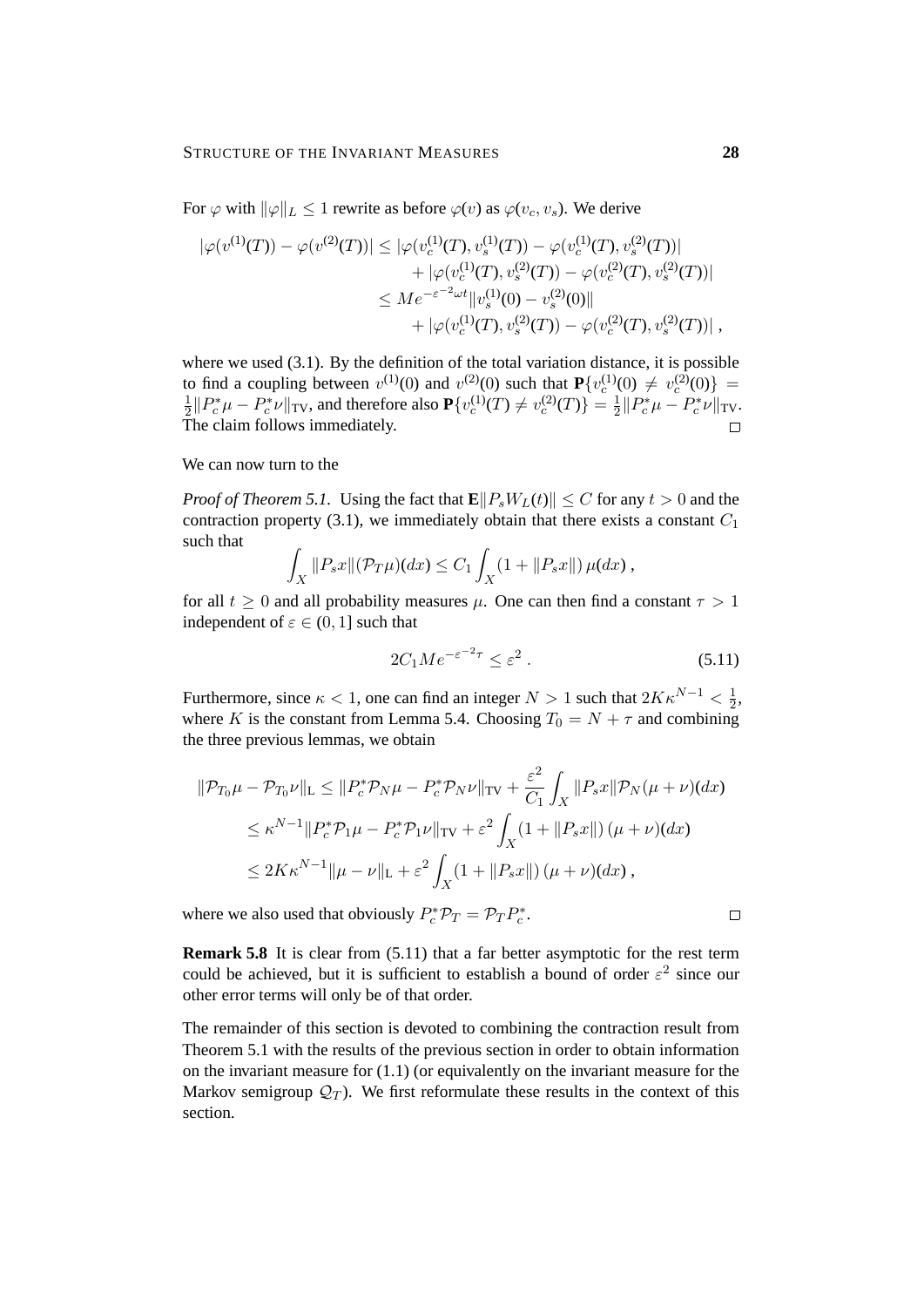**Lemma 5.9** *Let* µ *be a measure on* X *satisfying the bounds on the moments given by (5.3). Then, there exists a family of constants*  ${C_p' }$  *depending on*  ${C_p }$  *but not on*  $\epsilon$  *or*  $\mu$ *, such that* 

$$
\int_X \|x\|^p \left(\mathcal{P}_T \mu\right)(dx) < C'_p, \quad \int_X \|P_s x\|^p \left(\mathcal{P}_T \mu\right)(dx) < C'_p \varepsilon^p,
$$
\n
$$
\int_X \|x\|^p \left(\mathcal{Q}_T \mu\right)(dx) < C'_p, \quad \int_X \|P_s x\|^p \left(\mathcal{Q}_T \mu\right)(dx) < C'_p \varepsilon^p,
$$

*for every*  $p > 1$  *and every*  $T > 0$ *.* 

*Proof.* One part of the proof is just a rescaled version of Theorem 4.1, and the part for  $P_T$  is given is Lemma 4.5, where we just have to rescale in one case.  $\Box$ 

**Lemma 5.10** *Let*  $\mu$  *be a measure on X satisfying (5.3). Then, for every*  $T > 0$ , *there exists a constant*  $C_a$  *depending on*  $T_0$  *and on the family of constants*  $\{C_p\}$ *, such that for all*  $T \in [0, T_0]$ 

$$
\|\mathcal{P}_T\mu-\mathcal{Q}_T\mu\|_{\mathsf{L}}\leq C_a\varepsilon^{2-\kappa}\,,
$$

*holds for every*  $\varepsilon \in (0,1)$  *and every*  $T \leq T_0$ *.* 

*Proof.* This is just a restatement of Corollary 3.9.

We are now ready to turn to the

*Proof of Theorem 5.2.* We fix once and for all the value  $T_0 > 0$  given by Theorem 5.1 and we choose two measures  $\mu$  and  $\nu$  satisfying (5.3). Combining Theorem 5.1 with Lemmas 5.9 and 5.10 obtained above, we get for an arbitrary integer  $n$ :

$$
\begin{aligned} \|\mathcal{P}_{T_0}^n \mu - \mathcal{Q}_{T_0}^n \nu\|_{\mathcal{L}} &\leq \|\mathcal{P}_{T_0}(\mathcal{P}_{T_0}^{n-1} \mu - \mathcal{Q}_{T_0}^{n-1} \nu)\|_{\mathcal{L}} + \|(\mathcal{P}_{T_0} - \mathcal{Q}_{T_0})\mathcal{Q}_{T_0}^{n-1} \nu\|_{\mathcal{L}} \\ &\leq \frac{1}{2} \|\mathcal{P}_{T_0}^{n-1} \mu - \mathcal{Q}_{T_0}^{n-1} \nu\|_{\mathcal{L}} + C_b \varepsilon^2 + C_a \varepsilon^{2-\kappa} \,. \end{aligned}
$$

Iterating this estimate, one readily obtains by Lemma 5.4 that, for any  $\tau \in [0, T_0]$ 

$$
\|\mathcal{P}_{nT_0+\tau}\mu - \mathcal{Q}_{nT_0+\tau}\nu\|_{\mathcal{L}} \le \frac{1}{2^{n-1}} \|\mathcal{P}_{\tau+T_0}\mu - \mathcal{Q}_{\tau+T_0}\nu\|_{\mathcal{L}} + 2C_b \varepsilon^2 + 2C_a \varepsilon^{2-\kappa} \le \frac{1}{2^{n-1}} K(T_0^{-1/2} + 1) \|\mu - \nu\|_{\mathcal{L}} + C_{\star} \varepsilon^{2-\kappa},
$$

with  $C_{\star} = 2(C_a + C_b)$ . Choosing  $\gamma = \frac{\log 2}{T_0}$  $\frac{\log 2}{T_0}$ , (5.4) follows easily.

 $\Box$ 

 $\Box$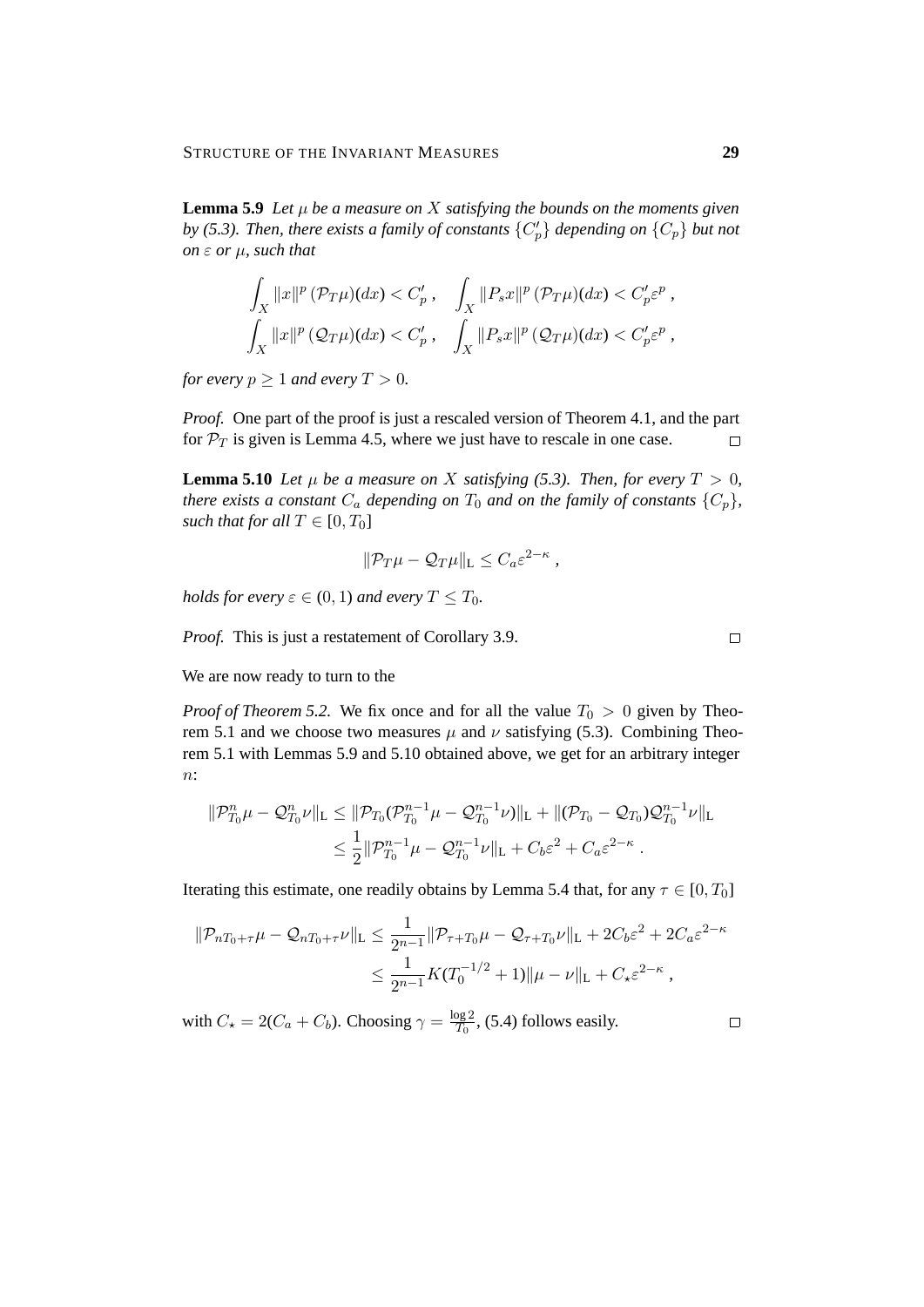#### **5.2 The non-diagonal case**

This section is dedicated to the

*Proof of Theorem 5.3.* Denote by  $\mathcal{P}_T(u, \cdot)$  the transition probabilities for (5.1). The idea of the proof is to use the fact that, on small time-scales, the drift term for (5.1a) is not important and therefore  $\mathcal{P}_T(u, \cdot)$  is close to a Gaussian measure with mean  $e^{\varepsilon^{-2}LT}u$  and with covariance operator

$$
\tilde{C}_T = \int_0^T e^{\varepsilon^{-2}Lr} Q^2 e^{\varepsilon^{-2}L^*r} dr , \qquad (5.12)
$$

where  $L^*$  denotes the adjoint of L in X. Denote by  $\tilde{\mathcal{P}}_T(u, \cdot)$  the Gaussian measure on X with mean  $P_c u$  and covariance operator  $\tilde{C}_T$ . We then have

**Lemma 5.11** *Fix an arbitrary*  $\kappa > 0$  *and fix*  $T_{\varepsilon} = \varepsilon^{2-\kappa}$ *. Then, there exists a constant*  $C > 0$  *independent* of  $\varepsilon$  *such that the measure*  $\mu_T$ *, defined by* 

$$
\mu_T(\cdot) = \int_{\mathcal{N}} \tilde{\mathcal{P}}_T(u, \cdot) \mu_\star^c(du) = \int_X \tilde{\mathcal{P}}_T(u, \cdot) \mu_\star(du), \tag{5.13}
$$

*satisfies*  $\|\mu_{T_{\varepsilon}} - \mu_{\star}\|_{\mathsf{L}} \leq C \varepsilon^{2-\kappa}$ *.* 

*Proof.* As  $\mu_{\star}(\cdot) = \int_{X} \mathcal{P}_{T}(u, \cdot) \mu_{\star}(du)$ , it suffices to show that

$$
\int_X \|\tilde{\mathcal{P}}_T(u,\cdot)-\mathcal{P}_T(u,\cdot)\|_{\mathsf{L}}\,\mu_{\star}(du)\leq C\varepsilon^{2-\kappa}.
$$

We first show that there exists a constant  $C > 0$  such that, for all  $T > 0$ , we have

$$
\int_X \|\hat{\mathcal{P}}_T(u,\cdot) - \mathcal{P}_T(u,\cdot)\|_L \,\mu_\star(du) \le CT \,,\tag{5.14}
$$

with  $\hat{\mathcal{P}}_T(u, \cdot)$  the Gaussian measure of mean  $e^{\varepsilon^{-2}LT}u$  and covariance  $\tilde{C}_T$  given by (5.12).

Let  $(v_c, v_s)$  be a stationary solution of the approximating equations (5.1) with initial condition v. Then  $\mathcal{P}_T(v, \cdot)$  is given by the law of this solution. Since  $\hat{\mathcal{P}}_T(v, \cdot)$  corresponds to the dynamics without drift in  $\mathcal{N}$ , we can choose the process  $(v_c(0) + P_c Q \tilde{W}, v_s)$  to realise  $\hat{\mathcal{P}}_T(v, \cdot)$ . Now one has by the definition of  $\|\cdot\|_L$ the bound

$$
\int_X \|\hat{\mathcal{P}}_T(v,\cdot) - \mathcal{P}_T(v,\cdot)\|_{\mathsf{L}} \,\mu_{\star}(dv) \leq \mathbf{E} \int_0^T C(1 + \|v_c(t)\|^3) \, dt \;,
$$

where we used  $(5.1a)$  and straightforward estimates. Since the invariant measure  $\mu_{\star}$  has all moments bounded of order  $\mathcal{O}(1)$  by the rescaled version of Lemma 4.1, the bound (5.14) follows.

Furthermore, we immediately get the bound

$$
\|\hat{\mathcal{P}}_T(u,\cdot)-\tilde{\mathcal{P}}_T(u,\cdot)\|_{\mathsf{L}}\leq \|e^{\varepsilon^{-2}LT}P_s u\|\leq e^{-\varepsilon^{-2}wT}\|P_s u\|,
$$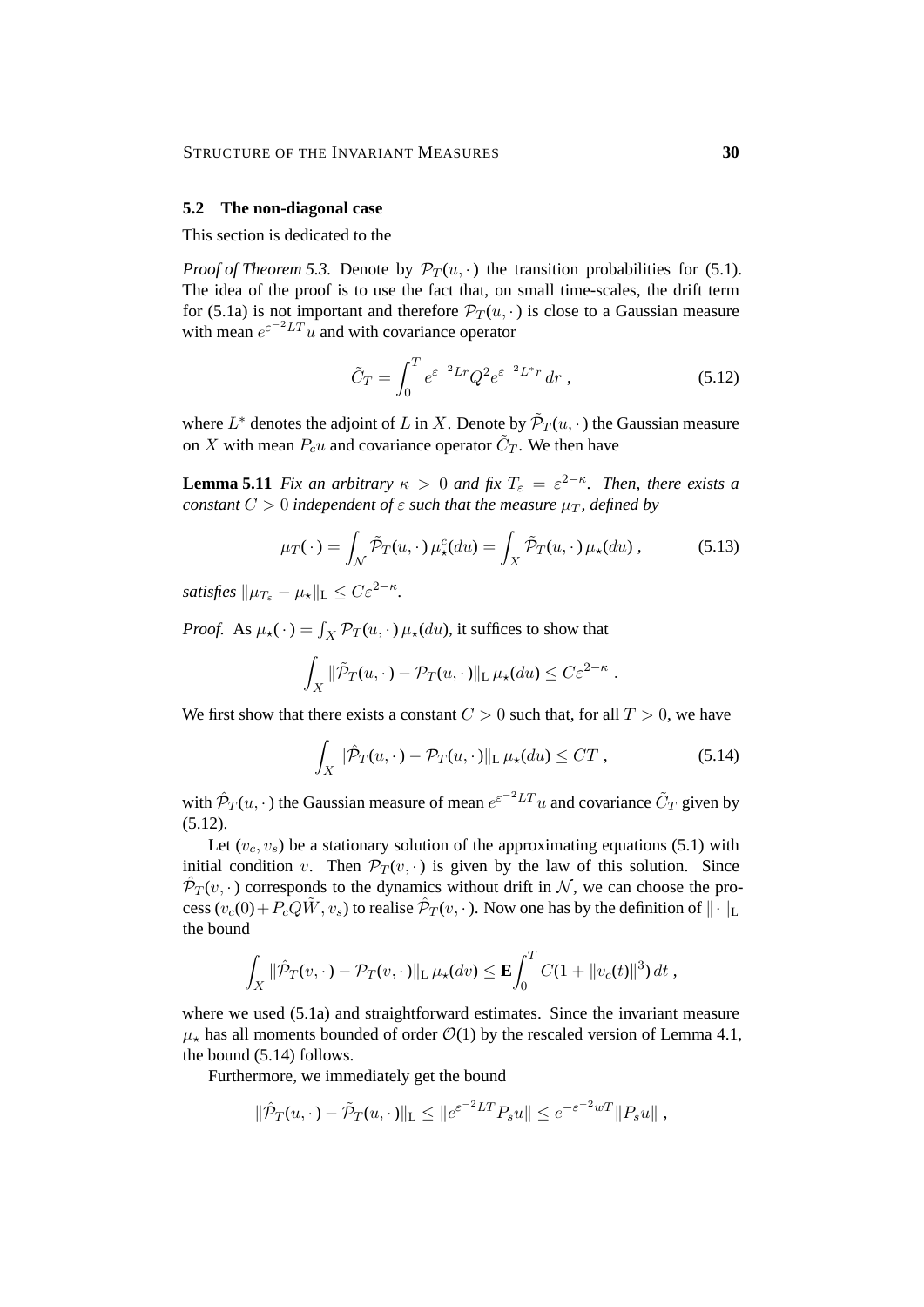as the Gaussian measures  $\mathcal{P}_T(u, \cdot)$  and  $\tilde{\mathcal{P}}_T(u, \cdot)$  differ only by the term  $e^{\varepsilon^{-2}LT}P_s u$ in the mean.

Using both parts of the proof and again the *a priori* bounds on the moments of  $\mu_{\star}$ , Lemma 5.11 follows at once.  $\Box$ 

Using Lemma 5.11, Theorem 5.3 will follow, if we can show that

$$
\|\mu_{T_{\varepsilon}} - \mu_{\star}^c \otimes \mu_{\star}^s\|_{\mathcal{L}} \le C\varepsilon^{2-\kappa} \tag{5.15}
$$

holds for  $T_{\varepsilon} = \varepsilon^{2-\kappa}$ . Let us write  $\tilde{\mathcal{P}}_T^s$  for the marginal of  $\tilde{\mathcal{P}}_T(u, \cdot)$  onto  $\mathcal{S} = P_s X$ . (Note that this projection is independent of u.) Recall that the covariance of  $\tilde{\mathcal{P}}_T^s$  is

$$
\tilde{C}_T^s = \varepsilon^2 \int_0^{\varepsilon^{-2}T} e^{L_s r} P_s Q^2 P_s e^{L_s^* r} dr , \qquad (5.16)
$$

whereas the covariance of  $\mu^s_{\star}$  is

$$
\tilde{C}^s_{\star} = \varepsilon^2 \int_0^{\infty} e^{L_s r} P_s Q^2 P_s e^{L_s^* r} dr.
$$

Since the integrand is positive definite, it is obvious that  $\tilde{C}^s_{\star} - \tilde{C}^s_T$  is positive definite. One can thus write a random variable with law  $\mu^s_{\star}$  as the sum of one random variable with law  $\tilde{P}_T^s$  and an independent centred Gaussian random variable with covariance  $\tilde{C}^s_{\star} - \tilde{C}^s_T$ . The representation (5.7) then immediately yields the bound

$$
\|\tilde{\mathcal{P}}_T^s - \mu_\star^s\|_{\mathsf{L}} \leq \sqrt{\text{tr}(\tilde{C}_\star^s - \tilde{C}_T^s)},
$$

which in turn is bounded by  $C \varepsilon e^{-\omega \varepsilon^{-2}T}$  from (3.6). For  $T = T_{\varepsilon}$  this expression is smaller than  $\varepsilon^2$ , so it suffices to show

$$
\|\mu_{T_{\varepsilon}} - \mu_{\star}^c \otimes \tilde{\mathcal{P}}_{T_{\varepsilon}}^s\|_{\mathcal{L}} \le C\varepsilon^{2-\kappa} \,. \tag{5.17}
$$

Until the end of this proof, we will denote elements of  $\mathcal N$  by  $x$  and elements of  $\mathcal S$  by  $y, X = \mathcal{N} \oplus \mathcal{S}$  (cf. Assumption 3.1). We will also denote the measure  $\tilde{\mathcal{P}}_T(0, \cdot)$  by  $\tilde{\mathcal{P}}_T(dx, dy)$ . Since (5.1a) is a finite-dimensional non-degenerate SDE with smooth coefficients, its invariant measure  $\mu^c_*$  has a smooth density  $\rho(x)$ . Furthermore, as shown in Theorem A.1 of the appendix,  $\rho$  actually belongs to the Schwartz space. In particular, we use  $\varrho \in W^{2,1}(\mathcal{N})$ , *i.e.* there exists a constant  $c_{\varrho}$  such that

$$
\int_{\mathcal{N}} |\nabla \varrho(x)| dx \le c_{\varrho} , \qquad \int_{\mathcal{N}} |\nabla^2 \varrho(x)| dx \le c_{\varrho} , \qquad (5.18)
$$

where  $\nabla$  denotes the gradient and  $\nabla^2$  the Hessian.

In order to obtain the required estimate, we fix a test function  $\varphi : X \to \mathbf{R}$  with  $\|\varphi\|_{\mathcal{L}} \leq 1$  and, using Taylor series, we write

$$
\int_X \varphi(x, y) \mu_T(dx, dy) = \int_X \int_{\mathcal{N}} \varphi(x, y') \varrho(x - x') dx \tilde{\mathcal{P}}_T(dx', dy')
$$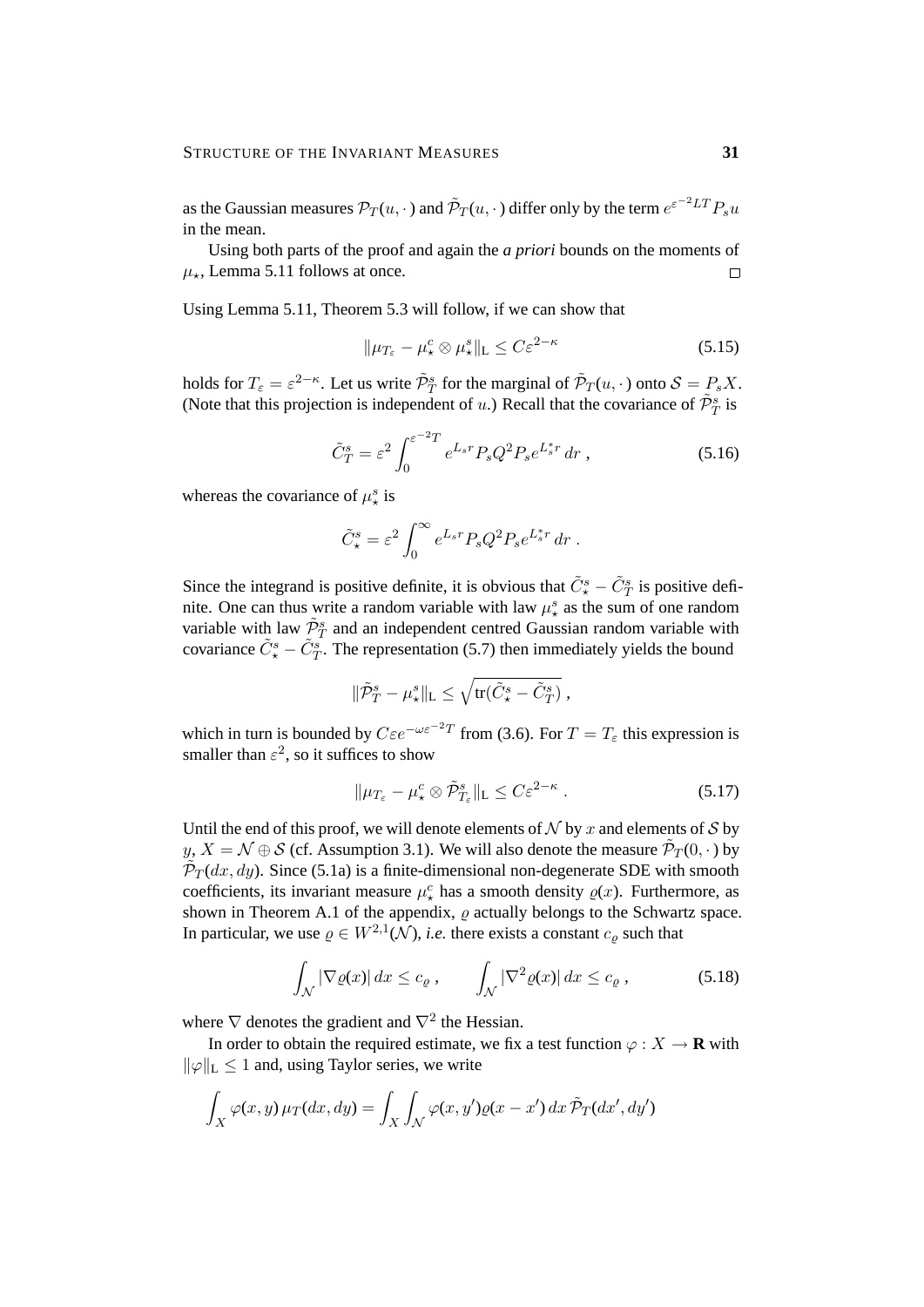#### TOTAL VARIATION BOUNDS **32**

$$
= \int_X \int_{\mathcal{N}} \varphi(x, y') \varrho(x) dx \tilde{\mathcal{P}}_T(dx', dy')
$$
  
\n
$$
- \int_X \int_{\mathcal{N}} \varphi(x, y') \langle x', \nabla \varrho(x) \rangle dx \tilde{\mathcal{P}}_T(dx', dy')
$$
  
\n
$$
+ \int_X \int_{\mathcal{N}} \int_0^1 \varphi(x, y') \langle x', \nabla^2 \varrho(x - rx')x' \rangle dr dx \tilde{\mathcal{P}}_T(dx', dy')
$$
  
\n
$$
=: I_1(\varphi) + I_2(\varphi) + I_3(\varphi) .
$$

By definition,  $\int_{\mathcal{N}} \tilde{\mathcal{P}}_T(dx', \cdot) = \tilde{\mathcal{P}}_T^s$ , hence

$$
I_1(\varphi) = \int_{\mathcal{S}} \int_{\mathcal{N}} \varphi(x, y) \,\mu^c_\star(dx) \tilde{\mathcal{P}}^s_T(dy) = \int_{\mathcal{S}} \int_{\mathcal{N}} \varphi(x, y) \,\mu^c_\star \otimes \tilde{\mathcal{P}}^s_T(dx, dy) \,,
$$

and therefore,

$$
\|\mu_T - \mu_\star^c \otimes \tilde{\mathcal{P}}_T^s\|_{\mathcal{L}} = \sup_{\varphi \in \mathcal{L}} \{|I_2(\varphi) + I_3(\varphi)|\}.
$$

Using (5.18),  $|\varphi(x, y)| \le 1$ , and the definition of  $\tilde{\mathcal{P}}_T$ , it is straightforward to bound  $I_3(\varphi)$  by the second moment of  $P_c^*\tilde{\mathcal{P}}_T$ . Since this is a centred Gaussian with covariance matrix  $P_c C_T^2 P_c = T \cdot P_c Q^2 P_c$ ,

$$
I_3(\varphi) \le c_\varrho \operatorname{tr}(P_c Q^2 P_c) T ,
$$

which in turn is smaller than  $C\varepsilon^{2-\kappa}$  for  $T=T_{\varepsilon}$ .

Define  $\psi(y) = \int_{\mathcal{N}} \varphi(x, y) \nabla \varrho(x) dx$ . If  $\|\varphi\|_{L} \leq 1$ , the function  $\psi$  is obviously Lipschitz continuous with constant smaller than  $c_{\rho}$ , and we have for  $I_2(\varphi)$ 

$$
|I_2(\varphi)| = \Big| \int_X \langle \psi(y), x \rangle \, \tilde{\mathcal{P}}_T(dx, dy) \Big| = \Big| \int_X \langle (\psi(y) - \psi(0)), x \rangle \, \tilde{\mathcal{P}}_T(dx, dy) \Big|
$$
  

$$
\leq c_\varrho \int_X \|x\| \cdot \|y\| \tilde{\mathcal{P}}_T(dx, dy) \leq c_\varrho \sqrt{\text{tr}(\tilde{C}_T^s) T \text{tr}(P_c Q^2 P_c)},
$$

where the last step uses Cauchy–Schwarz inequality and (5.12). Using (5.16) and where the last step uses Cauchy–Schwarz inequality and (3.12). Using (3.16) and (3.6), we verify  $|I_2(\varphi)| \leq C \varepsilon \sqrt{T}$ , and the proof of (5.17) and hence Theorem 5.3 is complete.  $\Box$ 

# **6 Total Variation Bounds**

So far, most estimates obtained in this paper were formulated using the Wasserstein distance between measures. This distance is strongly linked to the topology of the underlying space. For example, the Wasserstein distance between Dirac measures located at two points  $x$  and  $y$  is given by two times the distance between  $x$  and  $y$ , as long as this distance does not exceed 1. On the other hand, the total variation distance between two such Dirac measures is always 2, unless  $x = y$ . Also, if one scales the distance of the underlying space by a factor  $\lambda$ , the corresponding Wasserstein distance between two given measures will also scale (approximately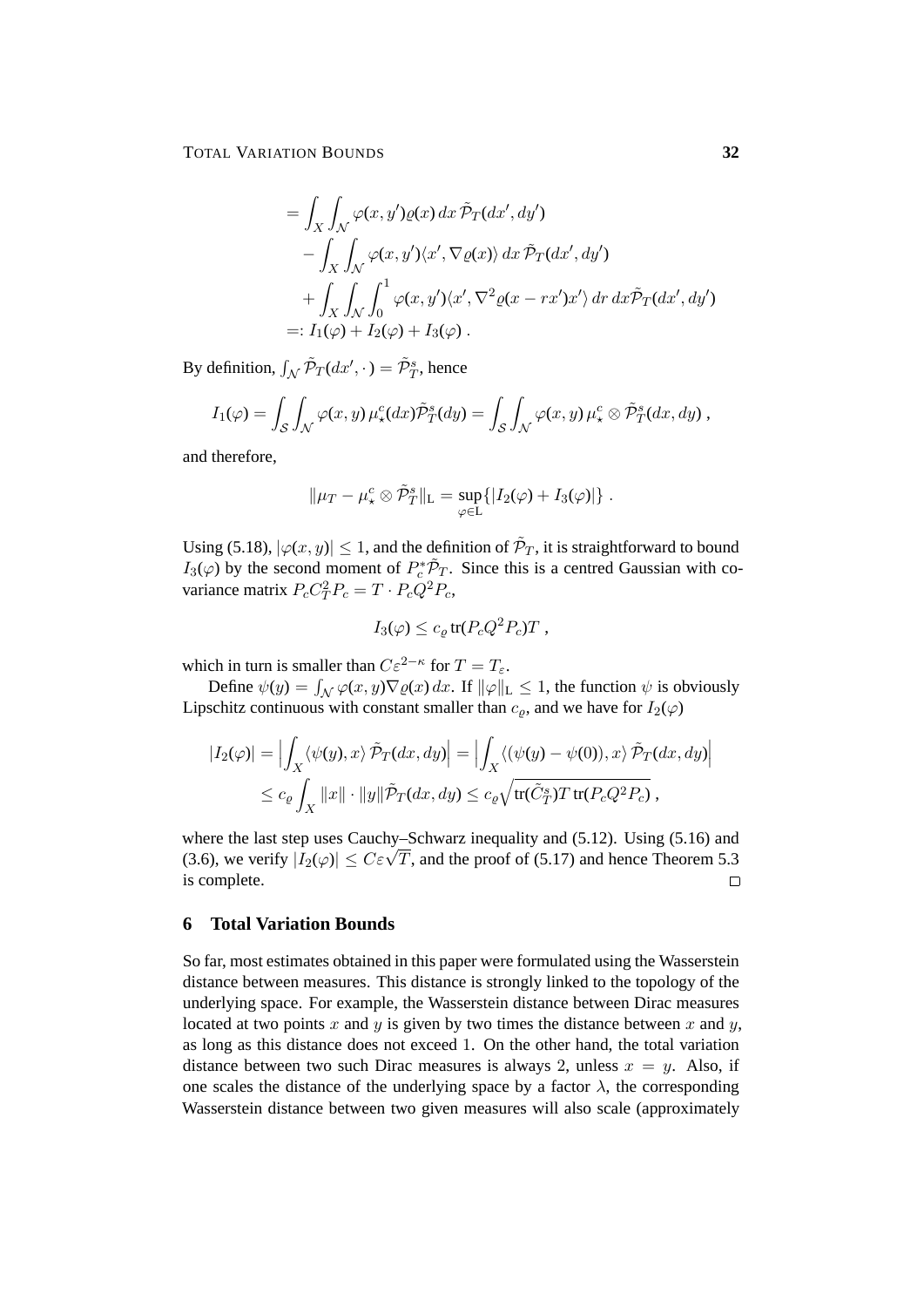for small distances) by  $\lambda$ , whereas the total variation distance between the two measures will always remain the same.

However, if we take  $\mu$  to be the centred Gaussian measure on **R** with covariance 1 and  $\nu$  to be its translate by a distance  $\varepsilon$ , one has  $||\mu - \nu||_{TV} \approx C \varepsilon$  and  $||\mu - \nu||_{L} \approx$  $C \varepsilon$  for  $\varepsilon$  small. One might thus expect that the total variation distance between two measures  $\mu$  and  $\nu$  is in general comparable to their Wasserstein distance, as long as  $\mu$  and  $\nu$  are scaled in such a way that they are localised in a region of about unity size and have smooth densities with derivatives of roughly order one. This is in general not true, as shown by the following example:

$$
\mu(dx) = e^{-x^2} dx , \quad \nu(dx) = (e^{-x^2} + xe^{-(x/\varepsilon)^2}) dx . \tag{6.1}
$$

In this case, a straightforward computation, using that the total variation distance is the L<sup>1</sup>-distance for densities, shows that one has  $\|\mu - \nu\|_{TV} = \varepsilon^2$ . On the other hand it is easy to verify that  $c\epsilon^3 \leq ||\mu - \nu||_L \leq \epsilon^3$  for some constant  $c \in (0,1)$ . Actually, one can show that if both  $\mu$  and  $\nu$  have smooth densities with integrable first and second derivatives of order one, one has an estimate of the type

$$
\|\mu - \nu\|_{TV} \leq C \|\mu - \nu\|_{L}^{2/3}.
$$

To prove this, it suffices indeed to bound  $|| \mu - \nu ||_{TV}$  by

$$
\|\mu - \nu\|_{TV} \le \|\mu - \mu \star G_t\|_{TV} + \|\mu \star G_t - \nu \star G_t\|_{TV} + \|\nu - \nu \star G_t\|_{TV},
$$

where  $G_t$  is the Gaussian measure with covariance t. Using the smoothness of the densities, the first and the last term are bounded by  $Ct$ . The middle term is bounded by  $C\|\mu-\nu\|_{\mathrm{L}}/\sqrt{t}$ , using a computation very similar to the one that yields the bound  $(6.11)$  below. The claim follows by optimising t. The above example  $(6.1)$  shows furthermore that this estimate is sharp.

These considerations show that, by combining the results of section 5 with smoothness properties of the measures, one may expect to obtain bounds of the type

$$
||P_c^* \mu_\star - P_c^* \nu_\star||_{TV} \approx C \varepsilon^{4/3} , \qquad ||\mu_\star - \nu_\star||_{TV} \approx C \varepsilon^{2/3}
$$

.

Here, we again denote by  $\mu_{\star}$  the invariant measure for (5.1) and by  $\nu_{\star}$  the invariant measure for (5.2). Our aim in this section is to show that one can even get slightly better estimates than that, namely we will show in Theorems 6.1 and 6.9 that, for  $\kappa$  arbitrarily small, one has

$$
||P_c^* \mu_\star - P_c^* \nu_\star||_{\rm TV} \leq C \varepsilon^{3/2 - \kappa} , \qquad ||\mu_\star - \nu_\star||_{\rm TV} \leq C \varepsilon^{1 - \kappa} .
$$

These estimates will however require us to put rather strict lower bounds on the covariance of the noise, as stated in Assumption 6.3 below. The main reason why, in the total variation distance, we do not achieve an accuracy of  $\varepsilon^2$  in N is that, in our formal derivation of (5.1), we approximated  $v_s(T\varepsilon^{-2})$  by a white noise process with intensity  $\varepsilon$ . This approximation is justified in the weak topology, but not in the total variation topology where the distinction on a "microscopic" level (the regularity properties of both processes are of course completely different) becomes apparent.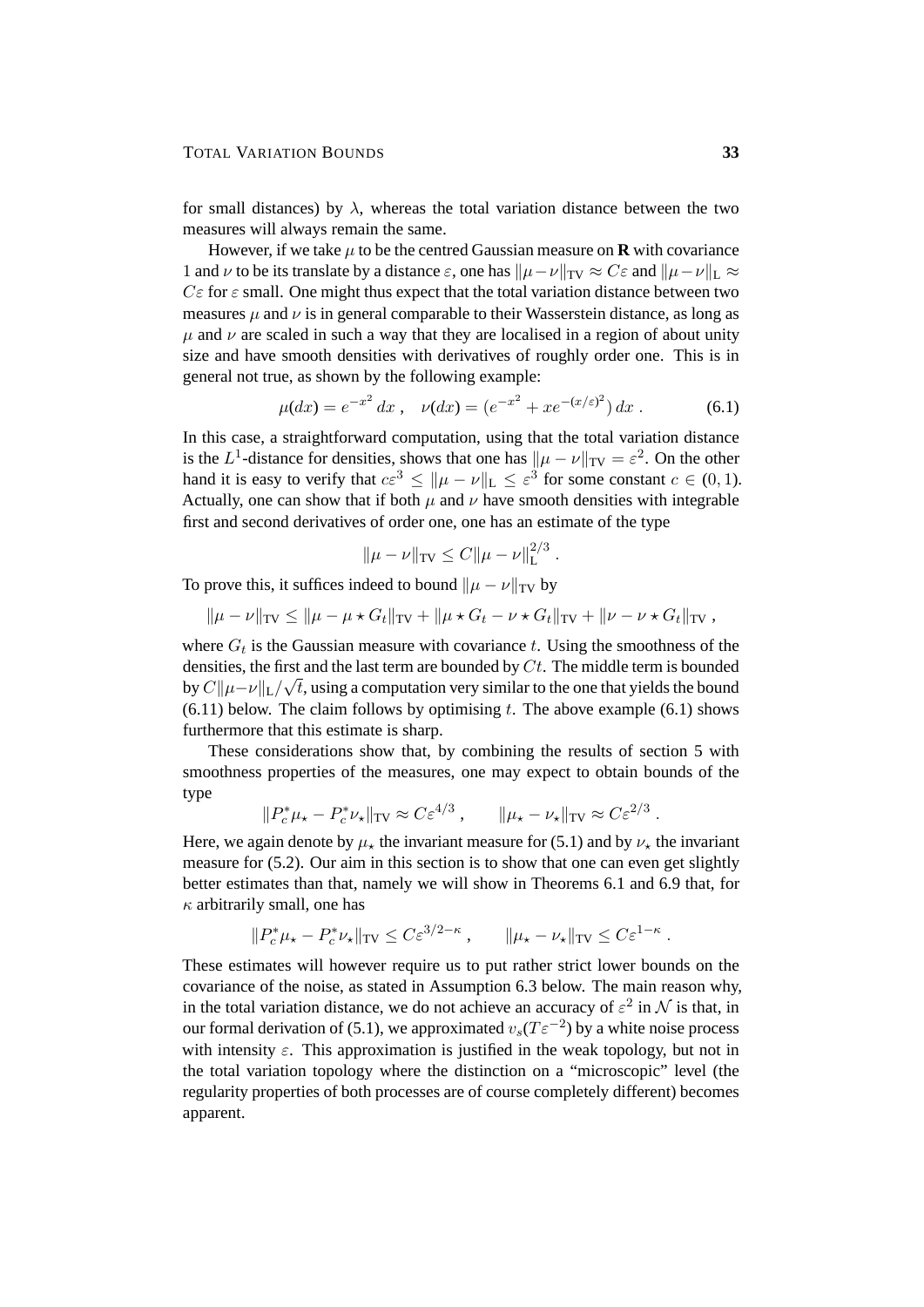#### **6.1 Total variation distance in** N

In this subsection, we show the following result:

**Theorem 6.1** *Suppose all assumptions of section 3 are satisfied, and let*  $\mu_{\star}$  *and*  $\nu_{\star}$ *denote invariant measures for (5.1) and (5.2), respectively. Then for every*  $\kappa > 0$ , *there exists a constant* C *such that*

$$
||P_c^* \mu_\star - P_c^* \nu_\star||_{\text{TV}} \le C \varepsilon^{3/2 - \kappa}
$$

*holds for every* ε *small enough.*

The following lemma is an extension of Girsanov's theorem and will be useful for the proofs.

**Lemma 6.2** *Let*  $\nu$  *denote the Wiener measure on the interval* [0, T] *and let*  $h$  *be an adapted process satisfying*  $h_{\infty} = \operatorname{ess\,sup}_{w \in \Omega} \operatorname{sup}_{t \in [0,T]} |h(t,w)| < \infty.$ 

*Let* µ *be the measure associated to the Girsanov transformation*

$$
w \mapsto \tilde{w} = w + \int_0^{\cdot} h(s, w) \, ds \; .
$$

*(i.e.*  $\tilde{w}$  *is again a Wiener process under*  $\mu$ *.) There exists a universal constant* C *such that one has the bound*

$$
\|\mu - \nu\|_{\mathrm{TV}} \leq Ch_{\infty} \sqrt{T} .
$$

This lemma is only formulated and proved in **R**, but it is easy to see that it holds for any Hilbert space valued Wiener process, provided we use the norm of the corresponding Cameron–Martin space in the definition of  $h_{\infty}$ .

*Proof.* By Girsanov's theorem,  $\mu$  and  $\nu$  are mutually absolutely continuous and one has

$$
\mathcal{D}(w) = \frac{d\mu}{d\nu}(w) = \exp\Bigl(\int_0^T h(s, w) \, dw(s) - \frac{1}{2} \int_0^T |h(s, w)|^2 \, ds\Bigr) \; .
$$

The total variation distance is then bounded by

$$
\|\mu - \nu\|_{\text{TV}}^2 = \left(\int |1 - \mathcal{D}(w)| \nu(dw)\right)^2 \le \int (1 - \mathcal{D}(w))^2 \nu(dw)
$$
  
=  $\int \mathcal{D}^2(w)\nu(dw) - 1 \le e^{h_{\infty}^2 T} - 1,$ 

where we used in the last step, that  $\exp\{\int_0^T 2h(s)dw(s) - \frac{1}{2}\}$  $\frac{1}{2} \int_0^T |2h(s)|^2 ds$ } is a martingale. Since on the other hand one has by definition  $||\mu - \nu||_{TV}^2 \le 4$ , one gets  $\|\mu - \nu\|_{TV}^2 \leq Ch_{\infty}^2 T$ , which concludes the proof of the lemma.  $\Box$ 

We now turn to the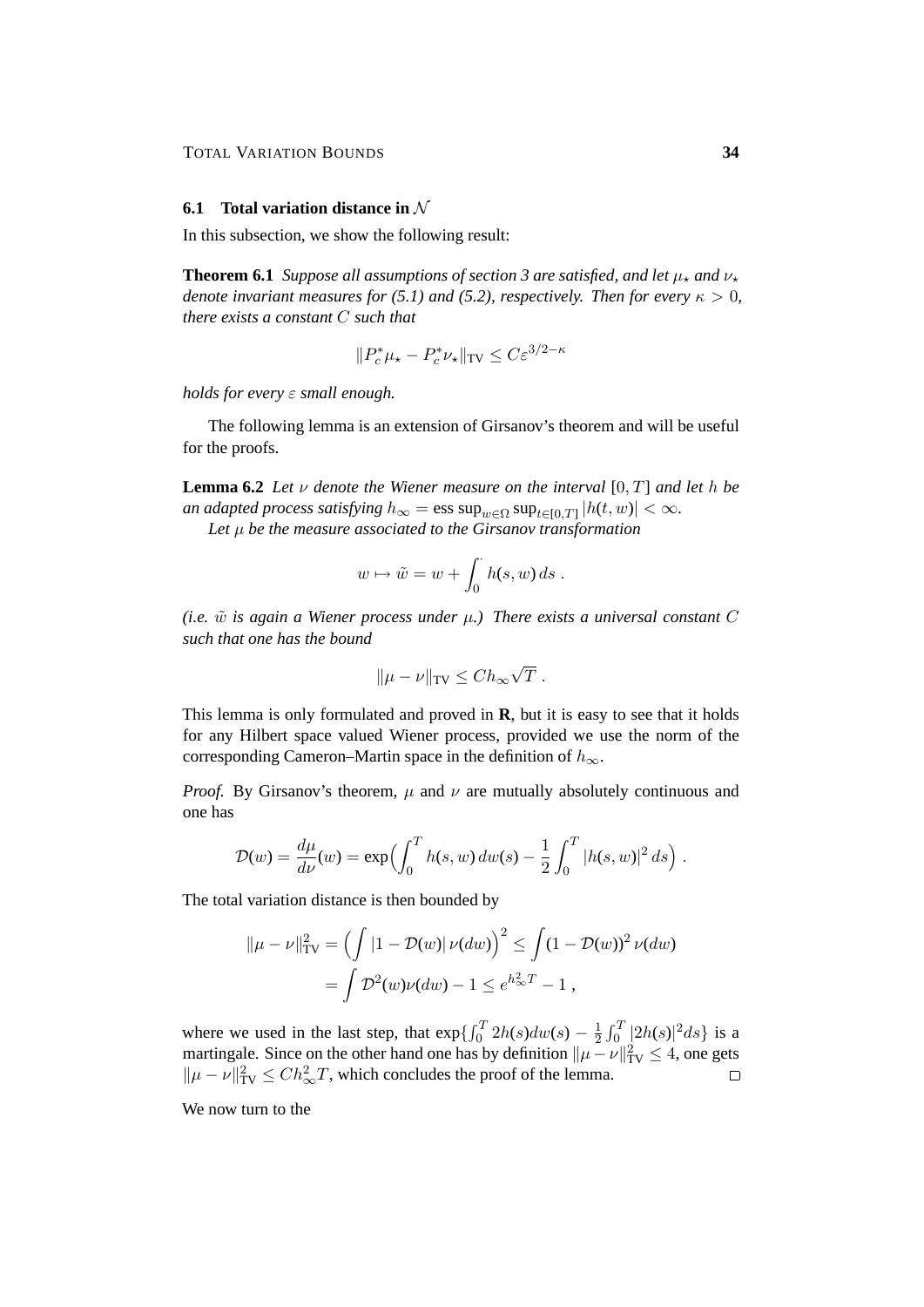*Proof of Theorem 6.1.* Let us denote as previously by  $\mathcal{P}_T$  the semigroup generated by (5.1) and by  $\mathcal{Q}_T$  the semigroup generated by the rescaled SPDE (5.2). We start by showing that, for every  $\kappa > 0$  there exists a constant C such that, for every  $T \in (0, 1),$ √

$$
||P_c^* \mathcal{P}_T \mu - P_c^* \mathcal{Q}_T \mu||_{\text{TV}} \le C \varepsilon^{1-\kappa} \sqrt{T} + C \varepsilon^2
$$
 (6.2)

holds for every measure  $\mu$  with the property that

$$
\int_{X} \|u_{c}\|^{p} \mu(du) < C_{p} \quad \text{and} \quad \int_{X} \|u_{s}\|^{p} \mu(du) < C_{p} \varepsilon^{p} \tag{6.3}
$$

for every  $\varepsilon \in (0,1)$ . (The constant C does of course depend on the family of constants  $C_n$ .)

We fix a smooth non-decreasing cut-off function  $\bar{\chi}$  :  $\mathbf{R}_{+} \rightarrow [0, 1]$  with the properties that  $\bar{\chi}(x) = 0$  if  $x < 1$ ,  $\bar{\chi}(x) = 1$  if  $x > 2$ , and  $|\bar{\chi}'(x)| \leq 2$ . We then define  $\chi : \mathcal{N} \to \mathcal{N}$  by  $\chi(x) = x \overline{\chi}(\Vert x \Vert)$ . We also define  $\chi_{\delta}(x) = \delta \chi(x/\delta)$ . Given some value  $\delta \in (0, 1)$ , we denote by  $\mathcal{Q}_T^{\delta}$  the semigroup generated by the solutions to the equation

$$
du = \varepsilon^{-2} Lu \, dT + Au \, dT + \mathcal{F}(u) \, dT + Q \, dW(T) - \chi_{\delta}(A_c u_s + \mathcal{F}_c(u) - \mathcal{F}_c(u_c)) \, dT \, .
$$
 (6.4)

Notice that there exists a constant  $C_{\star}$  such that, as long as  $||u_s||(1 + ||u_c||^2) \le C_{\star} \delta$ , the dynamics of (6.4) and of the original equation (5.2) coincide. Choose  $p > 1$  to be fixed later. By rescaled versions of Lemma 4.3 and Theorem 3.8, there exists a constant C depending on p and on  $\kappa$  such that

$$
\mathbf{E}\Big(\sup_{T\in[0,1]}(\|u_s(T)\|(1+\|u_c(T)\|^2))^p\Big)\n\n\leq \frac{1}{2}\mathbf{E}\sup_{T\in[0,1]}(\frac{\|u_s(T)\|^2p}{\varepsilon^p}+\varepsilon^p(1+\|u_c(T)\|^2)^{2p})\n\n\leq C\varepsilon^{p(1-\kappa/2)},
$$

where  $(u_c(T), u_s(T))$  denotes the solution of (5.2).

If we choose now  $\delta_{\varepsilon} = \varepsilon^{1-\kappa}$  and  $p = 4/\kappa$ , we get the estimate

$$
\mathbf{P}\Big(\sup_{T\in[0,1]}\|u_s(T)\|(1+\|u_c(T)\|^2)>C_\star\delta_\varepsilon\Big)\leq C\frac{\varepsilon^{p(1-\kappa/2)}}{\delta_\varepsilon^p}\leq C\varepsilon^2.
$$

Hence (for a suitable coupling between the two driving noise processes), solutions of (6.4) and of (5.2) coincide for  $T \in [0, 1]$  with probability larger than  $1 - C\varepsilon^2$ . This in turn yields the total variation estimate

$$
||P_c^* \mathcal{Q}_T^{\delta_{\varepsilon}} \mu - P_c^* \mathcal{Q}_T \mu||_{\text{TV}} \le C \varepsilon^2 ,\qquad (6.5)
$$

holding uniformly for  $T \in (0, 1)$ . On the other hand, we can apply Lemma 6.2 to estimate the difference between  $\mathcal{Q}_T^{\delta}$  and  $\mathcal{P}_T$  by simply taking

$$
Qh = (I - \chi_{\delta})(A_c u_s + \mathcal{F}_c(u) - \mathcal{F}_c(u_c)).
$$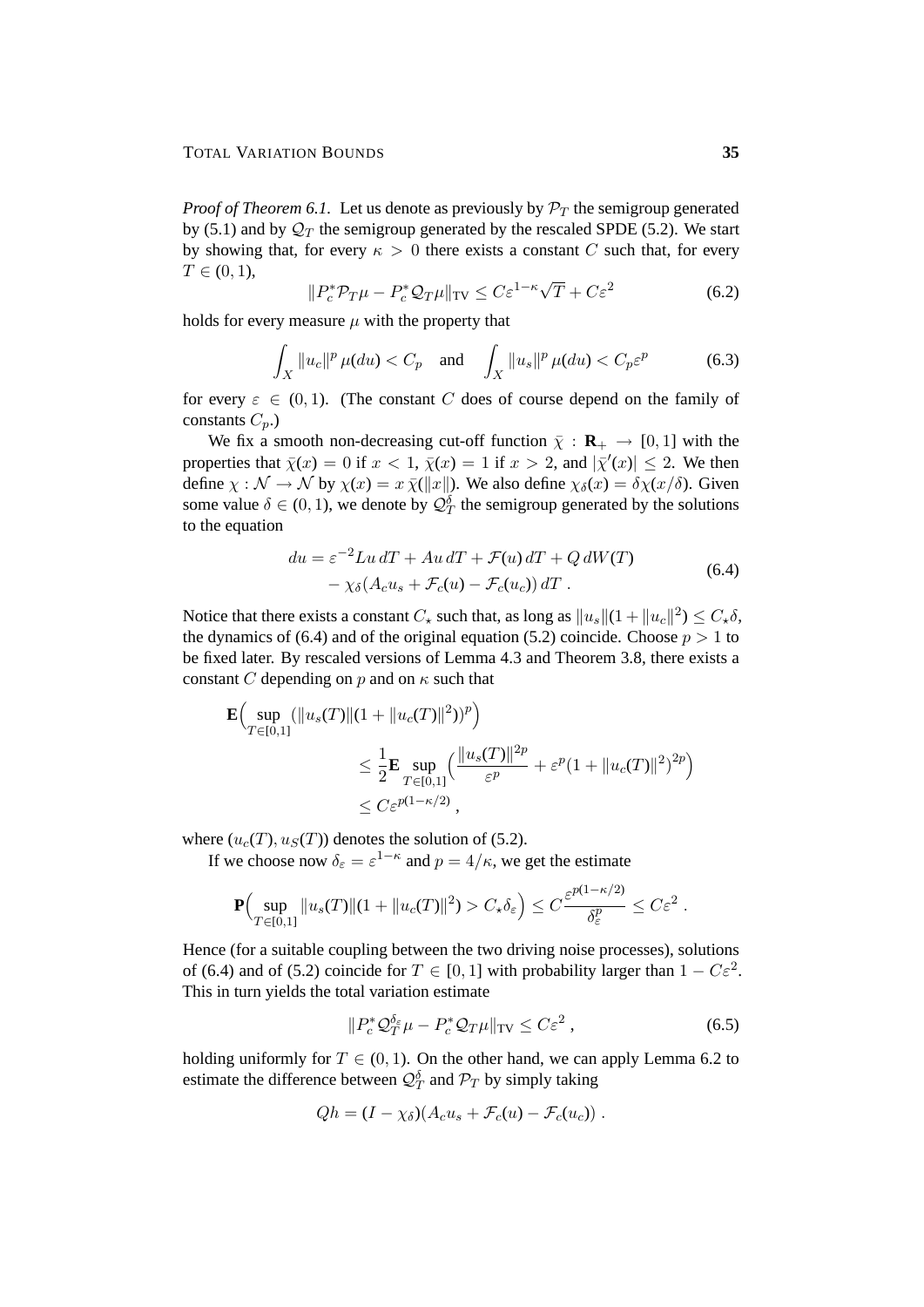(Here I denotes the identity.) Since the norm of the function  $I - \chi_{\delta}$ , and thus the norm of  $Qh$ , is bounded by  $2\delta$ , we can apply the generalised version of Lemma 6.2, bearing in mind that by using a bounded pseudo-inverse of Q, which exists by Assumption 3.7 we can find some process h that is uniformly bounded by  $C\delta$ . Now

$$
||P_c^* \mathcal{P}_T \mu - P_c^* \mathcal{Q}_T^{\delta} \mu||_{\text{TV}} \le C \delta \sqrt{T} . \tag{6.6}
$$

For  $\delta_{\varepsilon} = \varepsilon^{1-\kappa}$  the inequalities (6.5) and (6.6) immediately imply (6.2).

We can now estimate  $||P_c^* \mu_{\star} - P_c^* \nu_{\star}||_{TV}$  by

$$
||P_c^* \mu_\star - P_c^* \nu_\star||_{TV} \le ||\mathcal{P}_T \mu_\star - \mathcal{P}_T \nu_\star||_{L,s} + ||P_c^* \mathcal{P}_T \nu_\star - P_c^* \mathcal{Q}_T \nu_\star||_{TV}
$$
  

$$
\le C \frac{\varepsilon^{2-\kappa}}{\sqrt{T}} + C \varepsilon^{1-\kappa} \sqrt{T} + C \varepsilon^2 ,
$$

where we made use of Lemma 5.4 and Theorem 5.2 to bound the first term and of (6.2) to bound the second term. Theorem 4.1 ensures that (6.3) is fulfilled. Taking  $T = \varepsilon$  concludes the proof of Theorem 6.1.  $\Box$ 

#### **6.2 Total variation in** X

In order to get bounds on  $\|\mu_{\star} - \nu_{\star}\|_{TV}$ , we have to put additional hypotheses on Q and F.

**Assumption 6.3** *Let* α *be as in Assumptions 3.2 and 3.3. There exists a constant*  $\gamma_0 > 0$  such that, for all  $\gamma \in [0, \gamma_0]$ ,  $\mathcal{F} : (X^{\gamma})^3 \to X^{\gamma - \alpha}$  and  $A : X^{\gamma} \to X^{\gamma - \alpha}$ *are continuous. Furthermore, the operator* Q−<sup>1</sup> *is continuous from* Xγ0−<sup>α</sup> *to* X *and for some*  $\tilde{\alpha} \in [0, \frac{1}{2}]$  $\frac{1}{2}$ ) we have  $||(1 - L)^{\gamma_0 - \tilde{\alpha}} Q||_{\text{HS}(X)} < \infty$ .

**Remark 6.4** Basically, we need that  $Q^{-1}\mathcal{F}(u(T))$  and  $Q^{-1}Au(T)$  are bounded in X for a Girsanov argument. Hence, we need bounds on  $u(T)$  in  $X^{\gamma}$ , which will be established in Lemma 6.8 by a bootstrapping technique. Moreover, we need further assumptions on the inverse  $Q^{-1}$ . This was not necessary in the previous result for the centre part, as we could use a pseudo-inverse, which existed by Assumption 3.7.

The *main result* of this section (cf. Theorem 6.9) shows that, if the noise is sufficiently "rough", one has the *total variation* estimate

$$
\|\nu_{\star} - \mu_{\star}^s \otimes \mu_{\star}^c\|_{\text{TV}} \le C\varepsilon^{1-\kappa} \,. \tag{6.7}
$$

As discussed at the beginning of this section, we are able to approximate  $\nu_{\star}$  only up to an error of order  $\varepsilon$  in the total variation distance, instead of the error of order  $\varepsilon^2$  that we achieved in the Wasserstein distance.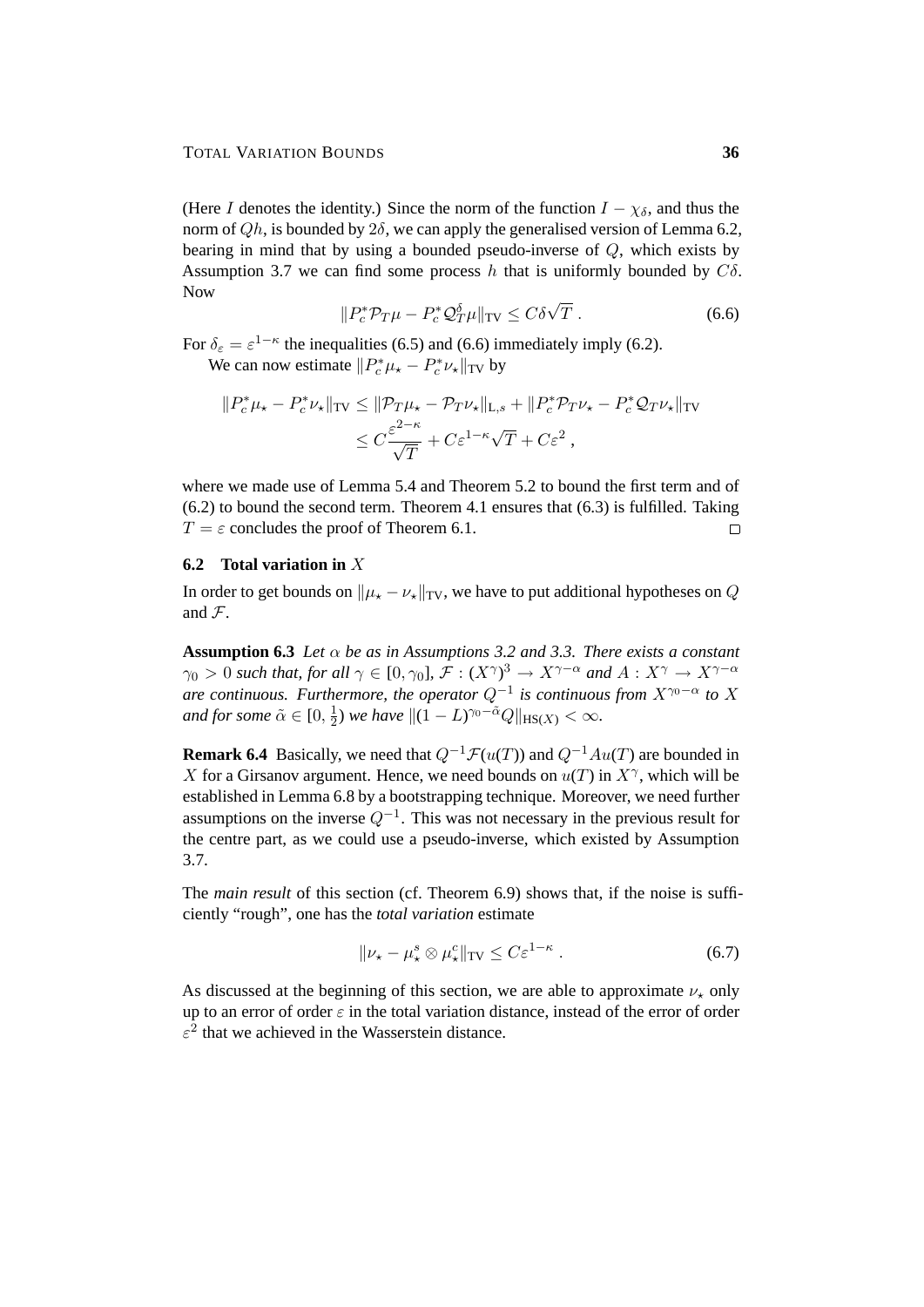#### **6.3 Preliminary estimates**

In order to prepare the proof of (6.7), we formulate several technical results. First, we estimate the speed at which solutions to the linear equation

$$
dv_s = \varepsilon^{-2} L_s v_s \, dT + Q_s \, d\mathcal{W} \tag{6.8}
$$

converge toward each other in the total variation distance. Here, we consider solutions to (6.8) with values in S, we defined  $Q_s^2 = P_s Q^2 P_s$  and  $L_s = P_s L$  from Assumption 3.1. Moreover  $W$  is a cylindrical Wiener process on  $S$  such that  $Q_s W = P_s QW$ , with W from Assumption 3.4. We denote by  $P_T^s$  the semigroup generated by (6.8), which is the same semigroup than the one generated by (5.1b).

**Lemma 6.5** *Let Assumptions 3.1 and 3.4 be satisfied and assume that*  $Q_s^{-1}L_s^{-\delta}$   $\in$  $\mathcal{L}(\mathcal{S}, \mathcal{S})$  *for some*  $\delta > 0$  *(this is ensured, e.g., by Assumption 6.3).* 

*Then, there exists a constant* C *such that, for every*  $T \geq \varepsilon^2$  *and for every pair of probability measures* µ *and* ν *on* S *with bounded first order moments, one has the estimate*

$$
\|\mathcal{P}_T^s \mu - \mathcal{P}_T^s \nu\|_{\text{TV}} \le C\varepsilon^{-1} e^{-\omega \varepsilon^{-2}T} \int_{\mathcal{S}} \|u\| (\mu + \nu)(du), \tag{6.9}
$$

*where*  $\omega$  *is the constant appearing in (3.1).* 

*Proof.* Take  $\varphi$ :  $\mathcal{S} \to \mathbf{R}$  to be a bounded Borel-measurable function. The Bismut– Elworthy–Li formula [EL94] yields (after a simple substitution) for the Frechet ´ derivative of  $\mathcal{P}^s_{\varepsilon^2} \varphi$  in the direction h:

$$
(D_h \mathcal{P}_{\varepsilon^2}^s \varphi)(v_s(0)) = \frac{2}{\varepsilon} \mathbf{E} \Big( \varphi(v_s(\varepsilon^2)) \int_{1/4}^{3/4} \langle Q_s^{-1} e^{L_s(1-\tau)} h, d\tilde{\mathcal{W}}(\tau) \rangle \Big) , \qquad (6.10)
$$

where  $\tilde{W}(t) = \varepsilon^{-1} W(\varepsilon^2 t)$  is equal in law to W. By assumption,  $Q_s^{-1} L_s^{-\delta}$  is bounded, so  $||Q_s^{-1}e^{L_s(1-\tau)}|| \leq C(1-\tau)^{-\delta}$ . Applying Cauchy–Schwarz to (6.10) yields

$$
|| (D\mathcal{P}_{\varepsilon^2}^s \varphi)(u)|| \leq C \varepsilon^{-1} \sqrt{\int_{1/4}^{3/4} (1-\tau)^{-2\delta} d\tau} \leq C \varepsilon^{-1}.
$$

Let us denote by  $\hat{\mathcal{P}}^s_T(u, \cdot)$  the transition probabilities corresponding to (6.8). With this notation, we just proved that

$$
\|\mathcal{P}_{\varepsilon^2}^s(u,\cdot) - \mathcal{P}_{\varepsilon^2}^s(v,\cdot)\|_{\text{TV}} \le C\varepsilon^{-1} \|u - v\| \tag{6.11}
$$

holds for every u and v in S. Denote now by  $v_s(T, u_0)$  the solution at time T of (6.8) with initial condition  $u_0$  distributed according to the measure  $\mu$ . Let  $v_0$  be another initial condition independent of  $u_0$  and distributed according to  $\nu$ . Using first  $(6.11)$  and then  $(3.1)$ , we derive the bound

$$
\|\mathcal{P}_T^s \mu - \mathcal{P}_T^s \nu\|_{\text{TV}} \le C \varepsilon^{-1} \mathbf{E} \|v_s(T - \varepsilon^2, u_0) - v_s(T - \varepsilon^2, v_0)\|
$$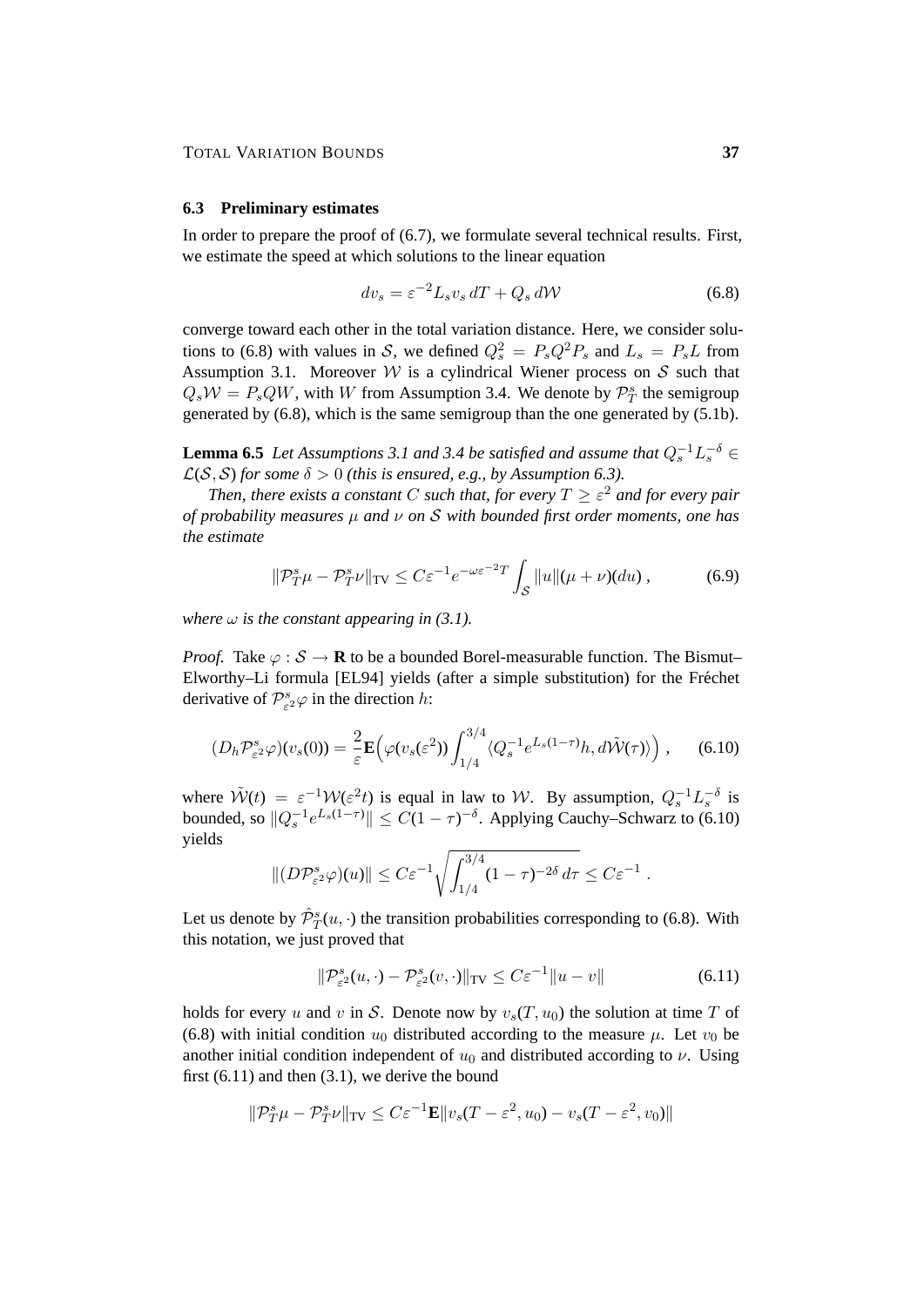$$
\leq C \varepsilon^{-1} e^{-\omega \varepsilon^{-2} T} \mathbf{E} \|u_0 - v_0\|
$$
  

$$
\leq C \varepsilon^{-1} e^{-\omega \varepsilon^{-2} T} \mathbf{E} (\|u_0\| + \|v_0\|) ,
$$

which is nothing but the estimate  $(6.9)$ .

We will also need the following elementary property of Gaussian measures.

**Lemma 6.6** *Let*  $\mu$  *be a centred Gaussian measure on a Hilbert space*  $\mathcal{H} = \mathcal{H}_x \oplus$  $\mathcal{H}_v$ . Denote by  $\mu_x$  the marginal of  $\mu$  on  $\mathcal{H}_x$  and similarly for  $\mu_v$ . Then, there exists a  $\mu_y$ -measurable linear map  $\mathcal{A}:\mathcal{H}_y\rightarrow \mathcal{H}_x$  and a centred Gaussian measure  $\mu_x^\circ$ *on*  $\mathcal{H}_x$  *such that, for every measurable*  $f : \mathcal{H} \to \mathbf{R}$ *, one has* 

$$
\int_{\mathcal{H}} f(x, y) \,\mu(dx, dy) = \int_{\mathcal{H}_y} \int_{\mathcal{H}_x} f(x + \mathcal{A}y, y) \,\mu_x^{\circ}(dx) \,\mu_y(dy) .
$$

*Furthermore, one has the inequalities*

$$
\int_{\mathcal{H}_y} ||Ay||^2 \,\mu_y(dy) \leq \int_{\mathcal{H}_x} ||x||^2 \,\mu_x(dx) ,
$$

$$
\int_{\mathcal{H}_x} ||x||^2 \,\mu_x^{\circ}(dx) \leq \int_{\mathcal{H}_x} ||x||^2 \,\mu_x(dx) .
$$

*Proof.* The existence of A and of  $\mu_x^{\circ}$  is standard. All we need is that the distribution of a Gaussian, given a marginal, is still a Gaussian, and that  $Ay = \mathbf{E}_u(x|y)$  is linear in  $y$ .

The first inequality follows immediately by taking expectations with respect to y on both sides of the following Cauchy–Schwarz inequality:

$$
\|\mathbf{E}_{\mu}(x\,|\,y)\|^2 \leq \mathbf{E}_{\mu}(\|x\|^2\,|\,y) .
$$

To prove the second inequality, observe that

$$
\int_{\mathcal{H}_x} ||x||^2 \tilde{\mu}_x(dx) = \mathbf{E}_{\mu} (||x - Ay||^2 | y) = \mathbf{E}_{\mu} (||x||^2 | y) - ||Ay||^2,
$$

and take expectations over y on both sides of this expression.

Finally, we show the following estimate on the total variation distance between a measure with a smooth density and its translates.

**Lemma 6.7** Let  $\mu$  be a measure on  $\mathbb{R}^n$  with a smooth density  $\varrho$  with respect to the *Lebesgue measure and such that*  $\nabla \varrho$  *is integrable. Let*  $a \in \mathbf{R}^n$  *and let*  $\tau_a$  *be the shift map defined by*  $\tau_a(x) = x + a$ *. Then, one has the estimate* 

$$
\|\mu - \tau_a^*\mu\|_{\mathrm{TV}} \le |a| \int_{\mathbf{R}^n} |\nabla \varrho(x)| dx ,
$$

where the absolute values in the right-hand side denote the Euclidean norm on  $\mathbf{R}^n$ .

 $\Box$ 

 $\Box$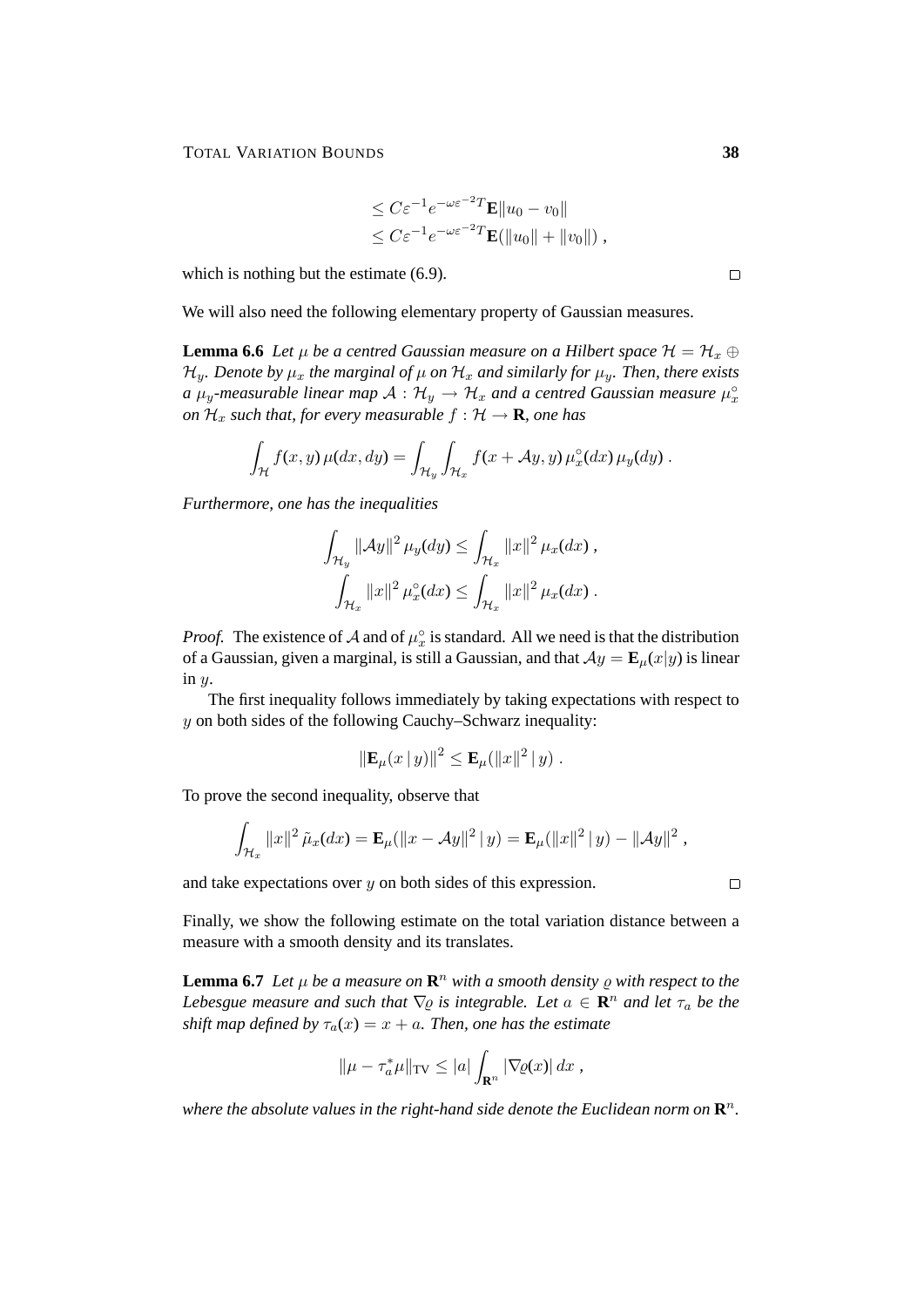*Proof.* Let  $f : \mathbb{R}^n \to \mathbb{R}$  be a measurable test function bounded by 1. We have

$$
\left| \int_{\mathbf{R}^n} f(x+a)\varrho(x) dx - \int_{\mathbf{R}^n} f(x)\varrho(x) dx \right| = \left| \int_{\mathbf{R}^n} f(x)(\varrho(x-a) - \varrho(x)) dx \right|
$$

$$
= \left| \int_{\mathbf{R}^n} f(x) \int_0^1 \langle \nabla \varrho(x-at), a \rangle dt dx \right|
$$

$$
\leq \int_{\mathbf{R}^n} |\nabla \varrho| \cdot |a| dx.
$$

The claim follows by taking the supremum over  $f$ .

Another ingredient for our main result will be the following improvement of the *a priori* estimate from Theorem 4.1, which relies on a bootstrapping technique and on Assumption 6.3.

**Lemma 6.8** *Let all assumptions of section 3, as well as Assumption 6.3 be satisfied. Moreover, choose an initial condition*  $u_0$  *such that for any*  $\kappa > 0$  *and*  $p > 0$ *, one has*

$$
\mathbf{E} \|u_0\|_{\gamma_0}^p \le C \varepsilon^{-\kappa} \quad \text{and} \quad \mathbf{E} \|P_s u_0\|_{\gamma_0}^p \le C \varepsilon^{p-\kappa} \,, \tag{6.12}
$$

*where C depends on*  $\kappa$  *and*  $p$ *, but not on*  $\varepsilon$ *.* 

*Then, we have the following bound on the solution* u *of (5.2) with initial condition*  $u_0$ *:* 

**E** sup 
$$
||u(T)||_{\gamma_0}^p \leq C\varepsilon^{-\kappa}
$$
 and **E** sup  $||P_s u(T)||_{\gamma_0}^p \leq C\varepsilon^{p-\kappa}$ ,  
\n $T\in[0,T_0]$ 

*where the constant depends on*  $T_0$ *,*  $\kappa$ *, and p.* 

*Moreover, every invariant measure for (5.2) is admissible, i.e.*  $u_0$  *distributed according to an invariant measure fulfils (6.12).*

*Proof.* The proof is straightforward, we just give a brief sketch of the main arguments. Any mild solution of (5.2) fulfils

$$
u(T) = e^{TL\varepsilon^{-2}}u_0 + \int_0^T e^{(T-\tau)L\varepsilon^{-2}}(Au(\tau) + \mathcal{F}(u(\tau))) d\tau + W_{\varepsilon^{-2}L}(T). \tag{6.13}
$$

Note that  $W$  is, as usual, not the original  $W$  of Assumption 3.4, but a rescaled version with the same distribution.

First of all, using *e.g.* the factorisation method (cf. [DPZ92]), it is well-known that we can bound the stochastic convolution as follows, using the assumption on the covariance Q of Assumption 3.4.

$$
\mathbf{E} \sup_{T \in [0,T_0]} \|W_{\varepsilon^{-2}L}(T)\|_{\gamma_0}^p \le C\varepsilon^{-\kappa} \quad \text{and} \quad \mathbf{E} \sup_{T \in [0,T_0]} \|P_s W_{\varepsilon^{-2}L}(T)\|_{\gamma_0}^p \le C\varepsilon^{p-\kappa},\tag{6.14}
$$

 $\Box$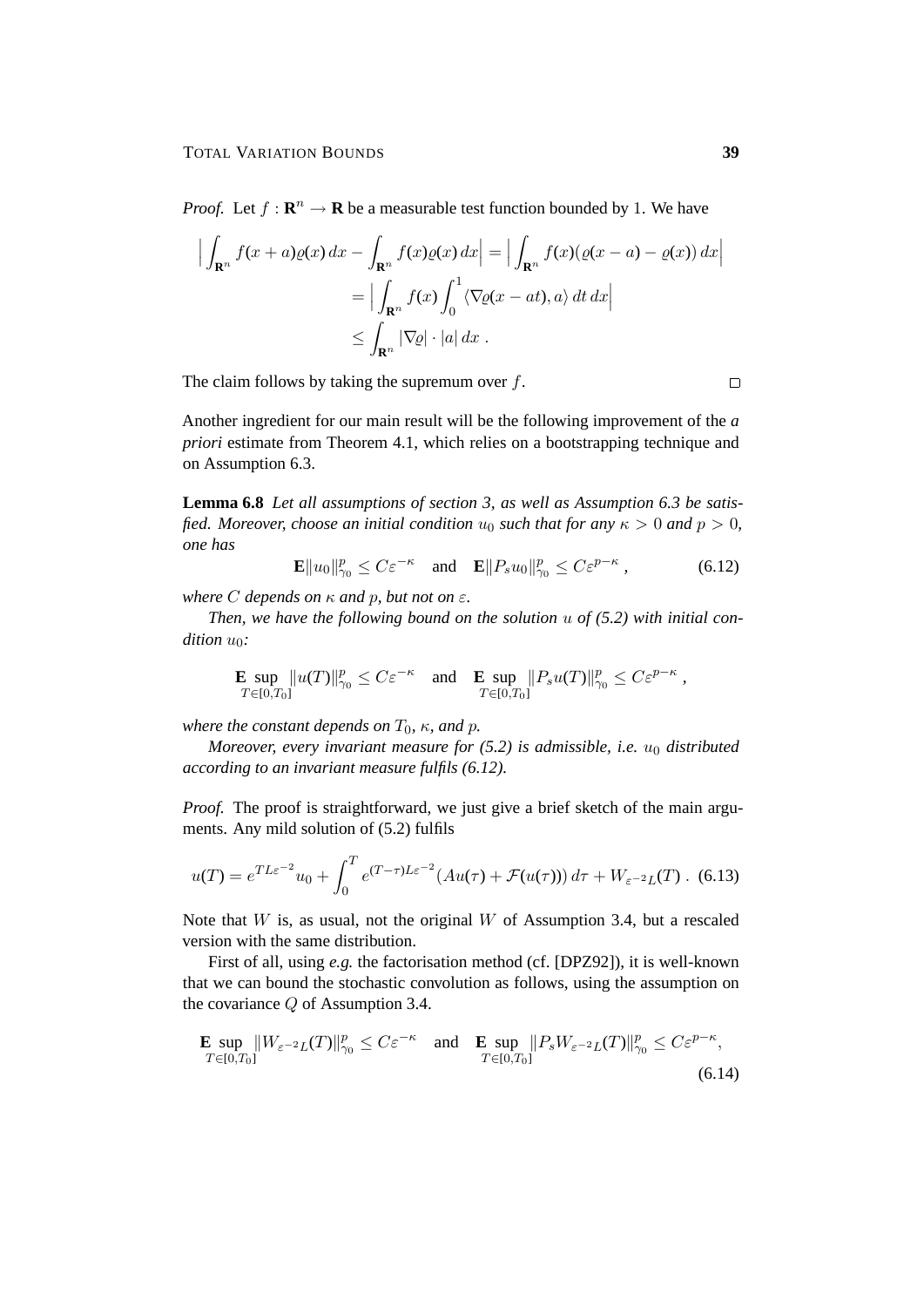with constants C depending on  $p > 0$ ,  $T_0 > 0$  and  $\kappa > 0$ . Obviously (6.14) holds also for any  $\gamma \in [0, \gamma_0]$  instead of  $\gamma_0$ . Using this for  $\gamma = 0$ , we can easily improve Theorem 4.1 slightly to obtain

**E** sup 
$$
||u(T)||^p \leq C\varepsilon^{-\kappa}
$$
 and **E** sup  $||P_s u(T)||^p \leq C\varepsilon^{p-\kappa}$ , (6.15)  $T \in [0, T_0]$ 

with constants C depending on  $p > 0$ ,  $T_0 > 0$ , and  $\kappa > 0$ .

From (6.13), using Assumption 6.3 to bound A and F together with 3.2, we easily derive for  $\gamma \in [0, 1 - \alpha)$ ,  $\gamma \leq \gamma_0$ ,

$$
||u(T)||_{\gamma} \leq ||u_0||_{\gamma} + ||W_{\varepsilon^{-2}L}(T)||_{\gamma} + C \int_0^T [1 + (\varepsilon^2/(T - \tau))^{\alpha + \gamma}] \cdot (||u(\tau)|| + ||u(\tau)||^3) d\tau.
$$

Hence, using  $(6.14)$  and  $(6.15)$ , we derive

**E** sup 
$$
||u(T)||_{\gamma}^p \leq
$$
 **E** sup  $||u_0||_{\gamma}^p + C\varepsilon^{-\kappa} \leq C\varepsilon^{-\kappa}$ .  
\n $T\in[0,T_0]$ 

The estimate for  $||P_s u(T)||_{\gamma}$  is completely analogous using (3.3). The proof for  $\gamma = \gamma_0$  (in case  $1 - \alpha < \gamma_0$ ) follows by iterating the previous argument.

Showing that the invariant measure is admissible relies on the same iteration technique. One starts from Theorem 4.1 and then gets successive bounds by following similar steps as above, removing the supremum and using the bounds obtained from the previous iteration in the right hand side.  $\Box$ 

#### **6.4 Proof of the main estimate**

**Theorem 6.9** *Assume all assumptions of section 3 together with Assumption 6.3 hold, and let*  $\nu_{\star}$  *and*  $\mu_{\star}$  *be the invariant measures introduced in Theorem 5.2.* 

*Then, for every*  $\kappa > 0$ *, there exists a constant*  $C > 0$  *such that* 

$$
\|\nu_{\star}-\mu_{\star}^c\otimes\mu_{\star}^s\|_{\text{TV}}\leq C\varepsilon^{1-\kappa}.
$$

*Proof.* Define  $\mathcal{Q}_T$ ,  $\mathcal{P}_T$ ,  $\mathcal{P}_T$ , and  $\mathcal{P}_T$  as in section 5.2. Recall that the transition probabilities  $\tilde{\mathcal{P}}_T(u,\cdot)$  and  $\hat{\mathcal{P}}_T(u,\cdot)$  are Gaussian with means  $P_c u$  and  $e^{T\epsilon^{-2}L}u$ , respectively, and covariance  $\int_0^T e^{r\varepsilon^{-2}L} Q^2 e^{r\varepsilon^{-2}L^*} dr$ . Recall furthermore that obviously  $P_s^* \hat{\mathcal{P}}_T = \mathcal{P}_T^s$ .

Similarly to the proof of Theorem 6.1, we start by showing that the estimate

$$
\|\hat{P}_T\mu - \mathcal{Q}_T\mu\|_{\text{TV}} \le C\varepsilon^{-\kappa/2}\sqrt{T} + C\varepsilon \tag{6.16}
$$

holds for every  $T \in (0, 1)$  and for every measure  $\mu$  with the property that

$$
\int_{X} \|u_{c}\|_{\gamma}^{p} \mu(du) < C_{p} \quad \text{and} \quad \int_{X} \|u_{s}\|_{\gamma}^{p} \mu(du) < C_{p} \varepsilon^{p} \tag{6.17}
$$

for every  $\varepsilon \in (0,1)$ . (The constant C does of course depend on the family of constants  $C_p$ .)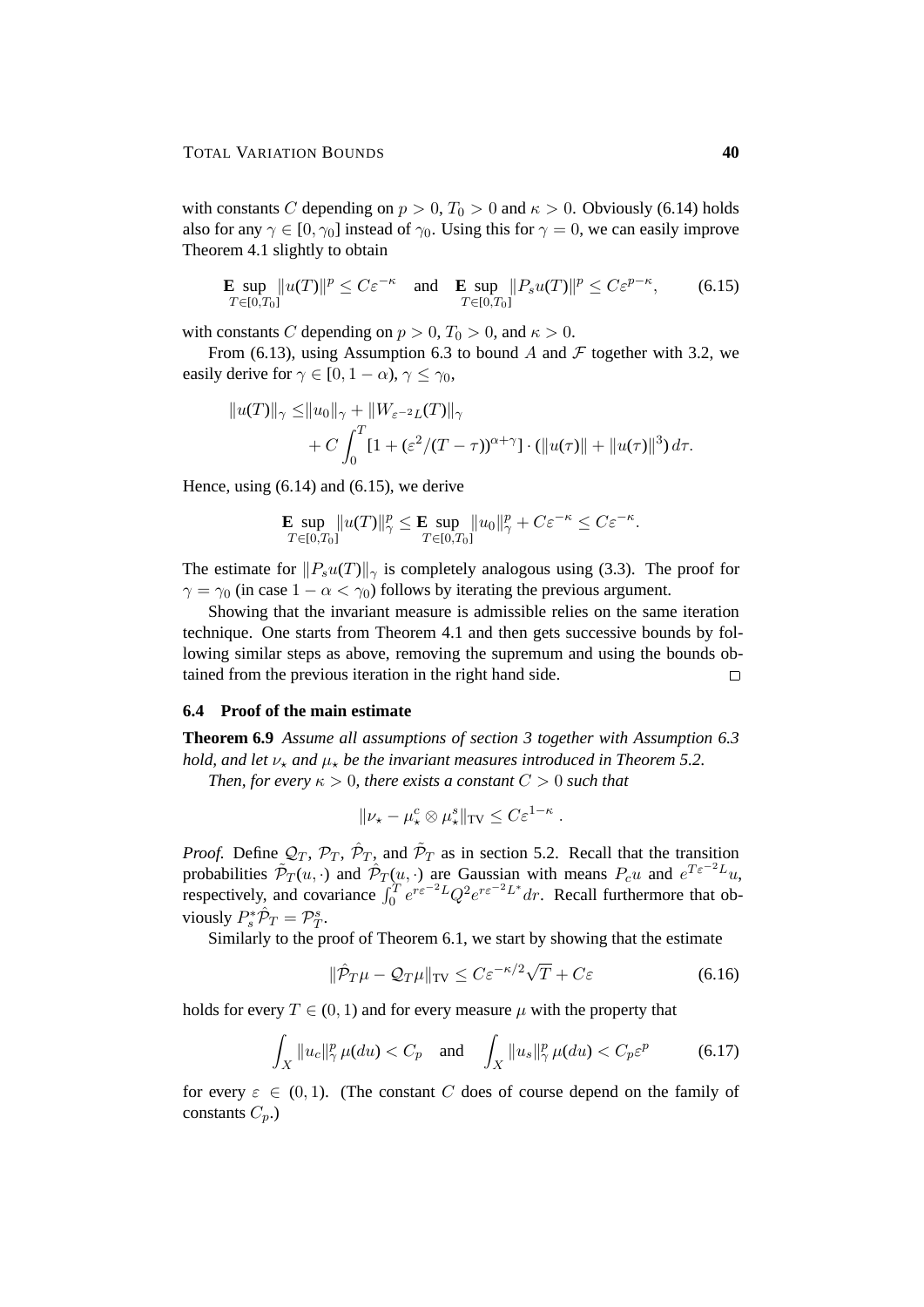To prove (6.16) we can follow the ideas of the proof of Theorem 6.1. First, by analogy with (6.4), we define the cut-off  $\chi : X^{\gamma_0 - \alpha} \to X^{\gamma_0 - \alpha}$  for  $\gamma_0$  and  $\alpha$  as in Assumption 6.3 by

$$
\chi(u) = u \overline{\chi}(\|u\|_{\gamma_0-\alpha}), \text{ and } \chi_\delta(u) = \delta \chi(u/\delta).
$$

The semigroup  $\mathcal{Q}_T^{\delta}$  is then defined by solving

$$
du = \varepsilon^{-2} Lu \, dT + (I - \chi_{\delta})(Au + \mathcal{F}(u)) \, dT + Q \, dW(T) \,. \tag{6.18}
$$

Again, there exists a constant  $C_{\star}$  such that, as long as  $||u||_{\gamma_0}(1+||u||_{\gamma_0}^2) \leq C_{\star}\delta$ , the solutions of (6.18) and of (5.2) coincide. The estimate (6.16) follows by retracing step by step the proof of Theorem 6.1, using Lemma 6.8 to get the required *a priori* bounds on  $||u||_{\gamma}$ . This ensures that  $Q^{-1}\mathcal{F}$  and  $Q^{-1}A$  stay bounded in X, so one can apply Lemma 6.2. This finishes the proof of (6.16).

Notice furthermore that an immediate consequence of Lemma 6.5 is that

$$
\|\hat{\mathcal{P}}_T(u,\cdot) - \tilde{\mathcal{P}}_T(u,\cdot)\|_{\text{TV}} \le C\varepsilon^{-1} e^{-\omega\varepsilon^{-2}T} \|P_s u\| \,,\tag{6.19}
$$

and thus for  $T_{\varepsilon} = \varepsilon^{2-\kappa}$ 

$$
\|\nu_{\star} - \tilde{\mathcal{P}}_{T_{\varepsilon}}\mu_{\star}^{c}\|_{\text{TV}} \leq \|\mathcal{Q}_{T_{\varepsilon}}\nu_{\star} - \hat{\mathcal{P}}_{T_{\varepsilon}}\nu_{\star}\|_{\text{TV}} + \|\hat{\mathcal{P}}_{T_{\varepsilon}}\nu_{\star} - \tilde{\mathcal{P}}_{T_{\varepsilon}}\nu_{\star}\|_{\text{TV}} + \|\tilde{\mathcal{P}}_{T_{\varepsilon}}\nu_{\star}^{c} - \tilde{\mathcal{P}}_{T_{\varepsilon}}\mu_{\star}^{c}\|_{\text{TV}} \leq C\varepsilon,
$$

where, we used  $(6.16)$  to bound the first term,  $(6.19)$  to bound the second term, and Theorem 6.1 to bound the last term.

In order to conclude the proof of Theorem 6.9 it remains to show that

$$
\|\tilde{\mathcal{P}}_{T_{\varepsilon}}\mu^c_{\star}-\mu^c_{\star}\otimes\mu^s_{\star}\|_{\text{TV}}\leq C\varepsilon^{1-\kappa}.
$$

Hence, for every Borel measurable test function  $\varphi : X \to \mathbf{R}$  bounded by 1, we have to verify the estimate

$$
\left| \int_{\mathcal{N}} \int_{X} \varphi(v) \tilde{\mathcal{P}}_{T_{\varepsilon}}(u_c, dv) \mu_{\star}^c(du_c) - \int_{\mathcal{N}} \int_{\mathcal{S}} \varphi(u_c, u_s) \mu_{\star}^s(du_s) \mu_{\star}^c(du_c) \right| \leq C \varepsilon^{1-\kappa} \tag{6.20}
$$

Here and until the end of the proof, we fix  $T_{\varepsilon} = \varepsilon^{2-\kappa}$ .

We now apply Lemma 6.6 to the centred Gaussian measure  $\tilde{\mathcal{P}}_T(\cdot) = \tilde{\mathcal{P}}_T(0, \cdot)$ with  $\mathcal{H}_x = \mathcal{N}$  and  $\mathcal{H}_y = \mathcal{S}$ . We denote its marginal on  $\mathcal{S}$  by  $P_s^* \tilde{\mathcal{P}}_T(\cdot)$ , we denote by  $A_T : S \to N$  the corresponding  $P_s^* \tilde{\mathcal{P}}_T$ -measurable linear map, and by  $\tilde{\mathcal{P}}_T^{\circ}(\cdot)$ the measure on  $N$  associated to it. With these notations, we have

$$
\int_{\mathcal{N}} \int_{X} \varphi(v) \tilde{\mathcal{P}}_{T}(u_{c}, dv) \mu_{\star}^{c}(du_{c})
$$
\n
$$
= \int_{\mathcal{N}} \int_{S} \int_{\mathcal{N}} \varphi(v_{c} + \mathcal{A}_{T}v_{s} + u_{c}, v_{s}) \tilde{\mathcal{P}}_{T}^{{\circ}}(dv_{c}) P_{s}^{*} \tilde{\mathcal{P}}_{T}(dv_{s}) \mu_{\star}^{c}(du_{c})
$$
\n
$$
= \int_{S} \int_{\mathcal{N}} \int_{\mathcal{N}} \varphi(u_{c}, v_{s}) \tau_{v_{c} + \mathcal{A}_{T}v_{s}}^{*} \mu_{\star}^{c}(du_{c}) \tilde{\mathcal{P}}_{T}^{\circ}(dv_{c}) P_{s}^{*} \tilde{\mathcal{P}}_{T}(dv_{s}) .
$$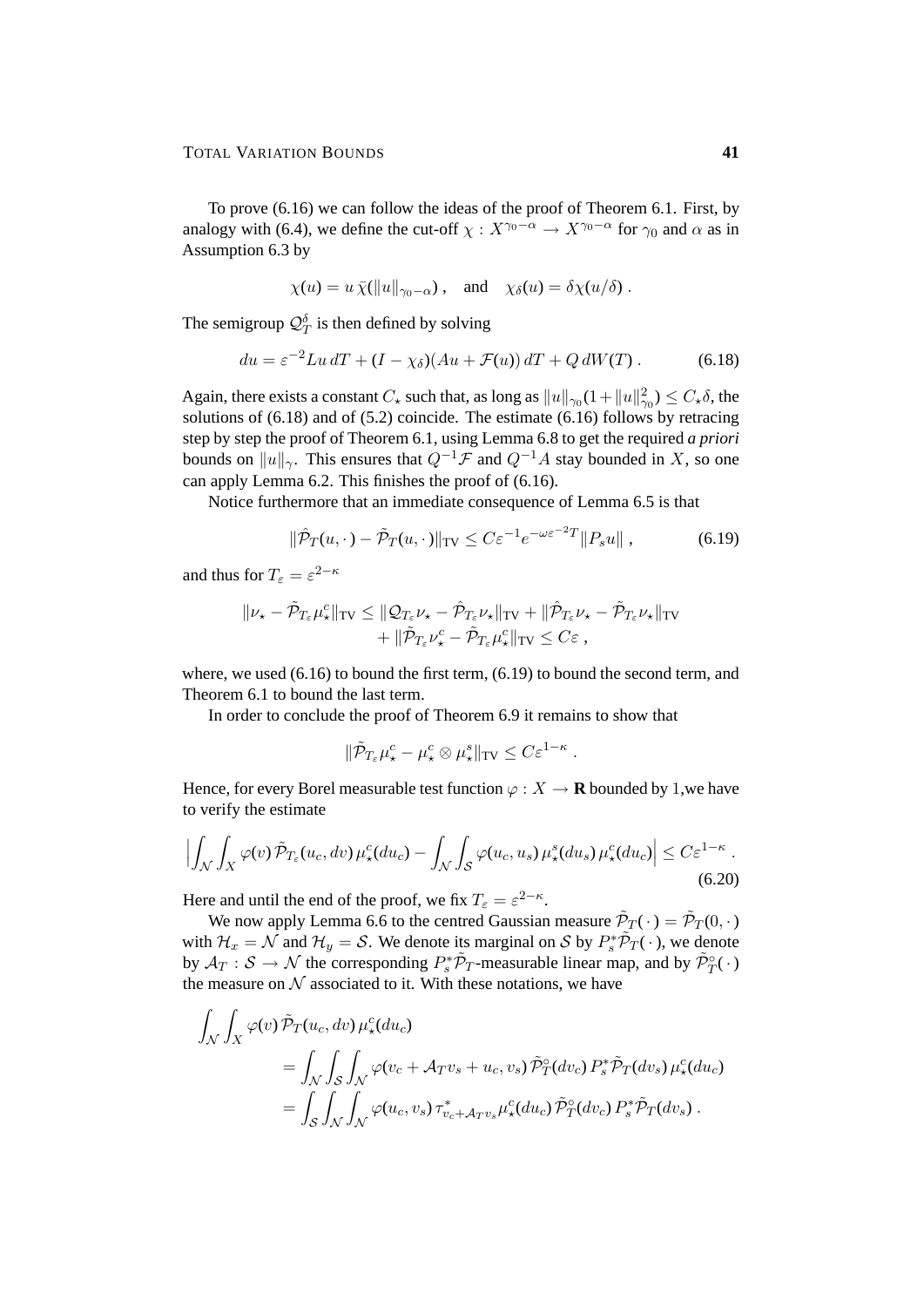From the proof of Theorem 5.3, we know that  $\mu^c_*$  has a density with respect to the Lebesgue measure that satisfies the assumptions of Lemma 6.7, which immediately implies that there exists a constant  $C$  such that

$$
\begin{split} \left\| \int_{\mathcal{N}} \tilde{\mathcal{P}}_{T_{\varepsilon}}(u_c, \cdot) \, \mu_{\star}^c(du_c) - \mu_{\star}^c \otimes P_s^* \tilde{\mathcal{P}}_{T_{\varepsilon}} \right\|_{\text{TV}} \\ &\leq C \int_{\mathcal{S}} \int_{\mathcal{N}} \|v_c + \mathcal{A}_{T_{\varepsilon}} v_s\| \, \tilde{\mathcal{P}}_{T_{\varepsilon}}^{\circ}(dv_c) \, P_s^* \tilde{\mathcal{P}}_{T_{\varepsilon}}(dv_s) \\ &\leq 2C \sqrt{\int_{\mathcal{N}} \|v_c\|^2 \, P_c^* \tilde{\mathcal{P}}_{T_{\varepsilon}}(dv_c)} \leq C \varepsilon^{1-\kappa/2} \; . \end{split}
$$

Here, we used Lemma 6.6 to go from the second to the third line, and we used the fact that the covariance of  $P_c^* \tilde{\mathcal{P}}_{T_{\varepsilon}}$  is  $T_{\varepsilon} P_c Q^2 P_c$  for the last estimate.

Using  $\hat{\mathcal{P}}_{T_{\varepsilon}}(0,\cdot) = \tilde{\mathcal{P}}_{T_{\varepsilon}}(0,\cdot)$  together with Lemma 6.5, we get immediately

$$
||P_s^* \tilde{\mathcal{P}}_{T_{\varepsilon}} - \mu_{\star}^s||_{\text{TV}} \leq C \varepsilon^{-1} e^{-\omega \varepsilon^{-\kappa}} \leq C \varepsilon.
$$

This concludes the proof of (6.20) and thus of Theorem 6.9.

 $\Box$ 

# **Appendix A Decay Properties of the Invariant Measure**

In this appendix we show that the invariant measure for a non-degenerate diffusion with polynomial coefficients is smooth and all of its derivatives decay exponentially. Throughout this appendix, F denotes a fixed polynomial from  $\mathbb{R}^n$  to  $\mathbb{R}^n$  of degree  $2p - 1$  ( $p \ge 1$  is an integer which is equal to 2 in the application we have in mind) and such that there exist strictly positive constants C and  $\delta$  such that

$$
\langle x, F(x) \rangle \le C \|x\|^2 - \delta \|x\|^{2p} \,, \qquad \forall x \in \mathbf{R}^n \,.
$$
 (A.1)

We will consider  $x$  to be the solution of the non-degenerate SDE

$$
dx(t) = F(x) dt + dW(t), \qquad (A.2)
$$

where  $W$  consists of  $n$  independent standard Wiener processes. It is easy to show that (A.2) possesses a unique invariant measure with a smooth density  $\rho_{\star}$  with respect to the Lebesgue measure on  $\mathbb{R}^n$ . The result on the decay properties of  $\rho_{\star}$  is the following.

**Theorem A.1** Let  $\rho_{\star}$  be as above. Then, there exists a constant  $\varepsilon > 0$  such that  $\rho_{\star}$ *can be written as*

$$
\varrho_{\star}(x) = e^{-\varepsilon ||x||^{2p}} g_{\star}(x) , \qquad (A.3)
$$

*where the function*  $q_*$  *belongs to the Schwartz space*  $\mathcal{S}$ *.* 

*Proof.* Denote by  $\varphi_t$  the (random) flow generated by the solutions to (A.2) and by  $P_t$  the semigroup defined on finite measures by

$$
(\mathcal{P}_t\mu)(A) = \mathbf{E}(\mu \circ \varphi_t^{-1})(A) .
$$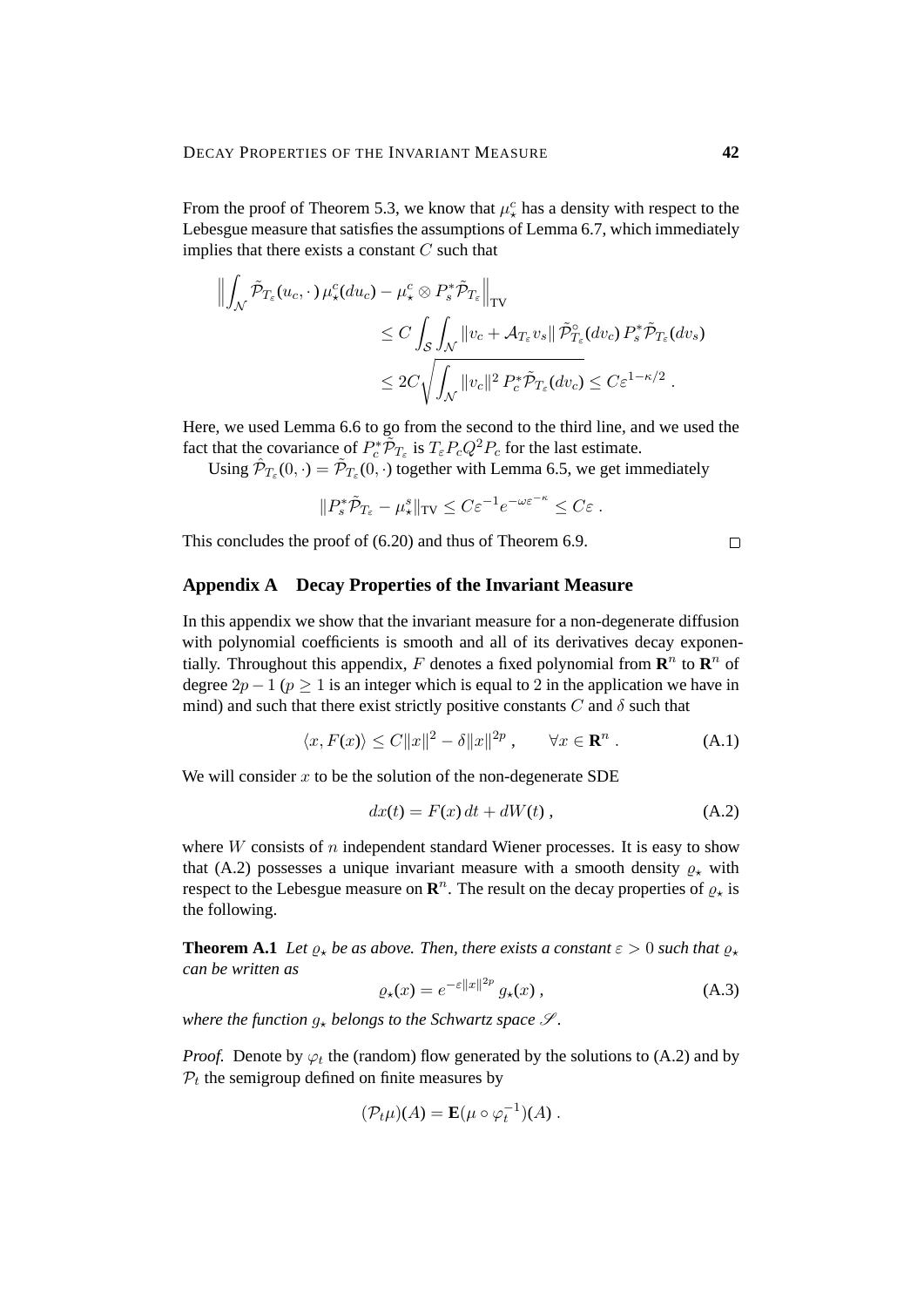Since  $\mathcal{P}_t$  maps every measure into a measure with a smooth density, it can be restricted to a positivity preserving contraction semigroup on  $L^1(\mathbf{R}^n, dx)$ . The generator  $\tilde{K}$  of  $\tilde{\mathcal{P}_t}$  is given by

$$
(\tilde{K}\varrho)(x) = \frac{1}{2}\Delta\varrho(x) - F(x)\nabla\varrho(x) - (\text{div}\,F)(x)\,\varrho(x) .
$$

We now define an operator K on  $L^2(\mathbf{R}^n, dx)$  by closing the operator defined on  $\mathcal{C}_0^{\infty}$ by

$$
K = e^{\varepsilon ||x||^{2p}} \tilde{K} e^{-\varepsilon ||x||^{2p}} . \tag{A.4}
$$

An easy computation shows that, if  $\varepsilon$  is small enough, one has

$$
K + KT = \Delta + G(x), \qquad (A.5)
$$

 $K^T$  is the formal adjoint (in  $L^2$ ) of K and  $G : \mathbf{R}^n \to \mathbf{R}$  is a polynomial of degree  $4p - 2$  satisfying

$$
G(x) \leq C - \varepsilon^2 ||x||^{4p-2},
$$

for some positive constant C. A standard argument (see *e.g.* the proof of Prop. B.3 in [EH00] or the proof of Prop. 5.5 in [HN03]) shows that  $K$  is maximal accretive and is therefore the generator of a quasi-bounded  $C_0$ -semigroup on  $L^2(\mathbf{R}^n, dx)$ . Furthermore, (A.5) implies that K has compact resolvent. Since  $e^{-\varepsilon ||x||^{2p}}$  is an eigenfunction of  $K^*$  with eigenvalue 0, K must also have an eigenvalue 0. Denote by  $g_{\star}$  the corresponding eigenfunction. By the definition of K, the function  $\rho_{\star}$ given by  $\rho_{\star}(x) = e^{-\varepsilon ||x||^{2p}} g_{\star}(x)$  must be an eigenfunction with eigenvalue 0 of K. An argument given for example in [EPR99] shows that  $\rho_{\star}$  must be positive, and therefore it is the invariant measure of (A.2). It thus remains to show that  $q_{\star}$ belongs to the Schwartz space.

For this, we use some of the results of [EH03]. Following the notation of that paper, we introduce a family of weighted Sobolev spaces  $S^{\alpha,\beta}$  with  $\alpha,\beta \in \mathbf{R}$  as the following subset of tempered distributions  $\mathscr{S}'$  on  $\mathbb{R}^n$ :

$$
S^{\alpha,\beta} = \{ u \in \mathscr{S}' \, | \, \Lambda^{\alpha} \overline{\Lambda}^{\beta} u \in \mathcal{L}^2(\mathbf{R}^n) \} ,
$$

where the operator  $\Lambda$  is defined as the positive square root of  $\Lambda^2 = 1 - \sum_{i=1}^n \partial_i^2 =$  $1 - \Delta$ , and  $\bar{\Lambda}$  is the multiplication operator  $\bar{\Lambda}^2 = 1 + ||x||^2$ .

We equip the space  $S^{\alpha,\beta}$  with the scalar product

$$
\langle f, g \rangle_{\alpha, \beta} = \langle \Lambda^{\alpha} \bar{\Lambda}^{\beta} f, \Lambda^{\alpha} \bar{\Lambda}^{\beta} g \rangle_{L^{2}}.
$$
 (A.6)

We also use the corresponding norms  $\|\cdot\|_{\alpha,\beta}$ . Note that these spaces are actually a particular case of the more general class of Sobolev spaces introduced in [BC94].

Retracing the proof of [EH03, Lem. 3.2] we see that for every pair  $\alpha$ ,  $\beta$ , there exists a constant  $C$  such that

$$
|\langle f, Kg \rangle_{\alpha, \beta} - \langle K^T f, g \rangle_{\alpha, \beta}| \le C \|f\|_{\alpha + \frac{1}{2}, \beta + 2p - \frac{1}{2}} \|g\|_{\alpha + \frac{1}{2}, \beta + 2p - \frac{1}{2}}
$$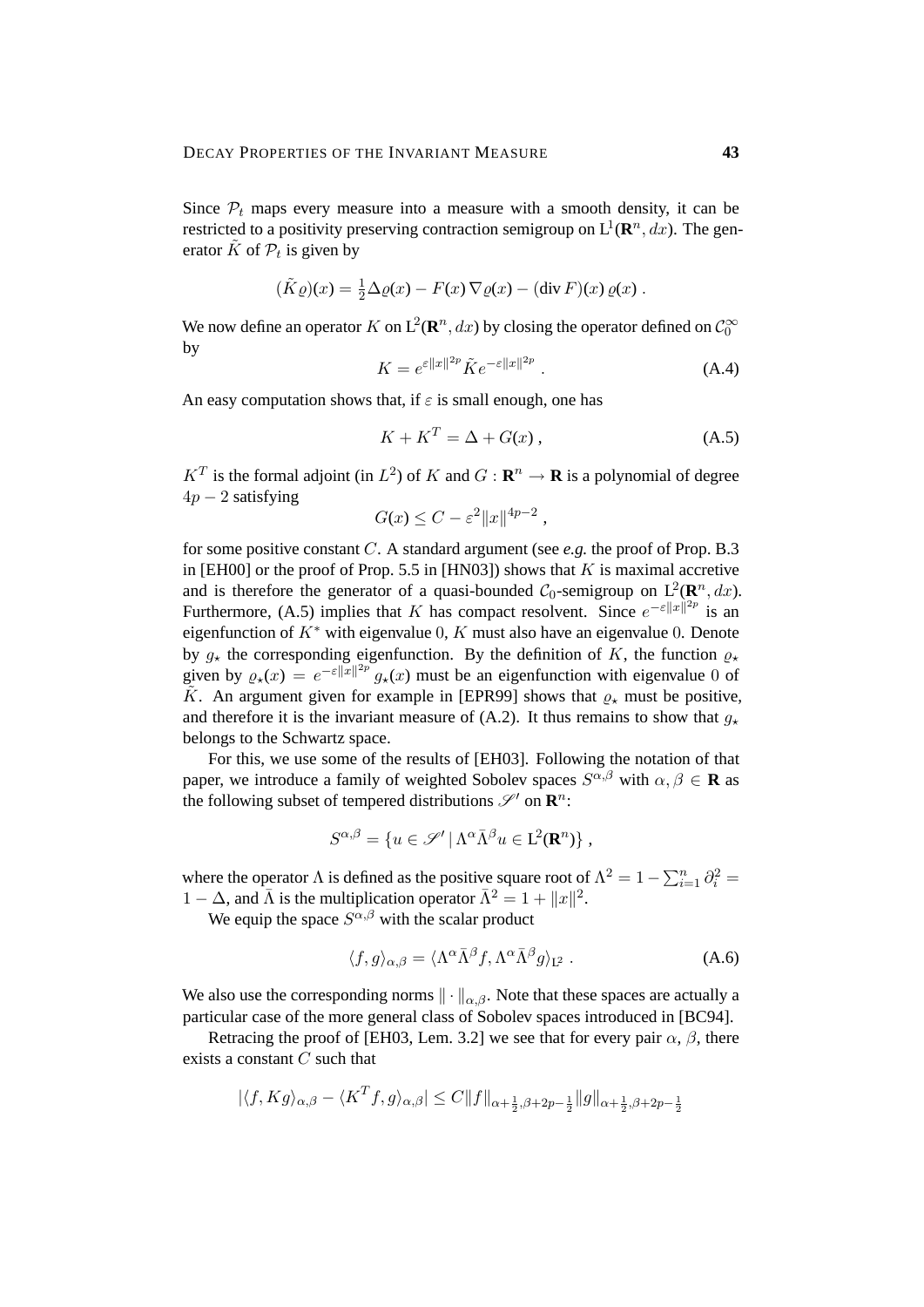holds for every f and g in  $\mathscr{S}$ . Combining this with (A.5) shows that, for every pair  $\alpha$ ,  $\beta$ , there exists a constant C such that

$$
||u||_{\alpha+1,\beta+2p-1} \leq C(\langle u, (\Delta + G)u \rangle_{\alpha,\beta} + ||u||_{\alpha+\frac{1}{2},\beta+2p-\frac{3}{2}})
$$
  
=  $C(\langle u, (K + K^T)u \rangle_{\alpha,\beta} + ||u||_{\alpha+\frac{1}{2},\beta+2p-\frac{3}{2}})$  (A.7)  
 $\leq C(||Ku||_{\alpha,\beta} + ||u||_{\alpha+\frac{1}{2},\beta+2p-\frac{3}{2}})$ 

holds for every  $u \in \mathscr{S}$ .

Taking formally  $u = q_*$  in (A.7) and using the fact that  $Kq_* = 0$ , we get

$$
||g_{\star}||_{\alpha,\beta} \leq C ||g_{\star}||_{\alpha-\frac{1}{2},\beta-\frac{1}{2}}.
$$

Since the  $L^2$ -norm of  $g_{\star}$  finite, this shows that  $g_{\star}$  belongs to the intersection of all the spaces  $S^{\alpha,\beta}$  and thus to  $\mathscr{S}$ . Since we didn't know *a priori* that  $g_{\star}$  belongs to  $\mathscr S$  (this is what we want to prove after all!), this argument appears not to be very rigorous. However, it can easily be made rigorous by approximating  $g<sub>*</sub>$  by a sequence of functions in  $\mathscr S$  and estimating the errors carefully. This concludes the proof of Theorem A.1.  $\Box$ 

#### **Acknowledgements**

The work of D.B. was supported by DFG-Forschungsstipendium BL535/5-1. The work of M.H. was supported by the Fonds National Suisse. Both authors would like to thank the MRC at the University of Warwick and especially David Elworthy for their warm hospitality.

## **References**

- [Arn98] L. ARNOLD. *Random Dynamical Systems*. Springer Monographs in Mathematics. Springer-Verlag, Berlin, 1998.
- [BC94] J.-M. BONY and J.-Y. CHEMIN. Espaces fonctionnels associés au calcul de Weyl-Hörmander. *Bull. Soc. Math. France* 122, no. 1, (1994), 77-118.
- [Blö03a] D. BLÖMKER. Amplitude equations for locally cubic non-autonomous nonlinearities. *SIAM Journal on Applied Dynamical Systems* To appear.
- [Blö03b] D. BLÖMKER. Approximation of the stochastic Rayleigh-Bénard problem near the onset of instability and related problems, 2003. Preprint.
- [BMPS01] D. BLÖMKER, S. MAIER-PAAPE, and G. SCHNEIDER. The stochastic Landau equation as an amplitude equation. *Discrete and Continuous Dynamical Systems, Series B* **1**, no. 4, (2001), 527–541.
- [CCLR] T. CARABALLO, H. CRAUEL, J. A. LANGA, and J. C. ROBINSON. Stabilization by additive noise. In preparation.
- [CF98] H. CRAUEL and F. FLANDOLI. Additive noise destroys a pitchfork bifurcation. *J. Dynam. Differential Equations* **10**, no. 2, (1998), 259–274.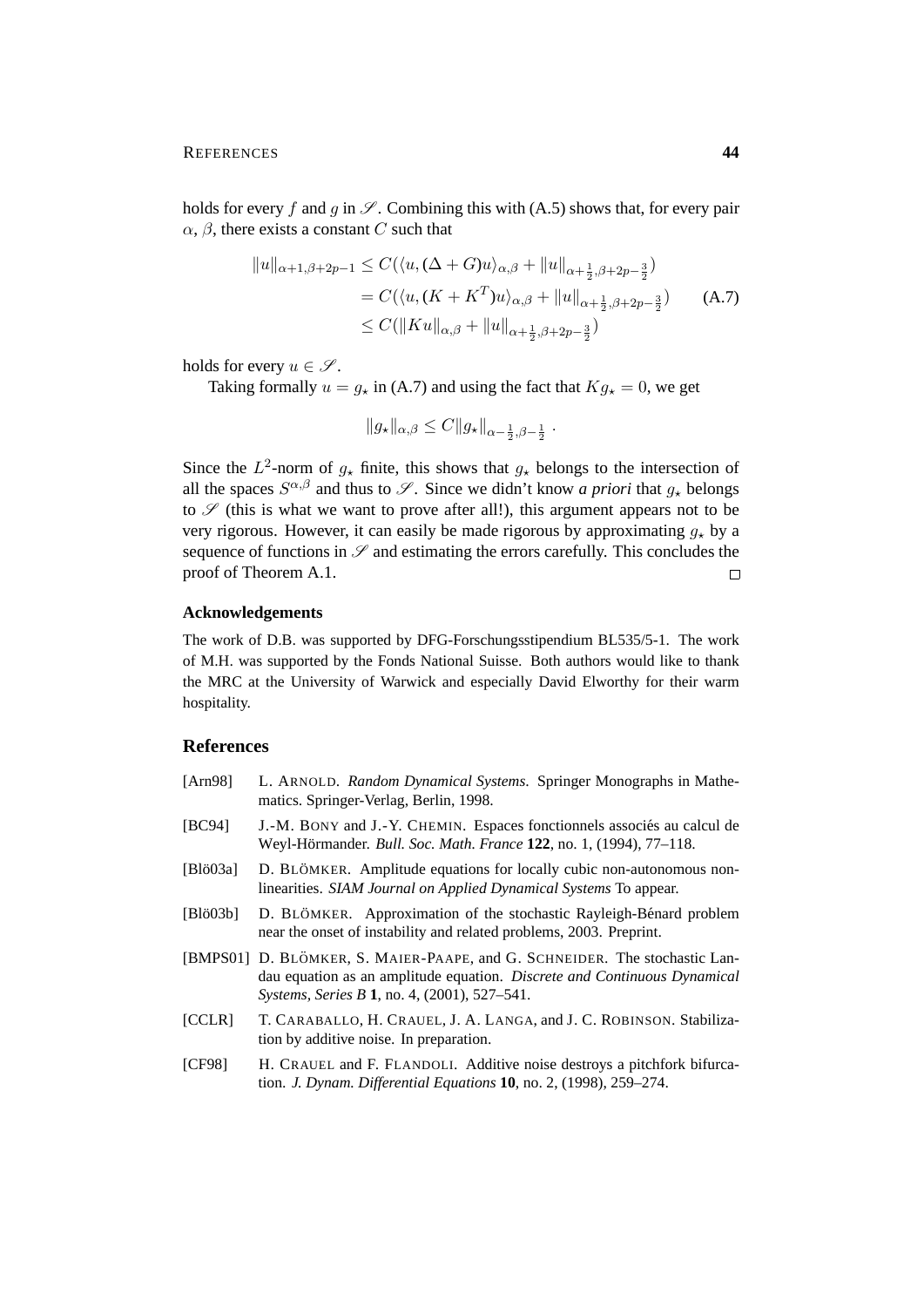- [CIS99] H. CRAUEL, P. IMKELLER, and M. STEINKAMP. Bifurcations of onedimensional stochastic differential equations. In *Stochastic dynamics (Bremen, 1997)*, 145–154. Springer, New York, 1999.
- [DPZ92] G. DA PRATO and J. ZABCZYK. *Stochastic Equations in Infinite Dimensions*. University Press, Cambridge, 1992.
- [DPZ96] G. DA PRATO and J. ZABCZYK. *Ergodicity for Infinite Dimensional Systems*, vol. 229 of *London Mathematical Society Lecture Note Series*. University Press, Cambridge, 1996.
- [EH00] J.-P. ECKMANN and M. HAIRER. Non-equilibrium statistical mechanics of strongly anharmonic chains of oscillators. *Commun. Math. Phys.* **212**, no. 1, (2000), 105–164.
- [EH01] J.-P. ECKMANN and M. HAIRER. Uniqueness of the invariant measure for a stochastic PDE driven by degenerate noise. *Commun. Math. Phys.* **219**, no. 3, (2001), 523–565.
- [EH03] J.-P. ECKMANN and M. HAIRER. Spectral properties of hypoelliptic operators. *Comm. Math. Phys.* **235**, no. 2, (2003), 233–253.
- [EL94] K. D. ELWORTHY and X.-M. LI. Formulae for the derivatives of heat semigroups. *J. Funct. Anal.* **125**, no. 1, (1994), 252–286.
- [EPR99] J.-P. ECKMANN, C.-A. PILLET, and L. REY-BELLET. Non-equilibrium statistical mechanics of anharmonic chains coupled to two heat baths at different temperatures. *Commun. Math. Phys.* **201**, (1999), 657–697.
- [Hai02] M. HAIRER. Exponential mixing properties of stochastic PDEs through asymptotic coupling. *Probab. Theory Related Fields* **124**, no. 3, (2002), 345– 380.
- [HN03] B. HELFFER and F. NIER. Hypoellipticity and spectral theory for Fokker-Planck operators and Witten Laplacians, 2003. Prepublication 03-25 de ´ l'IRMAR Université de Rennes.
- [HS92] P. HOHENBERG and J. SWIFT. Effects of additive noise at the onset of Rayleigh-Bénard convection. Physical Review A 46, (1992), 4773-4785.
- [Kat80] T. KATO. *Perturbation Theory for Linear Operators*. Springer, New York, 1980.
- [KS00] S. B. KUKSIN and A. SHIRIKYAN. Stochastic dissipative PDE's and Gibbs measures. *Commun. Math. Phys.* **213**, (2000), 291–330.
- [KSM92] P. KIRRMANN, G. SCHNEIDER, and A. MIELKE. The validity of modulation equations for extended systems with cubic nonlinearities. *Proc. Roy. Soc. Edinburgh Sect. A* **122**, no. 1-2, (1992), 85–91.
- [LDS91] Z. LAI and S. DAS SARMA. Kinetic growth with surface relaxation: Continuum versus atomistic models. *Phys. Rev. Lett.* **66**, no. 18, (1991), 2348–2351.
- [Leó93] J. A. León. Fubini theorem for anticipating stochastic integrals in Hilbert space. *Appl. Math. Optim.* **27**, no. 3, (1993), 313–327.
- [Lun95] A. LUNARDI. *Analytic Semigroups and Optimal Regularity in Parabolic Problems*. Birkhäuser, Basel, 1995.